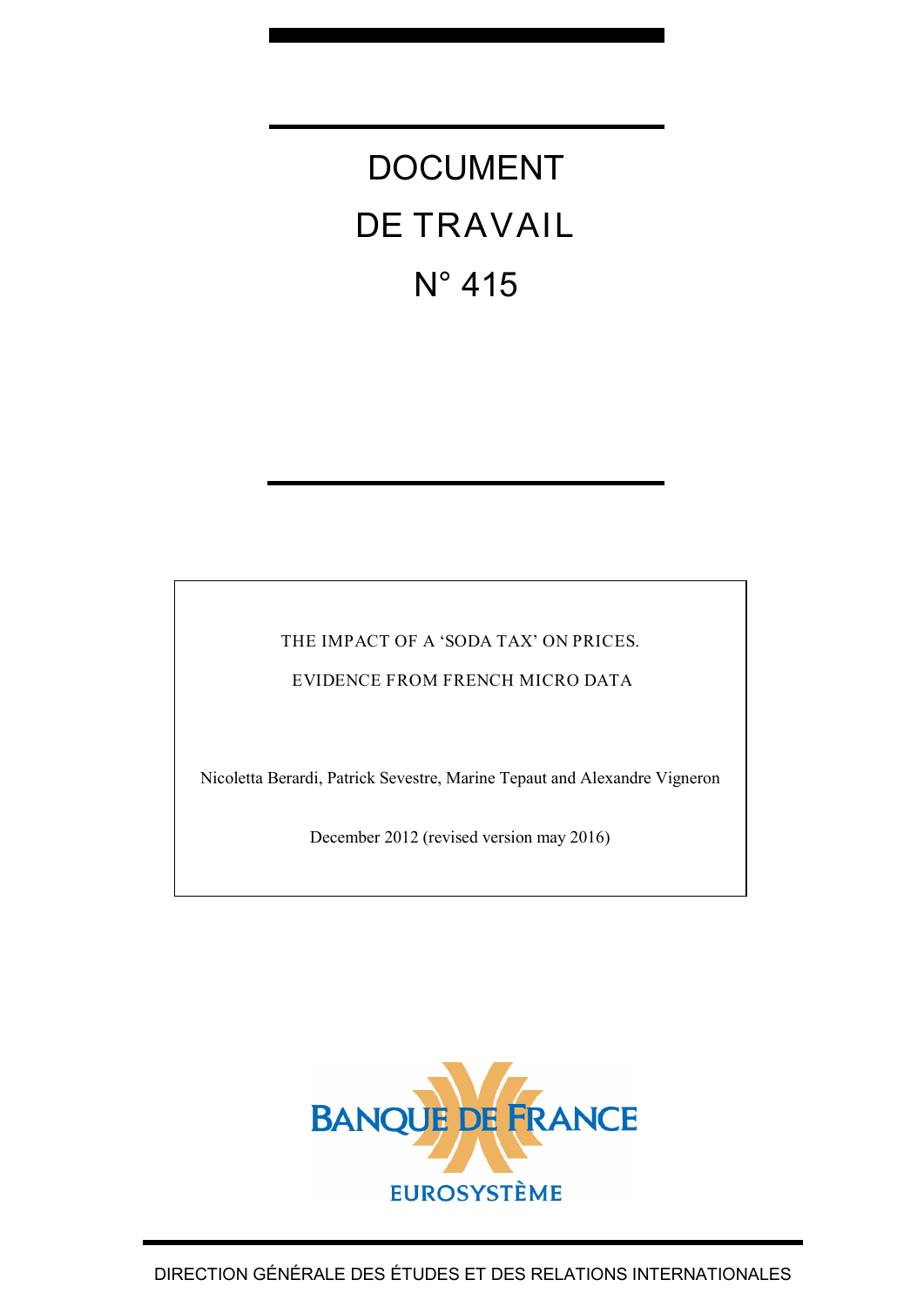### DIRECTION GÉNÉRALE DES ÉTUDES ET DES RELATIONS INTERNATIONALES

#### THE IMPACT OF A 'SODA TAX' ON PRICES.

#### EVIDENCE FROM FRENCH MICRO DATA

Nicoletta Berardi, Patrick Sevestre, Marine Tepaut and Alexandre Vigneron

December 2012 (revised version may 2016)

Les Documents de travail reflètent les idées personnelles de leurs auteurs et n'expriment pas nécessairement la position de la Banque de France. Ce document est disponible sur le site internet de la Banque de France « [www.banque-france.fr](http://www.banque-france.fr/) ».

Working Papers reflect the opinions of the authors and do not necessarily express the views of the Banque de France. This document is available on the Banque de France Website ["www.banque-france.fr"](http://www.banque-france.fr/).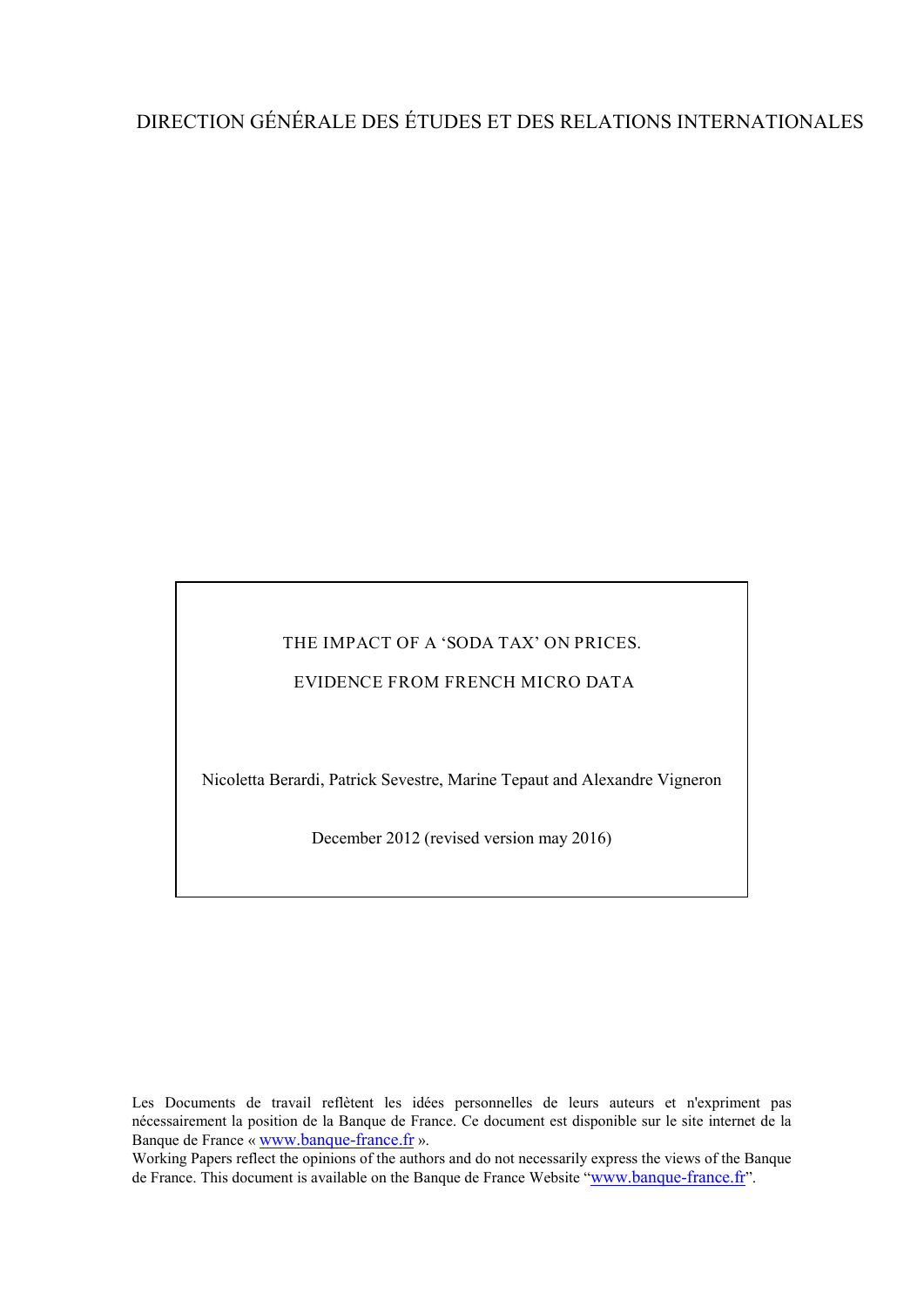# The impact of a 'soda tax' on prices: Evidence from French micro data

Nicoletta Berardi, Patrick Sevestre, MARINE TÉPAUT, and ALEXANDRE VIGNERON\*

Berardi: Banque de France, SAMIC-DEMS-DGEI, 31 rue Croix des Petits Champs,75001 Paris, France (e-mail address: nicoletta.berardi@banque-france.fr); Sevestre: AMSE-GREQAM, Aix-Marseille Université, Chateau Lafarge, route des Milles, 13290 Les Milles, France (e-mail address: patrick.sevestre@univ-amu.fr); Tépaut: Université de Paris I - Panthéon Sorbonne, 106-112 Boulevard de l'Hôpital, 75013, Paris, France (e-mail address: mtepaut@gmail.com); Vigneron: Université Paris-Est Créteil, Faculté de Sciences Economiques et de Gestion, 61 avenue du Général de Gaulle, 94010 Créteil Cedex France (e-mail address: alexandre.vigneron54@gmail.com). The authors wish to address special thanks to Prixing, the start-up that provided the data used in this paper and in particular Eric Larchevêque, the owner and CEO of the company. Thanks also to Christine Boizot-Szantal, Céline Bonnet, Clément Carbonnier, Claire Chambolle, Pauline Givord, Stéphane Gregoir, Vincent Réquillart, and Julio Rotemberg, as well as participants to seminars at Banque de France, GREMAQ (University of Toulouse), INRA-ALISS (Ivry), and to conferences (JMA, Nice, June 2012; AFSE and LAGV, Marseilles, June 2012; 18th International Conference on Panel Data, Paris, July 2012). Errors and shortcomings are our own. The views expressed in this paper are those of the authors and do not necessarily represent those of their institutions.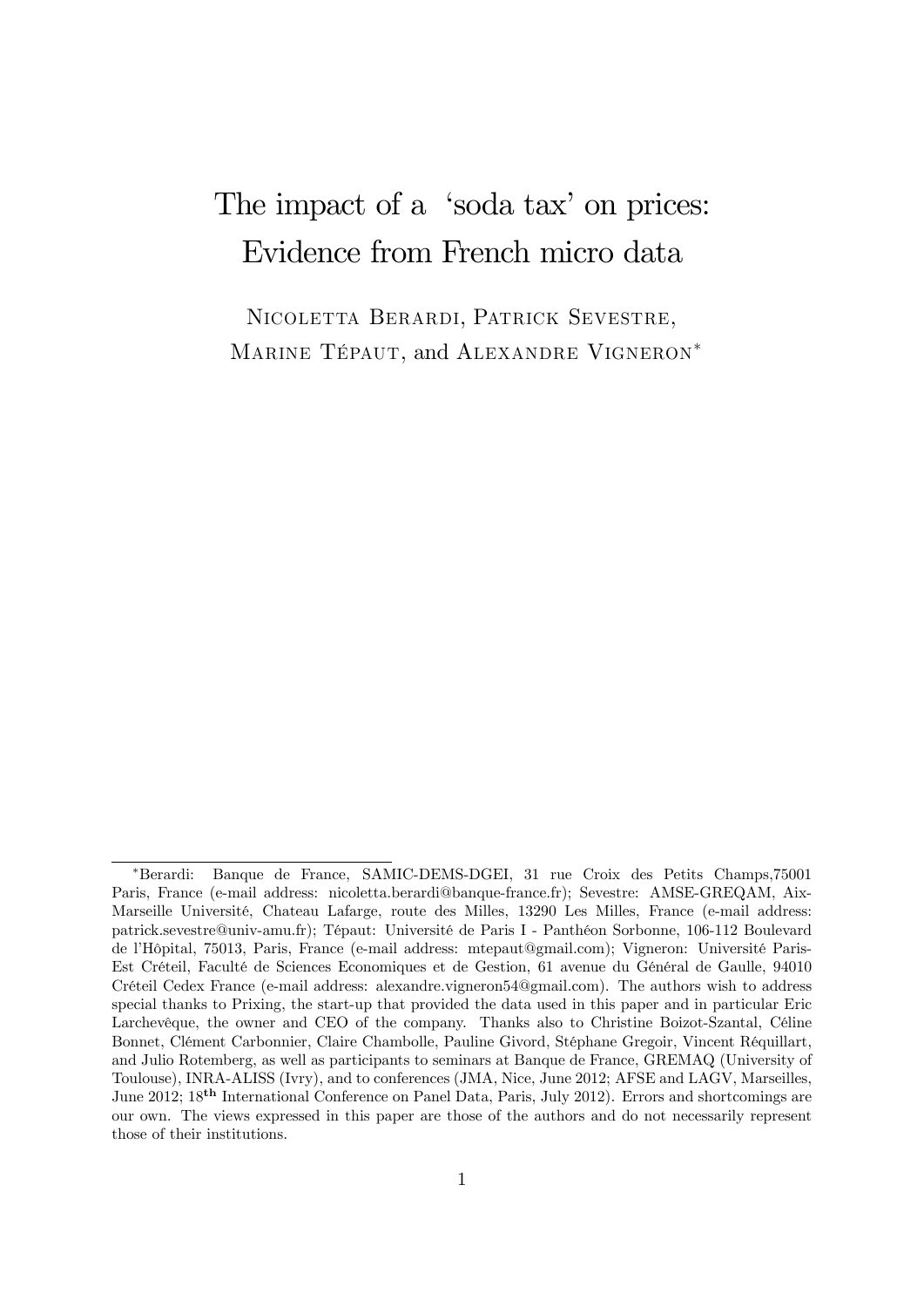Résumé: A partir d'une base de données constituée de plus de 500,000 observations sur le prix de boissons non alcoolisées, nous évaluons l'impact de la 'taxe soda', instituée depuis le 1er Janvier 2012 en France. L'approche retenue, en "différence de différences", nous permet de montrer que la taxe a progressivement été répercutée dans le prix des boissons contenant du sucre ajouté ou des édulcorants. Six premiers mois après son introduction, la taxe était totalement répercutée dans le prix des sodas et presque totalement pour les boissons aux fruits, tandis que de façon partielle pour les eaux aromatisées. Nous montrons également que l'impact de la taxe sur les prix a été différent selon les marques de boissons et les groupes de distribution.

Mots-clés: Taxe d'accise, boisson, sucre ajouté, incidence, ajustement de prix

Codes JEL: E31, D40

Abstract: Based on an original data set of more than 500,000 non-alcoholic beverage price records, we evaluate the impact on consumer prices of the ësoda taxí, an excise on drinks with added sugar or sweetener, introduced in January 2012 in France. We adopt a difference in differences approach and find that the tax was gradually passed through. 6 month after its introduction the tax was fully shifted to soda prices and almost fully shifted to prices of fruit drinks, while the pass-through for flavored waters was incomplete. We also find that the pass-through was heterogeneous across brands and retailing groups.

Keywords: soda tax; pass-through; tax incidence; excise tax.

JEL classification: E31, D40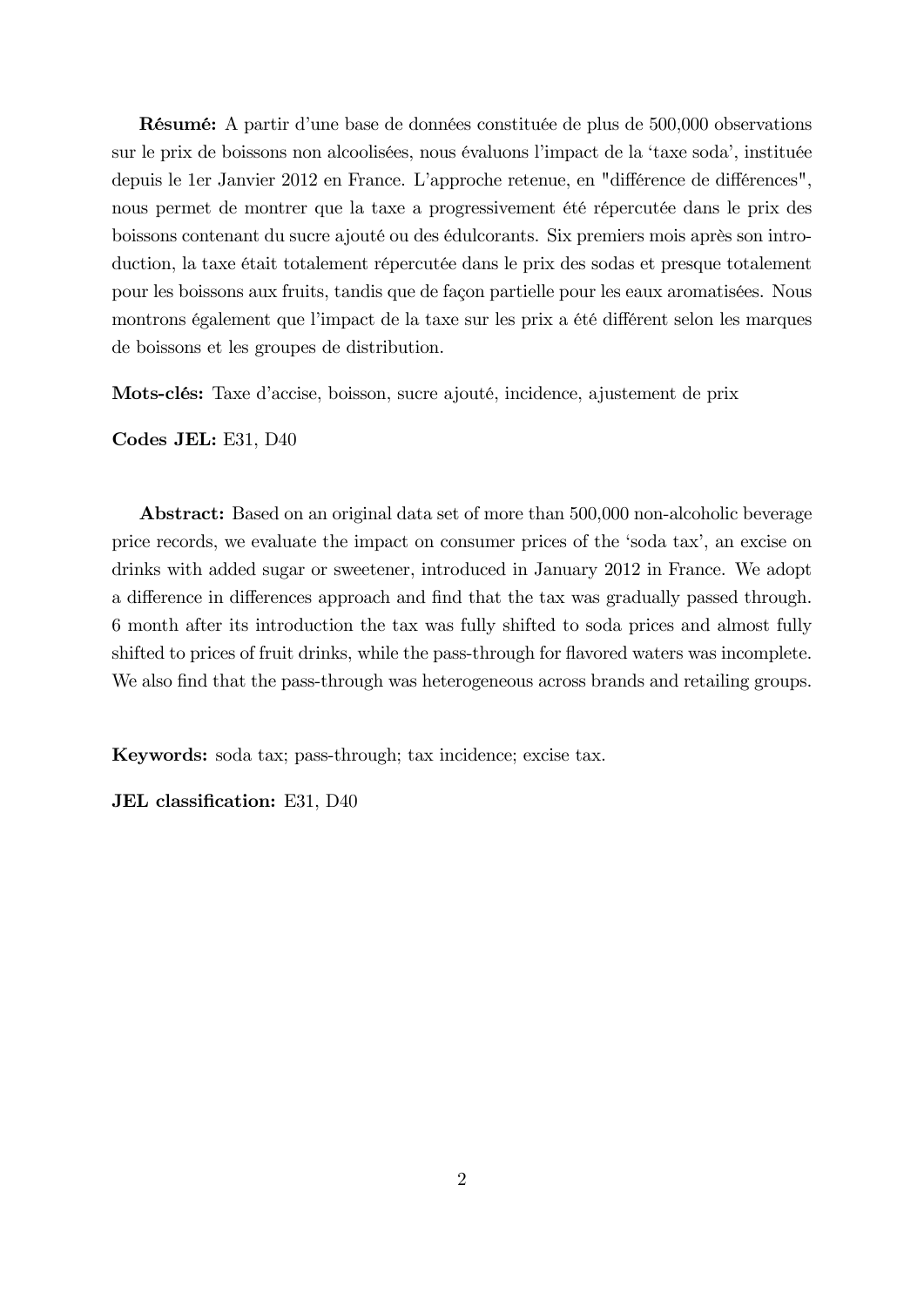### 1 Introduction

Since January 2012 a 'soda tax' has been introduced in France, based on the claim that drinks containing added sugar or sweetener are unhealthy and that their consumption should be discouraged. A similar tax already existed in some countries, like Denmark, Finland and Hungary and in many US states (OECD, 2012; Bridging the Gap Program, 2011). The excise concerns all non-alcoholic beverages with added sugar or sweetener, like sodas, but also flavored waters and fruit drinks. It amounts to  $7.16$  cents per liter,<sup>1</sup> but a full pass-through of the soda tax would amount to a price increase of 7.55 cents per liter, given that VAT applies to the excise.

The aim of this paper is to evaluate the impact of the French soda tax on the price of the three main product categories of concerned drinks:  $(i)$  flavored waters,  $(ii)$  fruit drinks and ready-to-drink teas, and *(iii)* sodas *(including colas, energy, tonic and other* soft drinks). Because the tax was not necessarily immediately and fully shifted to prices, our analysis allows for gradual price reactions over time. We also consider the possibility of heterogeneity in the tax pass-through across retailing groups and beverage brands.

This paper contributes to the still sparse literature on the impact of sugar sweetened beverage (SSB) excise taxes on prices. Despite the increasing interest in the impact of SSB taxes on soft drinks consumption and, consequently, on health or obesity (e.g., Brownell et al. 2009; Dharmasena and Capps, 2012; Finkelstein et al., 2013; Jacobson and Brownell, 2000; Lin et al., 2010; Smith et al., 2010; Fletcher et al., 2010), there is still little evidence regarding the impact of an SSB tax on soda prices. Actually, most often the impact of a soda tax on obesity and health has been simply estimated under the assumption of full pass-through of the tax to prices.

The theoretical literature regarding the impact of excise taxes on prices in markets with perfect competition is unambiguous: in standard cases (i.e., upward sloping supply curve and downward sloping demand), the tax is under-shifted to prices (i.e., prices increase by less than the tax). In particular, the smaller the elasticity of demand and the larger the elasticity of supply, the larger the pass-through of the tax to prices. Only if demand is totally inelastic or if the supply curve is infinitely elastic (i.e., marginal costs are constant), the tax is fully passed-through to prices (Fullerton and Metcalf, 2002). However, when goods are sold on markets where imperfect competition prevails, depending on the characteristics of demand and on those of production costs, excise taxes may be either under-shifted, fully shifted or even over-shifted to prices.

Since non-alcoholic beverages can be considered highly differentiated products, no-

<sup>&</sup>lt;sup>1</sup>Law number 2011-1977, passed on December  $28^{th}$ , 2011 (the government initial project was to set the tax at 3.58 cents per liter and only for beverages with added sugar).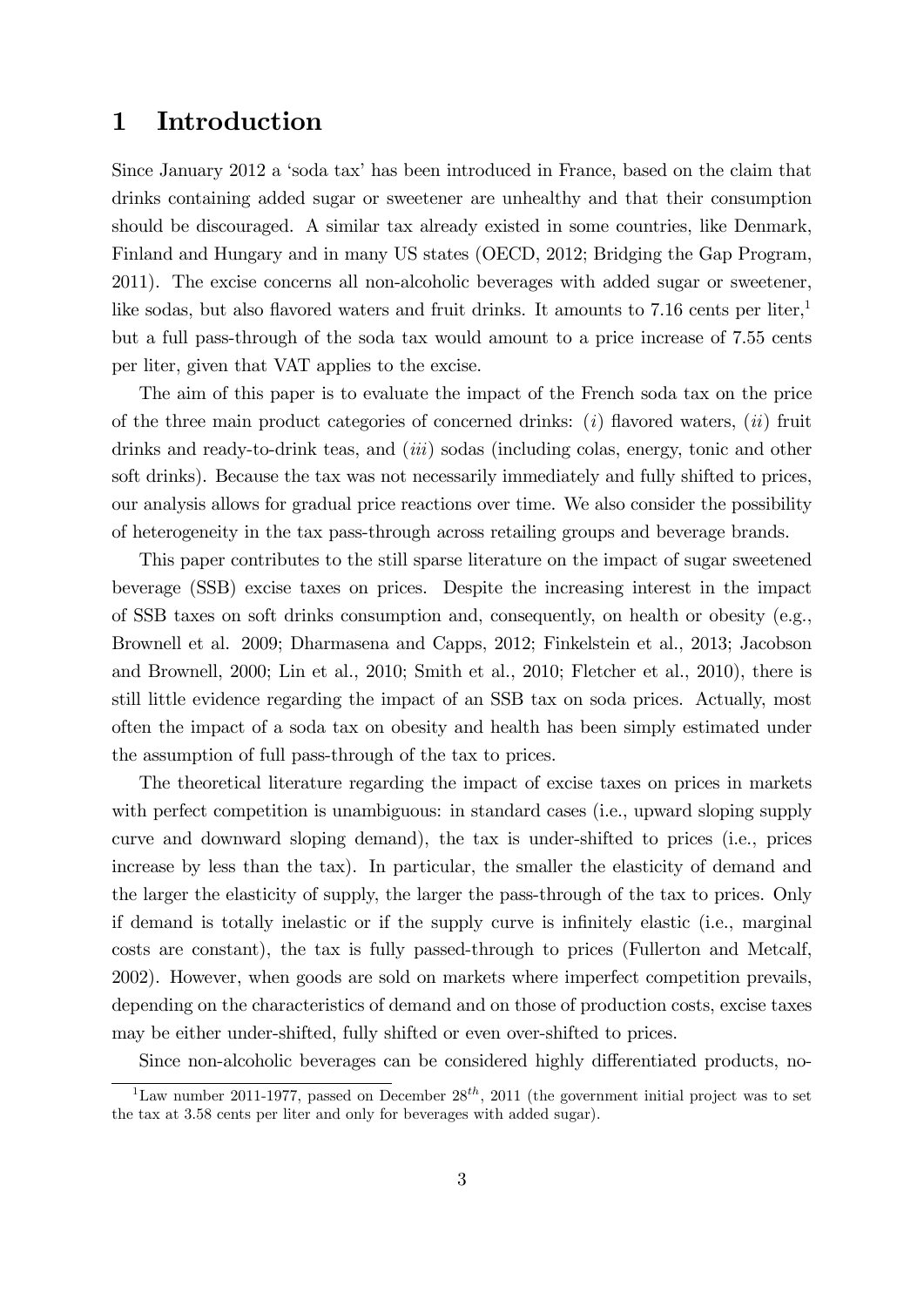tably differing from each other in terms of taste and quality and since we focus on the impact of the soda tax on prices over the months just following its introduction, we may here restrict our attention to results regarding the short-run impact of excise taxes on prices on markets with differentiated products.<sup>2</sup> Anderson et al.  $(2001)$  show that in the case of differentiated products, if firms compete in prices and if the elasticity of demand is constant, an excise tax is over-shifted to prices. Taking into account product differentiation in a context of spatial competition (i.e., the intensity of competition is stronger with firms selling 'close' products than with those selling 'far distant' products), Fullerton and Metcalf (2002) show that an excise tax is fully passed-through to producer prices and over-shifted to consumer prices (as long as an ad valorem tax also applies).

Are theoretical predictions corroborated by existing empirical studies regarding the impact of SSB taxes on prices? The few empirical assessments of the pass-through of a soda tax to prices available until now suggest that the soda taxes would rather be over-shifted to prices. Bergman and Hansen (2013) evaluate the impact of various excise tax variations on alcoholic and non-alcoholic beverage prices in Denmark. Based on the analysis of micro price data used by Statistics Denmark to compute the Danish Consumer Price Index, they conclude that the two increases in the soft drink tax that occurred in 1998 and 2001 were strongly over-shifted to consumer prices. Using a quite different approach, Bonnet and RÈquillart (2013) come to the same conclusion. They specify a structural model where competition is horizontal (among producers on the one hand and among retailers on the other hand), as well as vertical (between producers and retailers) and show using simulations that an excise SSB tax is likely to be over-shifted to prices.

Beyond these two studies, a few empirical studies consider the more general question of the impact of specific consumption taxes on prices. Besley and Rosen (1999) have considered the impact of sales taxes on a large number of products in US. They also outline an over-shifting of these taxes to soda prices. Doyle and Samphantharak (2008) find under-shifting of gasoline sales tax changes, while Marion and Muehlegger (2011) full pass-through in the US. Carbonnier (2007) shows that French VAT changes in the new car and housing repair services sectors were under-shifted. The conclusions that can be drawn from other studies devoted to the impact of excise taxes on prices of alcoholic beverages or cigarettes are also diverse. Although Kenkel (2005) and Young and Bieliska-Kwapisz (2002) also conclude to over-shifting of taxes to alcoholic beverage prices, as do Hanson and Sullivan (2009) regarding cigarette prices, De Cicca et al. (2013) find full shifting while Chiou and Muehlegger (2010) and Harding et al. (2012) find under-shifting.

<sup>&</sup>lt;sup>2</sup>It is also important to distinguish between short-run and long-run effects as, in the long run, firms entries and exits affect the tax impact on prices (see Stern, 1987; Delipalla and Keen, 1992; Anderson et al., 2001).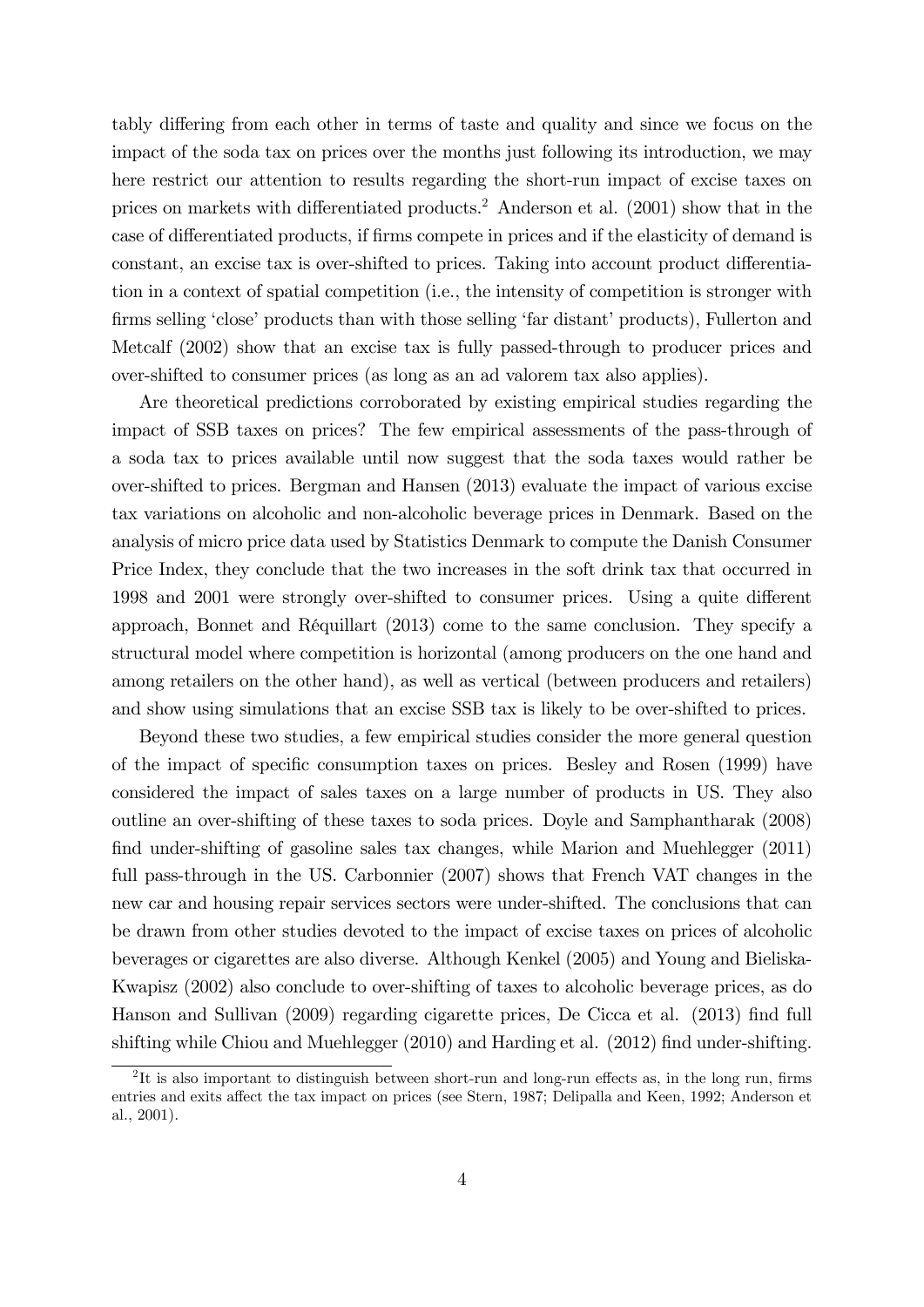In order to evaluate the extent of the pass-through of the French soda tax to prices, we apply a difference in differences approach to an original data set made of about 52,000 price trajectories. Each trajectory refers to a non-alcoholic beverage (defined by its brand, quantity, packaging, etc. and individually identified by its bar code) sold in a specific shop (defined by its name, retailing group, and address). Overall, the prices of 845 different beverage products sold in one or more of the 760 supermarkets present in the data set are followed from August 2011 to June 2012.<sup>3</sup>

We find that, after 6 months, the tax was fully shifted to soda prices, while there was a significant under-shifting of the tax to prices of flavored waters and a slight one to prices of fruit drinks. Notice that the preponderance of sodas sales among the nonalcoholic beverages liable to the tax suggests a quasi-full shifting of the excise to beverage prices at the macroeconomic level, supporting the full shifting assumption often made in studies about the impact of SSB taxes on the consumption of soft drinks. Moreover, our results point to a significant heterogeneity of the soda tax pass-through not only across product categories, but also across retailing groups as well as across beverage brands. In particular, the average quasi-full shifting of the tax results from the combination of an over-shifting for private labels and small producers' brands (at least for fruit drinks) and of an under-shifting of the tax in the case of large producers' brands. At the same time, we find that the two main retailing groups in France often passed through the soda tax less than the other ones. These results are shown to be consistent with a simple producer-retailer bargaining framework.

The remaining of the paper is structured as follows. Detailed presentations of the data and empirical strategy are provided in Sections 2 and 3, respectively. Section 4 is devoted to the presentation of the results regarding the average magnitude and timing of the pass-through, while Section 5 contains a discussion of the heterogeneity of the pass-through across brands and retailers. Section 6 concludes.

### 2 Data

Our analyses of the impact of the soda tax are based on data collected by Prixing, a startup that developed a price comparator available on mobiles and on the internet. Prixing developed automatic procedures allowing the collection of price lists from 'drives'. A drive is a place where you collect goods you have previously ordered on the internet. Most drives are associated with a supermarket, but there are also a few 'stand alone' drives ('warehouse-drives' / 'drives-entrepôt' in French). This form of retailing gained in

<sup>&</sup>lt;sup>3</sup>These data were collected and made available to us by Prixing, a start-up company providing consumers with a free mobile price comparator (see http://www.prixing.fr/).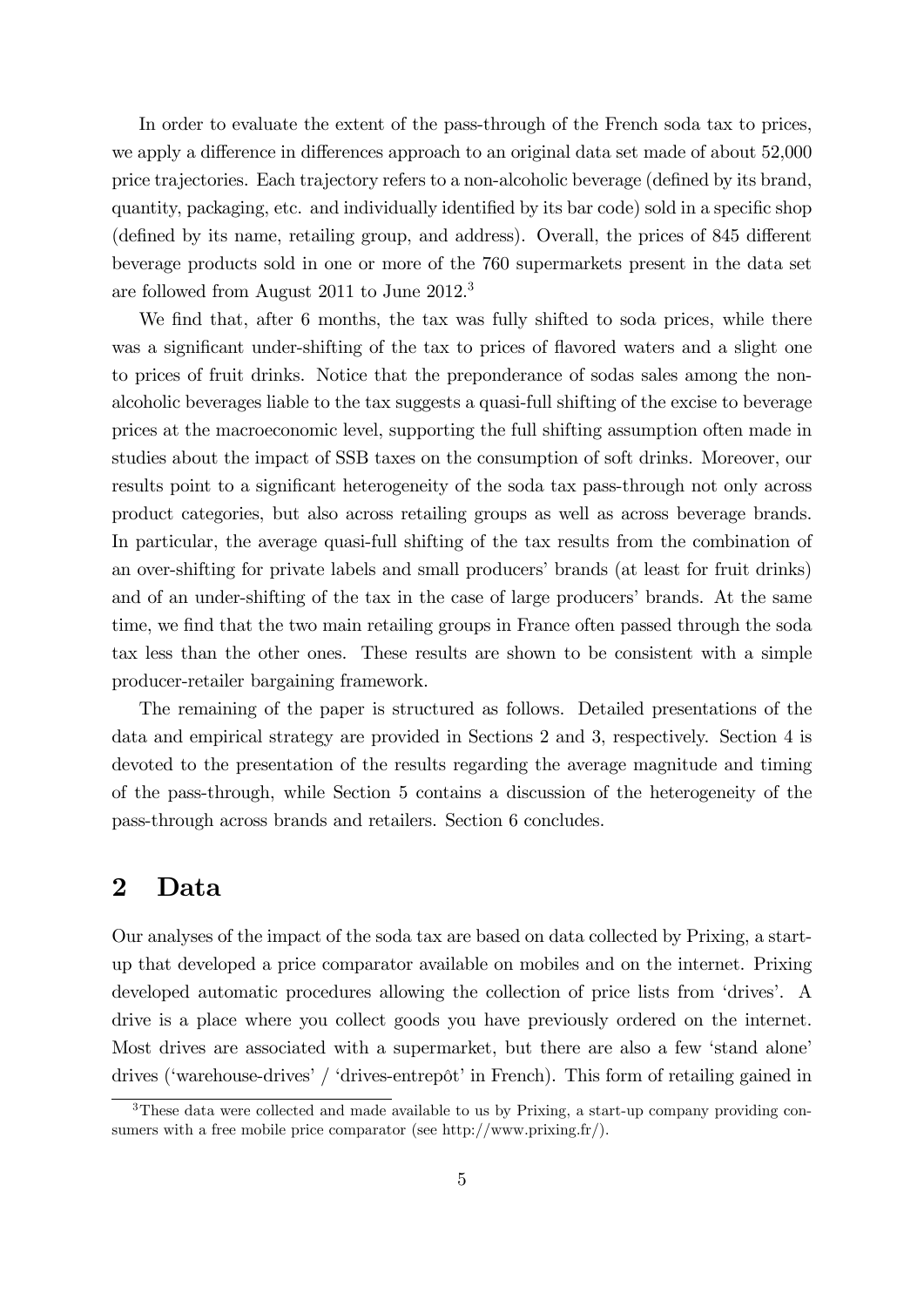importance since 2010 in France: there were around 500 drives in France at the end of 2010, their number doubled by the end of 2011, to reach almost 2,000 by the end of 2012 and about 2,700 by the end of 2013 (Dauvers, 2013a, 2013b). This new retailing channel differs from the usual internet retailers in two respects: customers have to go to the drive to collect the purchased goods and, more importantly for our analysis, prices are exactly those that customers would pay, would they go and buy the same product in the physical store associated with the drive.<sup>4</sup>

Although the range of products available in a drive is a bit smaller than that available in the associated physical store, it is still considerable. On average, about 10,000 products are available to customers in drives, ranging from 3,000 products in the smallest ones up to 25,000 in the largest ones (Dauvers, 2012). This has to be compared with the number of products offered in supermarkets, which ranges between 5,000 and 10,000 for small supermarkets and reaches between 30,000 and 100,000 in hypermarkets (i.e., outlets with a selling space of at least  $2{,}500<sup>m</sup>2$ .<sup>5</sup> The list of products available in drives thus represents a quite significant fraction of those available in supermarkets and its structure broadly corresponds to that of products available in supermarkets, i.e., with a strong predominance of food products (almost two thirds of collected prices), non-durable household goods such as washing-up liquid or dishwasher detergent (around 12%) and personal care products (around 10%). Prices of clothes and household appliances are also recorded though for a much more limited number of items.

The initial data bases we were given access to contain prices regarding more than 135,000 products sold in about 1,800 drive outlets, i.e., almost the total population of drives that existed in mid-2012 in France. The average number of products for each drive in this data set is about 9,000. Altogether, this represents about 80 millions price spells<sup>6</sup> covering the period between March 2010 and September 2012.<sup>7</sup> Unfortunately,

 $4$ One of the major retailing chains in France recently tried a different pricing strategy whereby a few products are sold at a cheaper price in some drives than in the associated supermarkets. However, this practice was not yet implemented at the time of the collection of the data we use here. More in general, it may happen that some discounts are available in the physical store and not in drives and vice-versa.

<sup>&</sup>lt;sup>5</sup>E.g. see Auchan website : http://www.groupe-auchan.com/nos-activites/hypermarches/ or Neuville (2009). Notice that in France supermarkets and hypermarkets represent more than 70% of grocery sales (Anderton et al., 2011).

 ${}^{6}A$  'price spell' is the triplet made of the following three elements:

<sup>1)</sup> the price of a precisely defined product i, identified by its bar-code (e.g., a 1 liter glass bottle of brand b pure orange juice) in a given store j (e.g., the supermarket/drive from the retailing group g, located at a given address),

<sup>2)</sup> the date when this price was first set (start date of the price spell),

<sup>3)</sup> the date when this price was changed, possibly temporarily only (end date of the price spell).

If the price of a product in a shop decreases from 1 euro to 80 euro cents and then increases to 90 euro cents, this will define 3 price spells, possibly (right or left) censored.

 $7$ At the end of April 2012 we were provided with a first data base covering the period March 2010 to mid-April 2012. We then obtained in October 2012 a second data base that covers the period April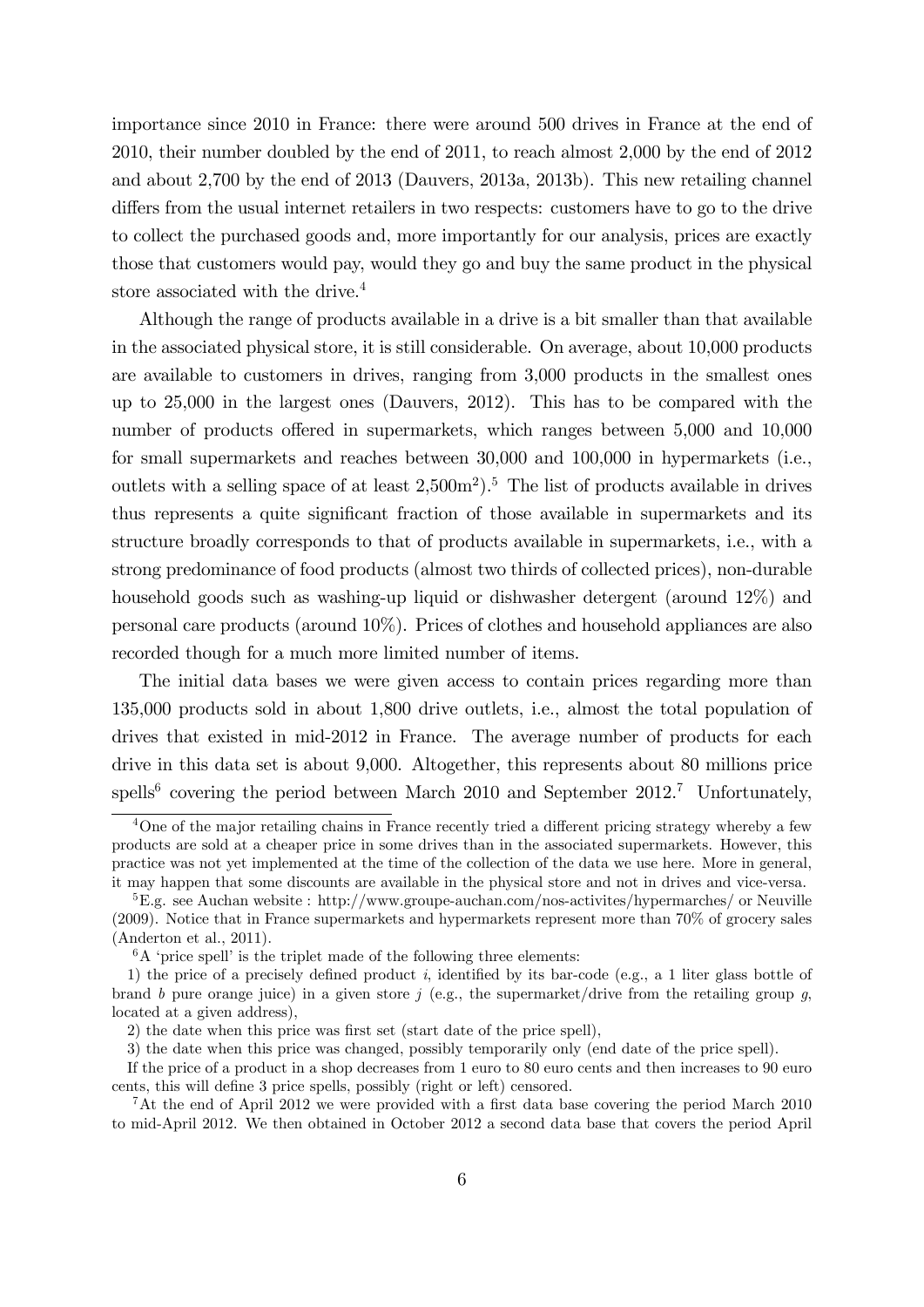due to technical problems, the first waves of collected prices were often subject to severe measurement errors regarding in particular the beginning and end dates of the recorded price spells and/or the classification of products. Our analysis is then based on price data limited to the period from August 2011 until June 2012. Overall, this data set comprises about 52 millions spells starting in August 2011 or later, the original price records having most often been collected on a daily basis.<sup>8</sup>

Because our focus in this paper is on the soda tax, we restricted the sample to nonalcoholic beverages, and more specifically to three categories of products:  $(i)$  waters,  $(ii)$ fruit drinks and ready-to-drink teas, and (iii) sodas (including colas, energy, tonic and other soft drinks). A 'product' is a specific beverage defined by its brand, its physical characteristics (nature of the content, volume content, presence of added sugar or sweetener, etc) and its packaging (e.g., 1 liter of pure apple juice, in a glass bottle, produced by Pampryl). It is uniquely identified by its EAN barcode<sup>9</sup>. The original data set contains prices of about 3,000 distinct non-alcoholic beverage products and each drive on average sells 345 of these products (unfortunately not continuously).

Besides the necessary shortening of the period of analysis induced by the unreliability of the recorded start and end dates of price spells before August 2011, we had to do some further trimming of the data set. First of all, the information about the sugar or sweetener content of beverages was not easily accessible for all beverages. After discarding products for which we could not find this information, the 'beverage sample' contained more than 2 millions price spells associated with about 1700 distinct beverages. Second, we also discarded spells with inconsistent start and end dates (i.e., a start date posterior to the end date). Third, some more trimming had to be done due to missing data or outliers regarding the price or the quantity contents for some products. In order to limit the presence of outliers, we computed, for all products within classes defined by product category  $\times$  brand  $\times$  month  $\times$  soda tax liability, the distributions of the price per liter and discarded the observations below the 1st and above the 99th percentiles. Moreover, we excluded prices associated with monthly increases or decreases exceeding  $+/- 30\%$ , in

<sup>9</sup>The EAN barcodes (originally European Article Number, now renamed International Article Number even though the abbreviation EAN has been retained) are international product identification numbers.

to September 2012. The availability of exact identifiers of both products and drive outlets allowed us to merge these two data bases.

<sup>&</sup>lt;sup>8</sup>At the beginning of price collection in March 2010, Prixing collected prices in less drives and not necessarily daily. A preliminary analysis of the data bases suggested that data are reliable since August 2011. Starting the sample in May 2011, i.e., only three months before the current beginning date of the sample (August 2011), would dramatically decrease the number of price trajectories available in a balanced panel to 2,268 (instead of 51,622 in the current sample). Adding three months before and after the current sample, that is having a balanced panel from May 2011 to September 2012 would only leave 1,776 price trajectories. A balanced sample from November 2010 to September 2012 would contain no observation.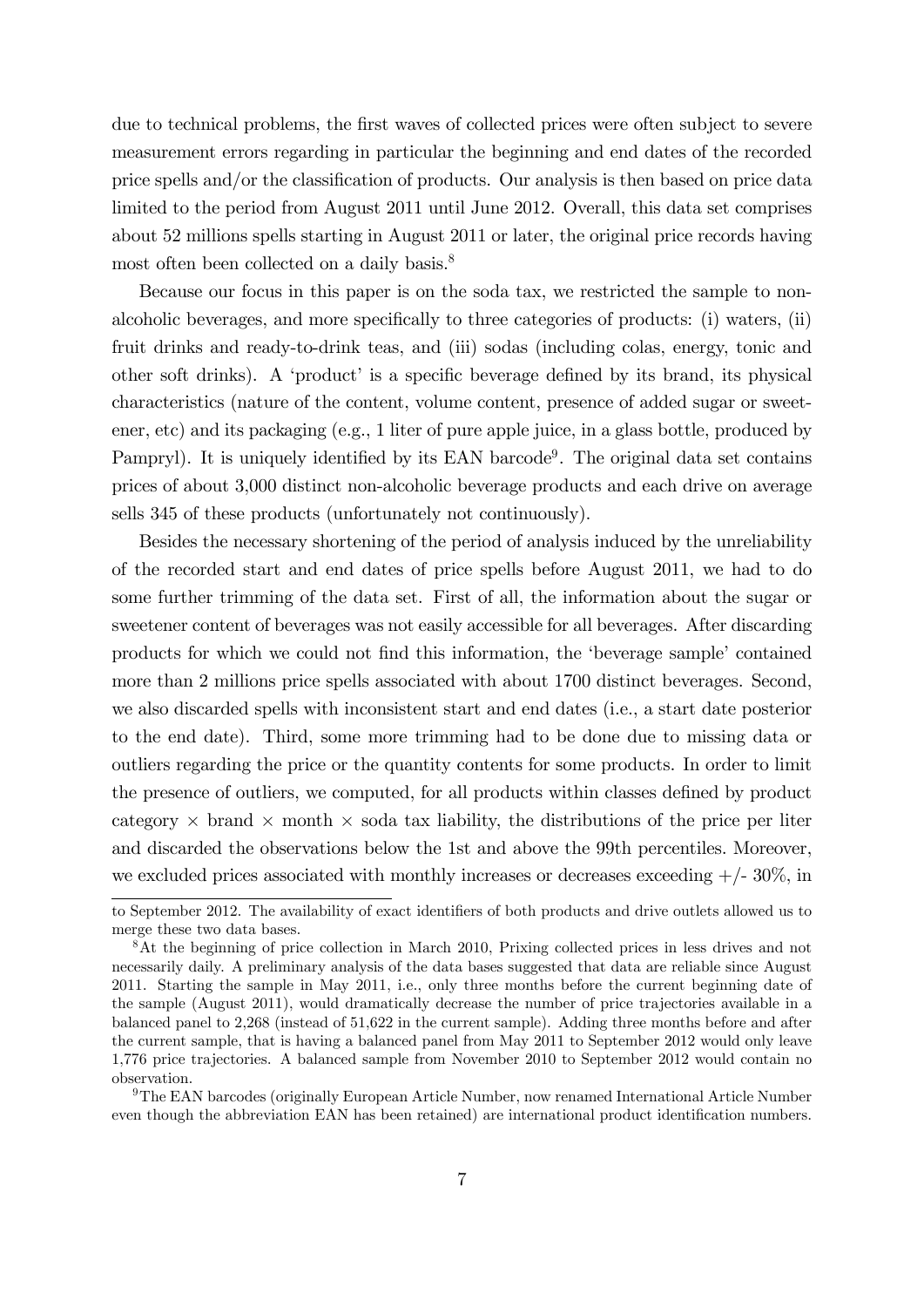$log$ -differences.<sup>10</sup> Fourth, to avoid composition effects and to allow for a proper difference in difference analysis, we kept in the sample only the combinations of products and shops for which the price was recorded every month over the period August 2011 to June 2012.

Since the total number of observations was still considerable (more than 15 millions price records, once price spells are converted into daily price records), we decided to keep only one price observation per month, chosen as the most frequently observed price over a month for each specific product sold in a specific shop. The resulting monthly modal price is similar in spirit to the reference price as defined in Eichenbaum et al.  $(2011)^{11}$ that is a 'normal' price around which there may be temporary fluctuations (e.g., due to temporary promotions). Since we are not interested in the day to day impact of the tax on prices, ignoring temporary price discounts should not be an issue.<sup>12</sup>

Finally, in order to improve the representativeness of our sample, we have weighted the data. Indeed, besides the issue of the sample representativeness of brands, not all retailing groups developed drives at the same pace. In particular, one of the major retailing groups in France lagged behind regarding the opening of this type of outlet, while a smaller player offered this option in most of its supermarkets, even in small ones. Therefore, our sample of drives (although almost exhaustive) did not necessarily provide a representative picture of supermarket sales at the aggregate level. The weight given to each observation in our sample was defined in two steps. First, the weight  $\omega_{bq}$  of brand  $b$  sold in retailing group  $q$  has been computed as the product of the brand market share  $MB<sub>b</sub>$  (see Tables A2 to A4 in the Appendix) by the retailing group market share  $MG<sub>q</sub>$ (see Table A1 in the Appendix):

$$
\omega_{bg} = MB_b \times MG_g.
$$

The same rule has been used for computing the market share of each retailing group's private label: the total market share of private labels has been split across retailing groups, assuming that their respective market share is that of the retailing group itself.

Second, the weight  $\omega_{ba}$  has been divided by the number of observations available for brand b in retailing group g, assuming that brand market shares are broadly similar across

<sup>&</sup>lt;sup>10</sup>Using an higher threshold  $(+/- 80\%)$  does not induce any significant change in the estimation results (available upon request).

 $11$ In Eichenbaum et al. (2011), reference prices are defined as the modal price over a quarter, while we opt for the modal price over a month.

<sup>&</sup>lt;sup>12</sup>Temporary discounts are not very frequent in our sample nor in the French retailing sector in general and are not seasonal (e.g. see Baudry et al., 2007, and Berardi et al., 2013), so that their impact, if any, should be negligible. Moreover, for these temporary sales to have a significant impact on the pass-through estimates would require a strong and permanent change in their frequency and magnitude, specifically for taxed products after the tax implementation, a phenomenon about which we have no indication.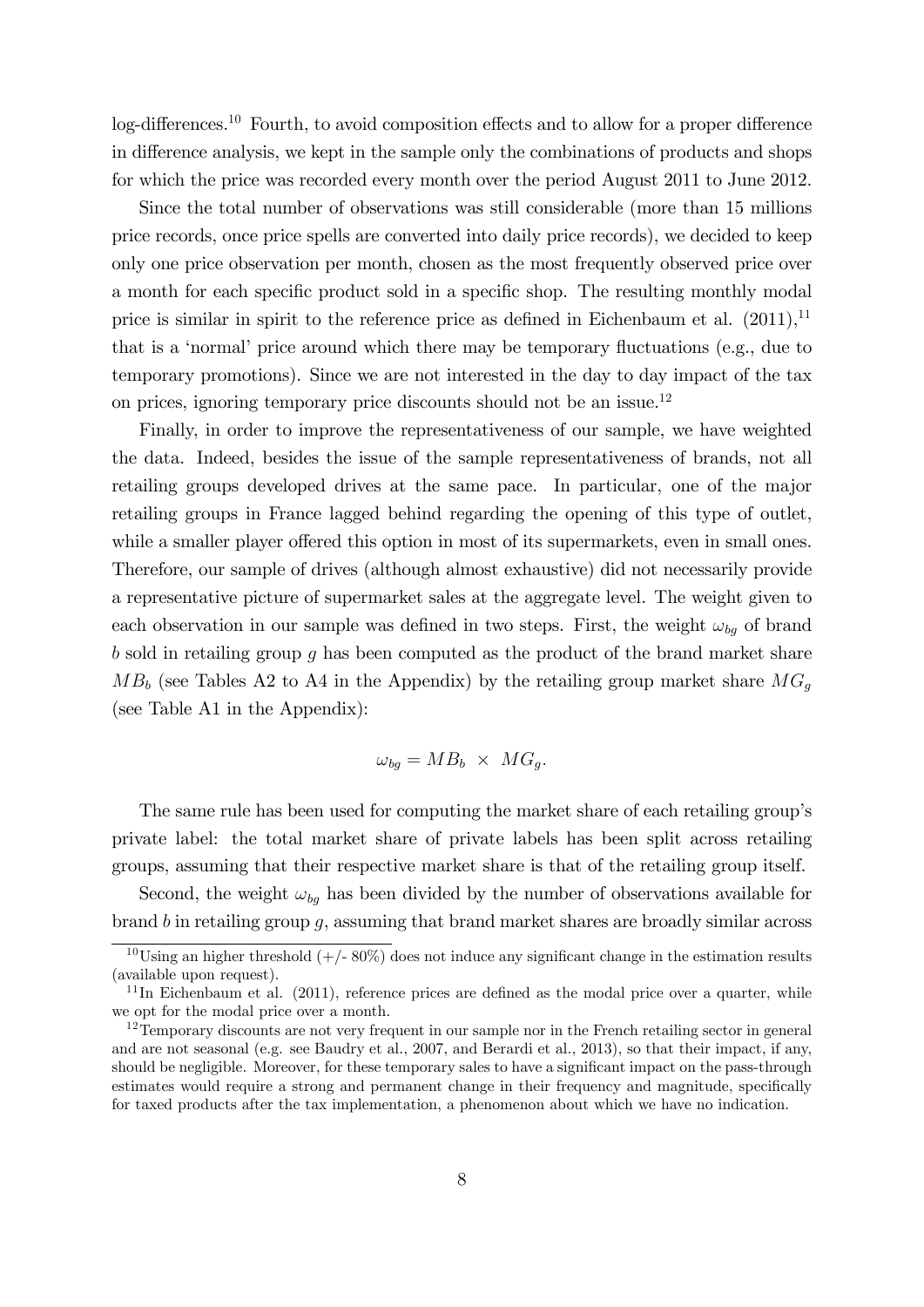shops of the same retailing group:

$$
\omega_{bg}^* = \omega_{bg} / N_{bg}.
$$

Therefore, the weighted sample should be representative, at the national level, of both the retailing groups' market shares and of those of brands. $^{13}$ 

Table 1 reports some descriptive statistics about our final sample, decomposed into: waters that contain added sugar/sweetener (typically flavored waters), and those that donít; fruit drinks that contain added sugar/sweetener and fruit juices that donít; and sodas, which all contain either added sugar or sweetener.

| Product     | Tax      | N. obs.                  | N. of | N. of |      | Mean price (euro/liter)    |      |
|-------------|----------|--------------------------|-------|-------|------|----------------------------|------|
| category:   |          | per month products shops |       |       |      | Aug.2011 Dec.2011 Jun.2012 |      |
|             |          |                          |       |       |      |                            |      |
| Water       | $\rm No$ | 9806                     | 166   | 747   | 0.55 | 0.55                       | 0.54 |
|             | Yes      | 1292                     | 25    | 504   | 0.78 | 0.78                       | 0.83 |
|             |          |                          |       |       |      |                            |      |
| Fruit drink | $\rm No$ | 13705                    | 271   | 722   | 1.70 | 1.72                       | 1.74 |
|             | Yes      | 9515                     | 157   | 635   | 1.19 | 1.19                       | 1.25 |
|             |          |                          |       |       |      |                            |      |
| Soda        | Yes      | 17304                    | 226   | 716   | 1.23 | 1.23                       | 1.30 |
|             |          |                          |       |       |      |                            |      |
| Total       |          | 51622                    | 845   | 760   |      |                            |      |

Table 1: Descriptive statistics (August 2011 - June 2012 sample)

Despite the trimming that had to be done, our sample compares favorably in terms of number of observations, product coverage, and shop coverage to most of those used in the literature for assessing the impact of taxes on prices. Indeed, our econometric sample contains 567,842 observations made of 51,622 price trajectories regarding the prices of 845 products sold in at least one among the 760 drive outlets in which prices have been collected.<sup>14</sup> The external validity of results based on our data is supported by the fact that drives have exactly the same prices as the physical store and a very similar range of

 $13$ The results obtained using the unweighted data (available upon request) are not qualitatively different from those presented below.

<sup>&</sup>lt;sup>14</sup>In order to check the robustness of our results to the sample composition, we built a second econometric sample covering the period November 2011 to June 2012 (see Section 4.3). This restricted period allows to significantly increase the number of products for which we are able to continuously track prices (see Appendix B).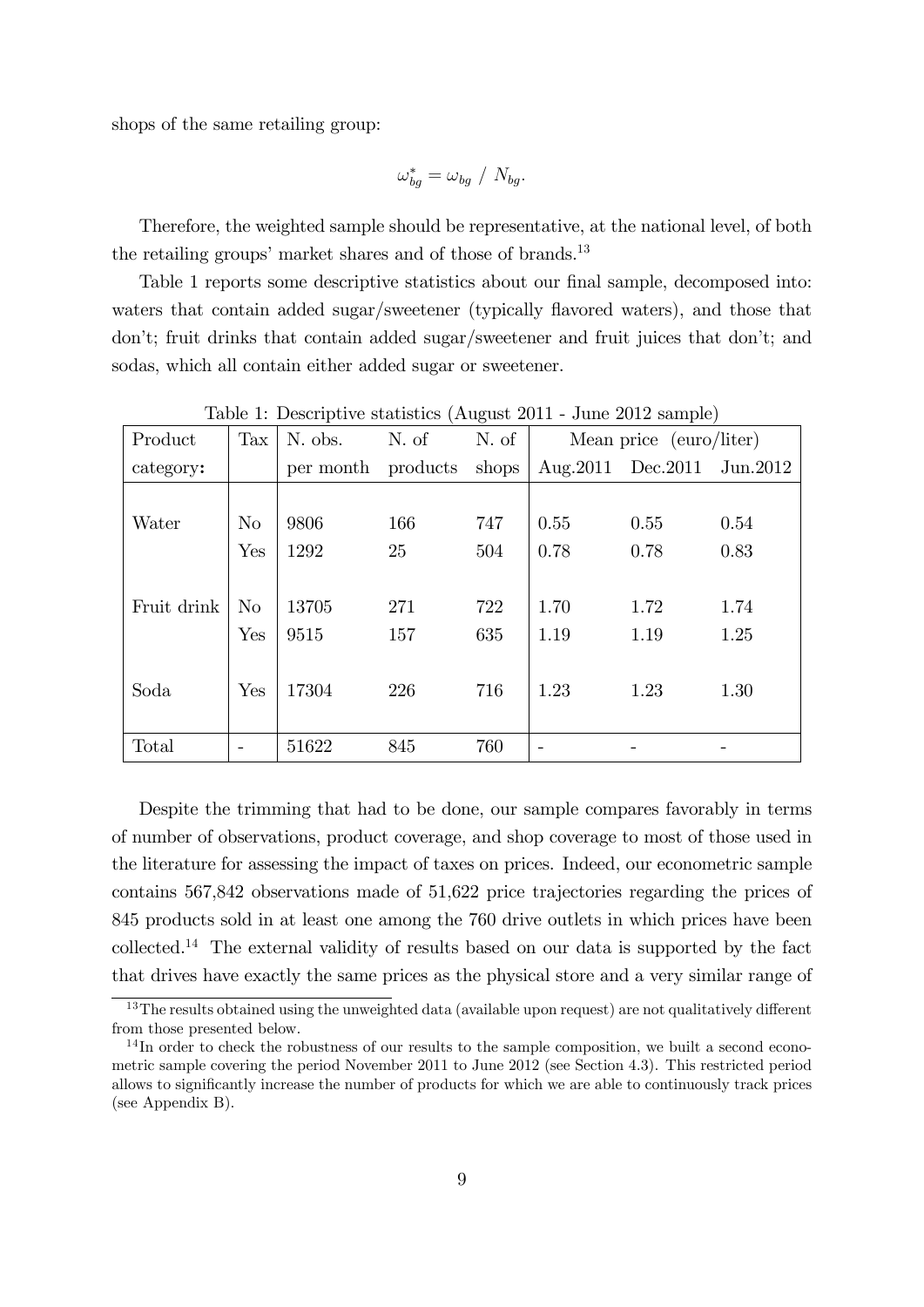products, as well as by our weighting, which ensures representativeness at the national level of both brands and retailing groups' market shares.

Table 1 also shows that average prices are, not surprisingly, different across product categories. This is a direct consequence of their specific characteristics: pure fruit juices are higher quality products than fruit áavor beverages. Similarly, áavored waters are more sophisticated products than simple waters.

# 3 Empirical strategy for the assessment of the tax pass-through

#### 3.1 Definition of control groups

In order to estimate the pass-though of the soda tax, one would ideally compare the evolution of prices of the concerned products with their counterfactual price evolution had the excise not been introduced. Since it is impossible to observe the true counterfactual, the empirical strategy to identify the pass-though of the soda tax relies on the comparison of the treated individuals with those of a control group, which is assumed to reáect the behavior of the treated group if the treatment had been absent. Therefore, a prerequisite for a satisfactory control group is to exhibit a price evolution as similar as possible to that of the treated group before the treatment, that is before the introduction of the excise in January 2012.

Figures 1, 2, and 3 below represent (respectively for flavored waters, fruit drinks and teas, and sodas) the evolution of the average prices of the products that became liable to the tax in January 2012 (represented in the left graph in each Figure), together with those of prices for some alternative control groups (other graphs to the right in each Figure), month by month between August 2011 and June 2012. The monthly average price level is normalized to the average price in December 2011 (the month before the excise introduction) for taxed and untaxed beverages within each product category, so that each bar represents the difference between the average price during a given month and that of prices prevailing in December 2011. The observed price changes are represented in the graphs as percentages of the expected price change (including VAT) in case of full pass-through of the excise. For instance, 80% of full-pass-through corresponds to a nominal price increase of 6 cents.<sup>15</sup>

 $1580\%$  of the excise tax including VAT (7.16 cents plus a 5.5% VAT), that is, 80% of 7.55 cents.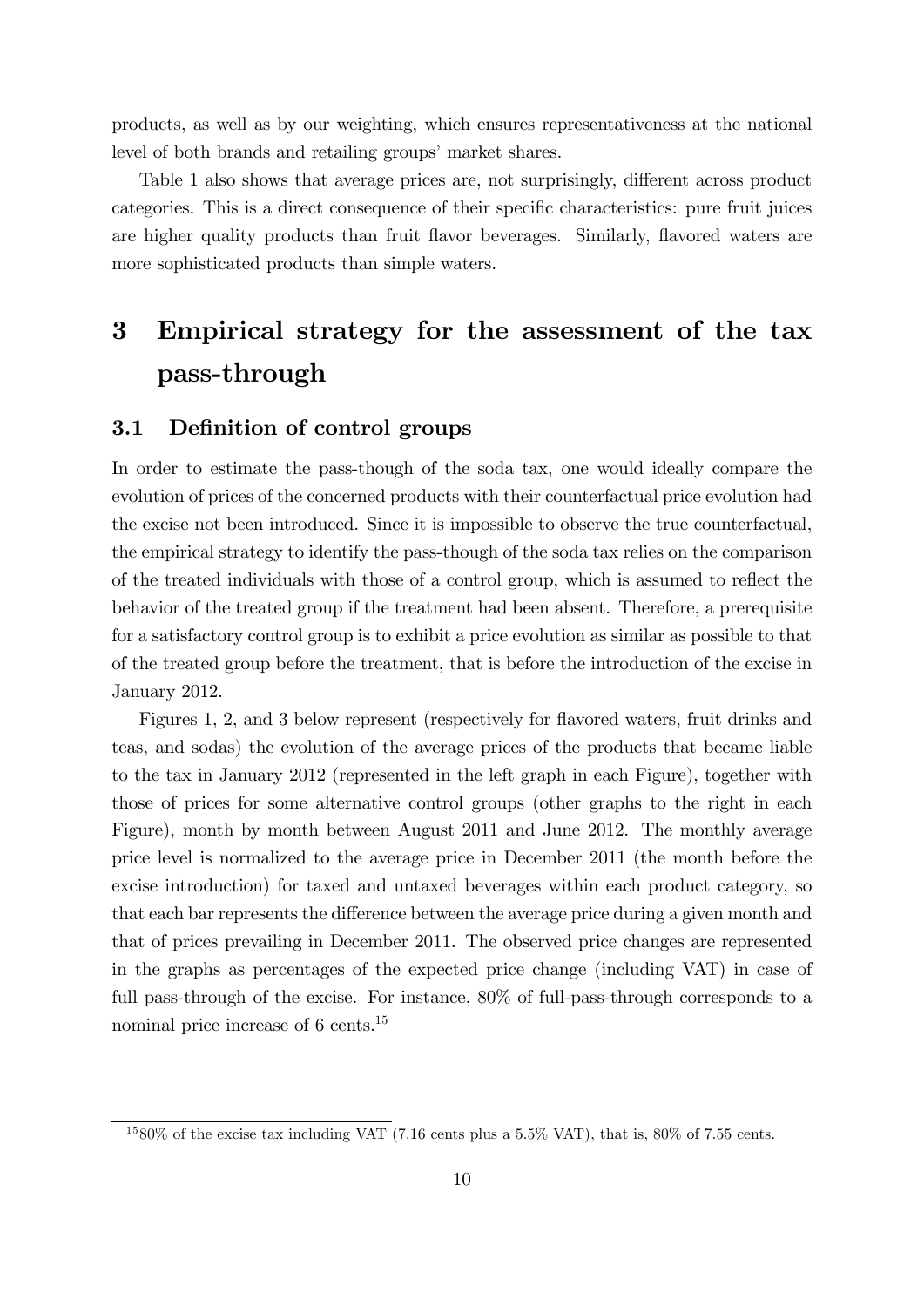Figure 1: Evolution of average prices of taxed flavored water and corresponding control groups, normalized to the price in December 2011 and expressed as percentages of the full pass-through



Note: The left panel shows the difference between the monthly average price of the taxed product category and its price in December 2011, as percentage of the full passthrough (7.55 cents, VAT included). The second panel shows the evolution of prices for the preferred control group. The last panels show the evolution of prices for alternative control groups.

The graphs on the left of Figures 2 and 3 show that, for fruit drinks and teas as well as for sodas, the average price trajectory of the products liable to the tax was remarkably flat before the introduction of the tax. Flavored waters (Figure 1) do not exhibit the same pattern: their prices increased at a quite regular (yet quantitatively limited) pace during the pre-tax period. These graphs also show that prices of taxed beverages strongly increased from January 2012 onward, pointing to a quite significant and immediate impact of the tax.

Next to the right, the evolution of the average prices of products constituting our preferred control group is presented. The benchmark control group for áavored waters is the whole set of beverages not affected by the excise, that is, water and fruit juices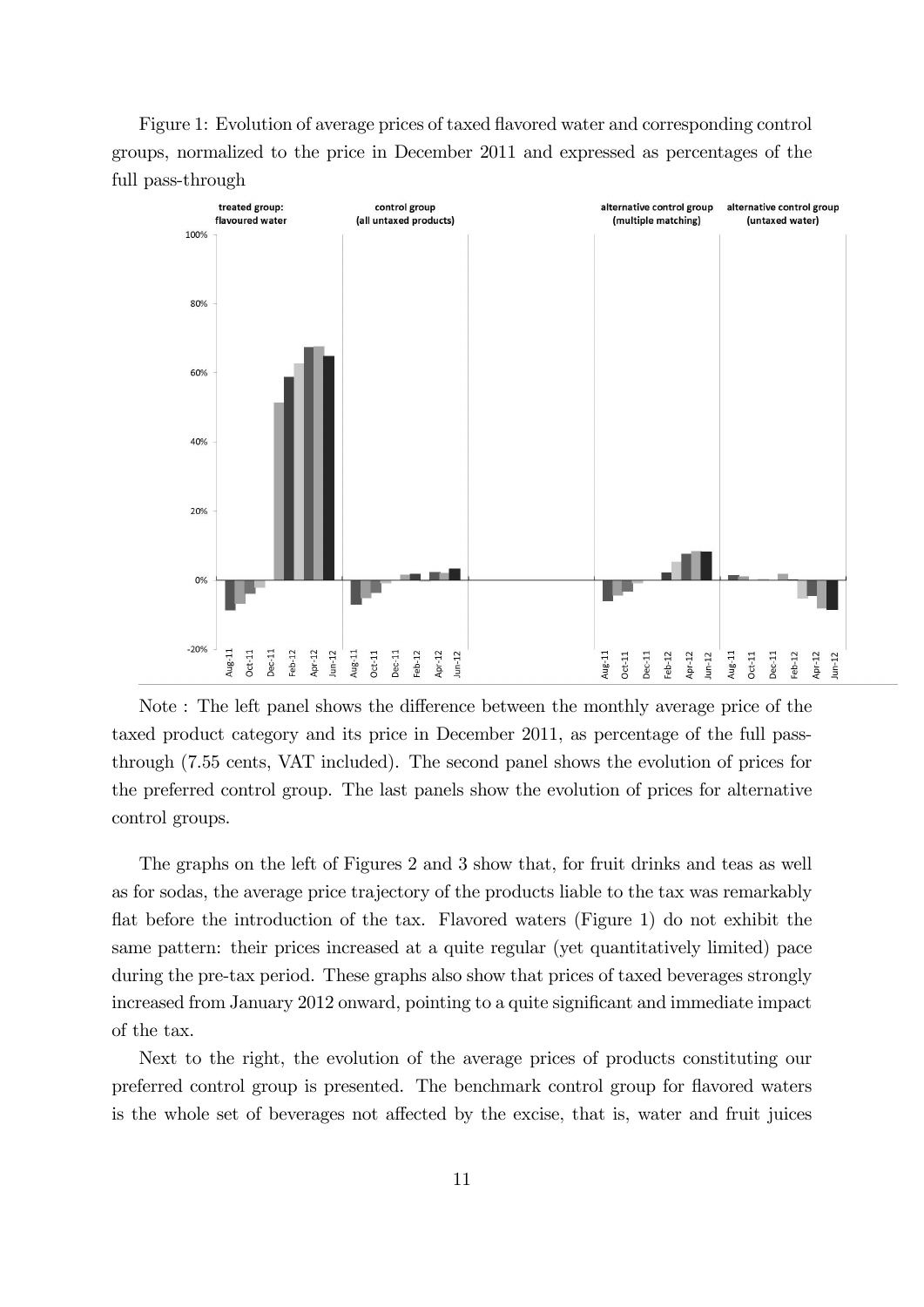without sugar or sweetener added. Indeed, the overall evolution of prices of these untaxed beverages before the tax introduction is quite close to that of the taxed flavored waters. For taxed fruit drinks and sodas, the evolution of prices before the introduction of the tax was quite flat, a characteristic shared by 'normal' waters, which therefore constitute their benchmark control group.

Figure 2: Evolution of average prices of taxed fruit drinks and teas and corresponding control groups, normalized to the price in December 2011 and expressed as percentages of the full pass-through



Note: The left panel shows the difference between the monthly average price of the taxed product category and its price in December 2011, as percentage of the full passthrough (7.55 cents, VAT included). The second panel shows the evolution of prices for the preferred control group. The last panels show the evolution of prices for alternative control groups.

Finally, the right panels of the Figures present alternative control groups, used for checking the robustness of our conclusions. The first set of alternative control groups have been obtained using a matching procedure: each taxed beverage sold in a given shop was matched with all untaxed beverages sold in the same shop, with weights proportional to the closeness of their pre-tax price evolution (see Section 3.2 for a more detailed presentation of this matching procedure). The last graphs shown in Figures 1 and 2 provide the price evolution for the last alternative control groups we consider. They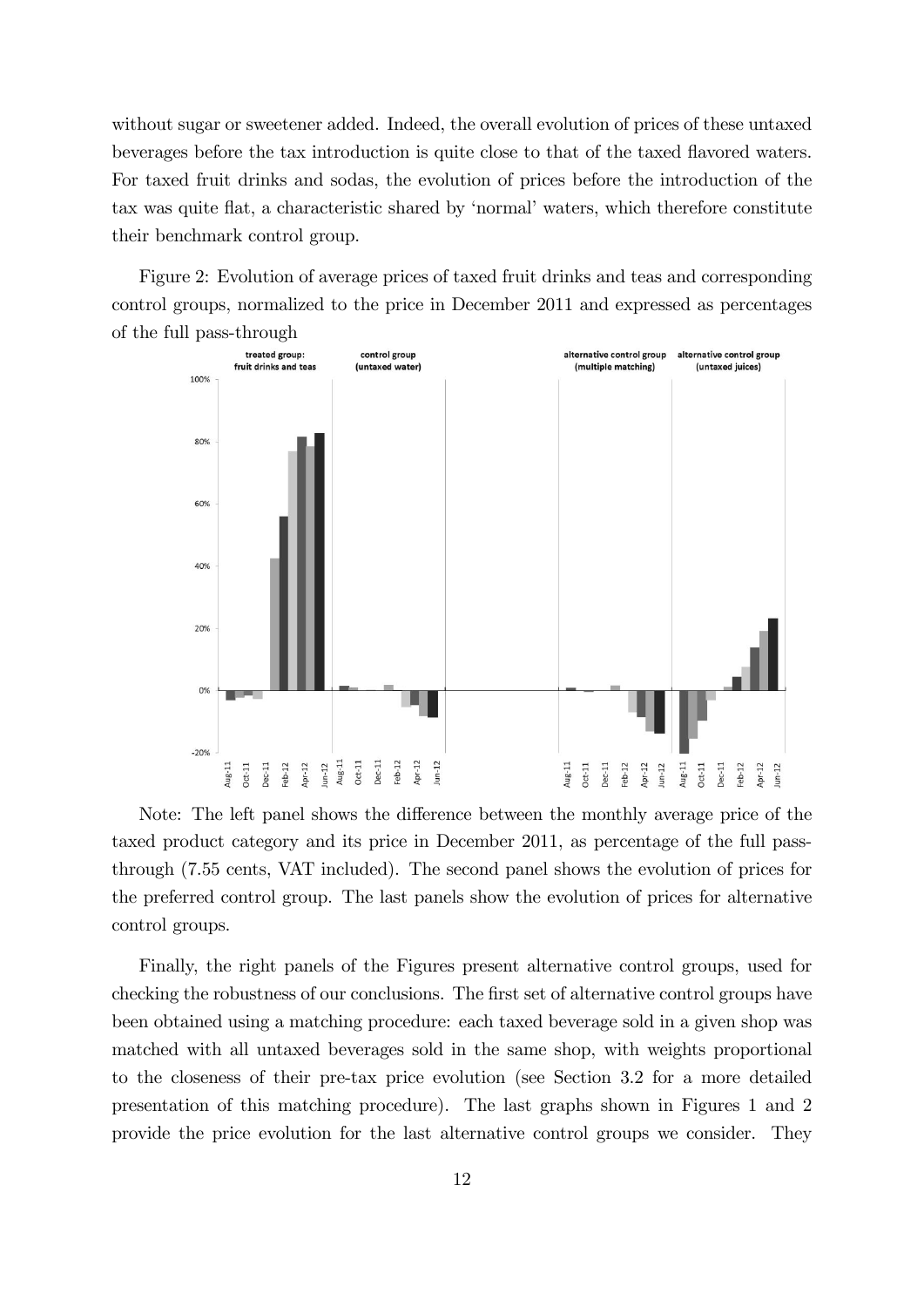correspond to untaxed products of the same category (waters in Figure 1 and fruit drinks and juices in Figure 2). Such a control group does not exist for sodas as there exists no soda without added sugar or sweetener. This definition of the control groups relies on the supposed similarity of the physical characteristics of taxed and untaxed beverages within each category. However, these control groups do not strictly comply with the common trend assumption.

Figure 3: Evolution of average prices of sodas and corresponding control groups, normalized to the price in December 2011 and expressed as percentages of the full passthrough



Note: The left panel shows the difference between the monthly average price of the taxed product category and its price in December 2011, as percentage of the full passthrough (7.55 cents, VAT included). The second panel shows the evolution of prices for the preferred control group. The last panels show the evolution of prices for alternative control groups.

Before moving to the details of the econometric models and estimated results, notice that Figures 1, 2, and 3 clearly show at a descriptive level that all the alternative control groups lead to the same qualitative conclusion: the tax was under-shifted to prices of flavored water and fruit drinks and fully shifted to soda prices.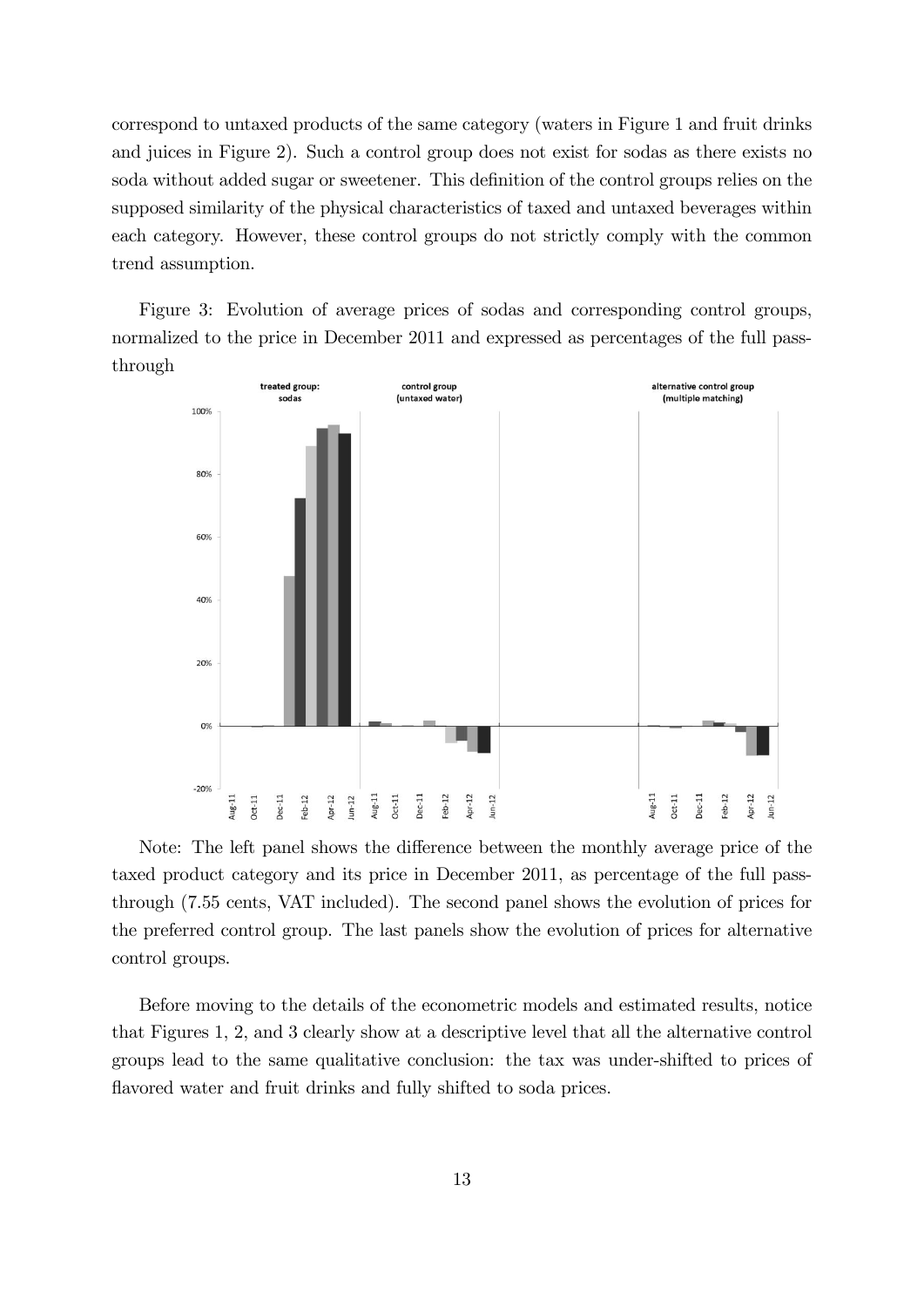#### 3.2 Econometric estimation of the pass-through

Figures 1, 2, and 3 graphically suggest that the implementation of the soda tax induced a significant increase in the prices of the beverages concerned by the excise. However, a proper quantitative assessment of the impact of the tax on prices calls for the use of treatment analysis tools. Our preferred estimates of pass-through for (taxed) flavored waters, fruit drinks, and sodas are obtained using a standard difference in differences approach, in which the control groups have been chosen so as to share similar pre-tax average evolutions of prices, by respectively estimating the following three econometric models:

$$
P_{ijt} = \sum_{\tau} \beta_{\tau}^{w} D_{ijt\tau} + \lambda_{t}^{w} + \alpha_{i}^{w} + \delta_{j}^{w} + \varepsilon_{ijt}
$$
  
with  $i \in \{\text{taxed flavored waters, all untaxed beverages}\},$   

$$
P_{ijt} = \sum_{\tau} \beta_{\tau}^{f} D_{ijt\tau} + \lambda_{t}^{f} + \alpha_{i}^{f} + \delta_{j}^{f} + \varepsilon_{ijt}
$$
  
with  $i \in \{\text{taxed fruit drinks, untaxed waters}\},$   

$$
P_{ijt} = \sum_{\tau} \beta_{\tau}^{s} D_{ijt\tau} + \lambda_{t}^{s} + \alpha_{i}^{s} + \delta_{j}^{s} + \varepsilon_{ijt}
$$
  
with  $i \in \{\text{taxed sodas, untaxed waters}\}$ 

where  $P_{ijt}$  is the monthly modal price per liter (in euro cents) of product i sold in shop j at time t; the dummy variable  $D_{ijt\tau}$  equals 1 when product i contains added sugar or sweetener and the period  $\tau \in \{Jan., Feb., Mar., Apr., May, Jun.\}$  (i.e., the product is liable to the tax), while it equals 0 otherwise. The parameters  $\beta^c_i$  $\int_{\tau}^{c}$  for  $c \in \{w, f, s\}$ (for waters, fruits drinks, and sodas, respectively) measure the price increase (in euro cents per liter) induced by the tax. They have to be compared to 7.55, that is the price increase that would be associated with a full pass-through of the tax. The parameters  $\lambda_t^c$  $\epsilon_t^c$ ,  $\alpha_i^c$  and  $\delta_j^c$  are fixed effects controlling respectively for the aggregate time effects, for product unobserved and observed time-invariant characteristics (including whether they contain added sugar or sweetener or not, whether the brand is a private label or a national brand, etc.) and for unobserved and observed time-invariant shop characteristics (retailing group, location, local competition, etc.).

In order to test the robustness of the results, three additional sets of pass-through estimates have been obtained, respectively based on: 1) a matching procedure; 2) the same difference in differences approach as above, but with different control groups; and 3) a simple difference approach.

Matching aims at achieving the maximal similarity between the treated and untreated observations. The matching procedure we have implemented is inspired by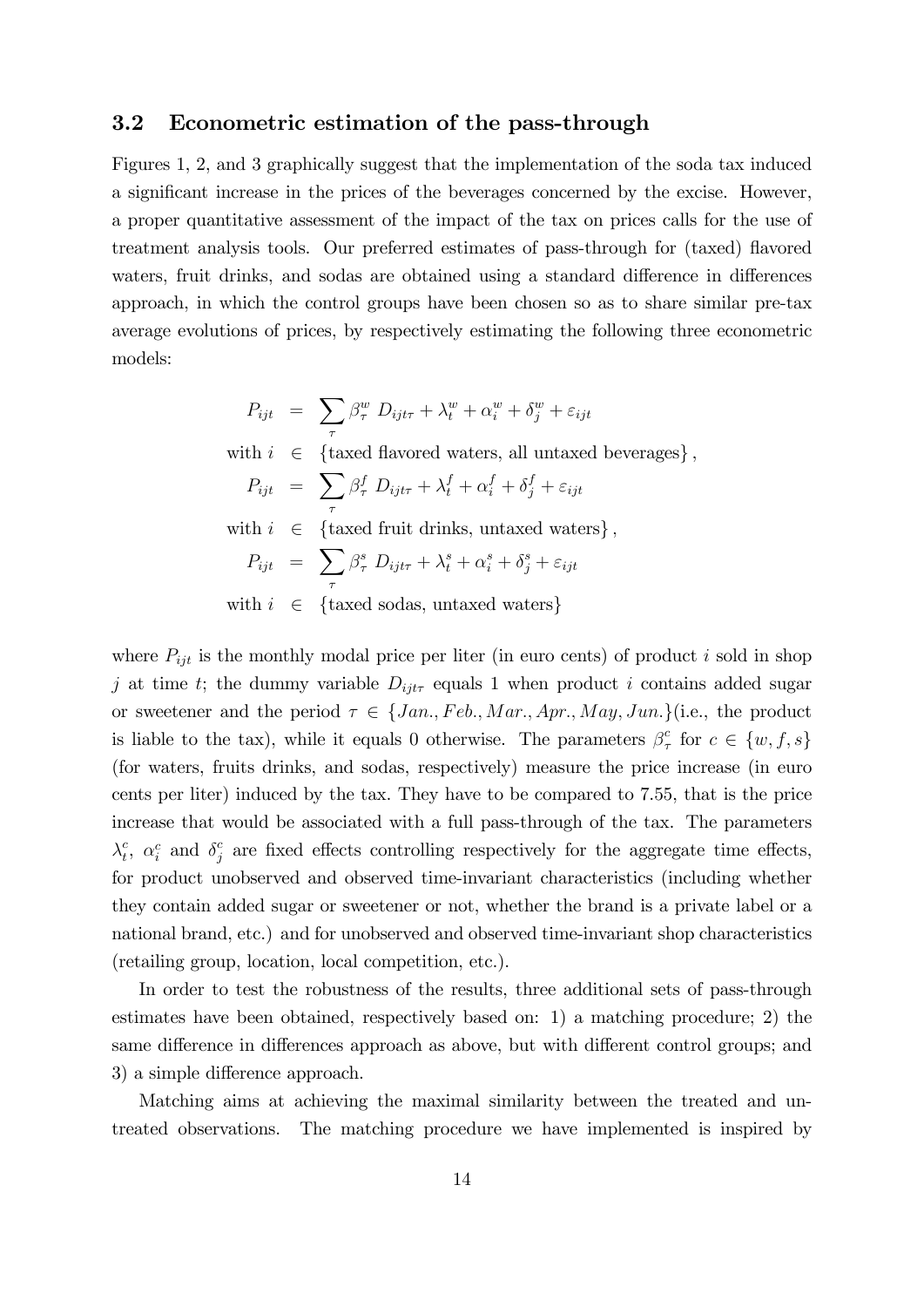the synthetic control approach proposed by Abadie et al. (2010). However, given the large number of potential controls, their optimizing procedure is unfeasible in our case. We thus adapt their approach and adopt a matching procedure in two steps. First, we consider as 'neighbors' of a taxed beverage i sold in a shop j all the untaxed beverages sold in the same shop. Second, these untaxed beverages are given weights inversely proportional to the distance between their pre-tax price variations and those of the considered taxed beverage. More precisely, the distance is defined as  $\sum_{September}^{December} |(P_{ijt}^{Taxed} - P_{ijt-1}^{Taxed}) - (P_{ijt}^{Untaxed} - P_{ijt-1}^{Untaxed})|$ , that is, the sum over the period from September to December of the absolute values of the difference between the pre-tax monthly price variations  $(P_{ijt}^{Taxed} - P_{ijt-1}^{Taxed})$  of the considered taxed beverage and that of an untaxed beverage sold in the same shop  $(P_{ijt}^{Untaxed} - P_{ijt-1}^{Untaxed})$ . In case the price of the taxed product remained unchanged over the whole pre-tax period, only untaxed products with unchanged prices over the same period are considered as possible neighbors, and all the matching observations are then given the same weights.<sup>16</sup> Finally, the synthetic control associated with a taxed product was computed as the weighted average of its neighbors. This procedure thus amounts to build synthetic controls that are close to the treated unit, since the products used as controls share similar pre-tax price trends and are sold in the same shop.

The second set of alternative pass-through estimates corresponds to a simple and intuitive, though not necessarily statistically optimal, control group. Indeed, we simply take as the control group for taxed products of a category (waters, fruits drinks and teas) the group of all untaxed product in the same category: untaxed waters are used as the control group for taxed flavored waters, while untaxed fruit drinks and juices for taxed fruit drinks. This definition of the control groups essentially relies on the proximity of the main physical characteristics of the taxed and untaxed products. However, it does not guarantee that the parallel pre-trend assumption is satisfied.

The third set of alternative pass-through estimates is based on a simple difference analysis. Indeed, Figures 2 and 3 show that, at least on average, the prices of both taxed fruit drinks and sodas remained quite stable between August and December 2011. Therefore, it does not seem unreasonable, at least for these two product categories, to consider that simply comparing their prices before and after the tax (i.e., before and after January 2012) may provide a relatively satisfactory estimate of the pass-through.

 $16$ Notice that this procedure did not allow to find any match for a few taxed products sold in a given shop. We thus discarded these observations from our estimation sample for all the analyses. A comparison with the estimates obtained with our initial sample (see Berardi et al., 2012) shows that this did not have any significant implication for our pass-through estimates.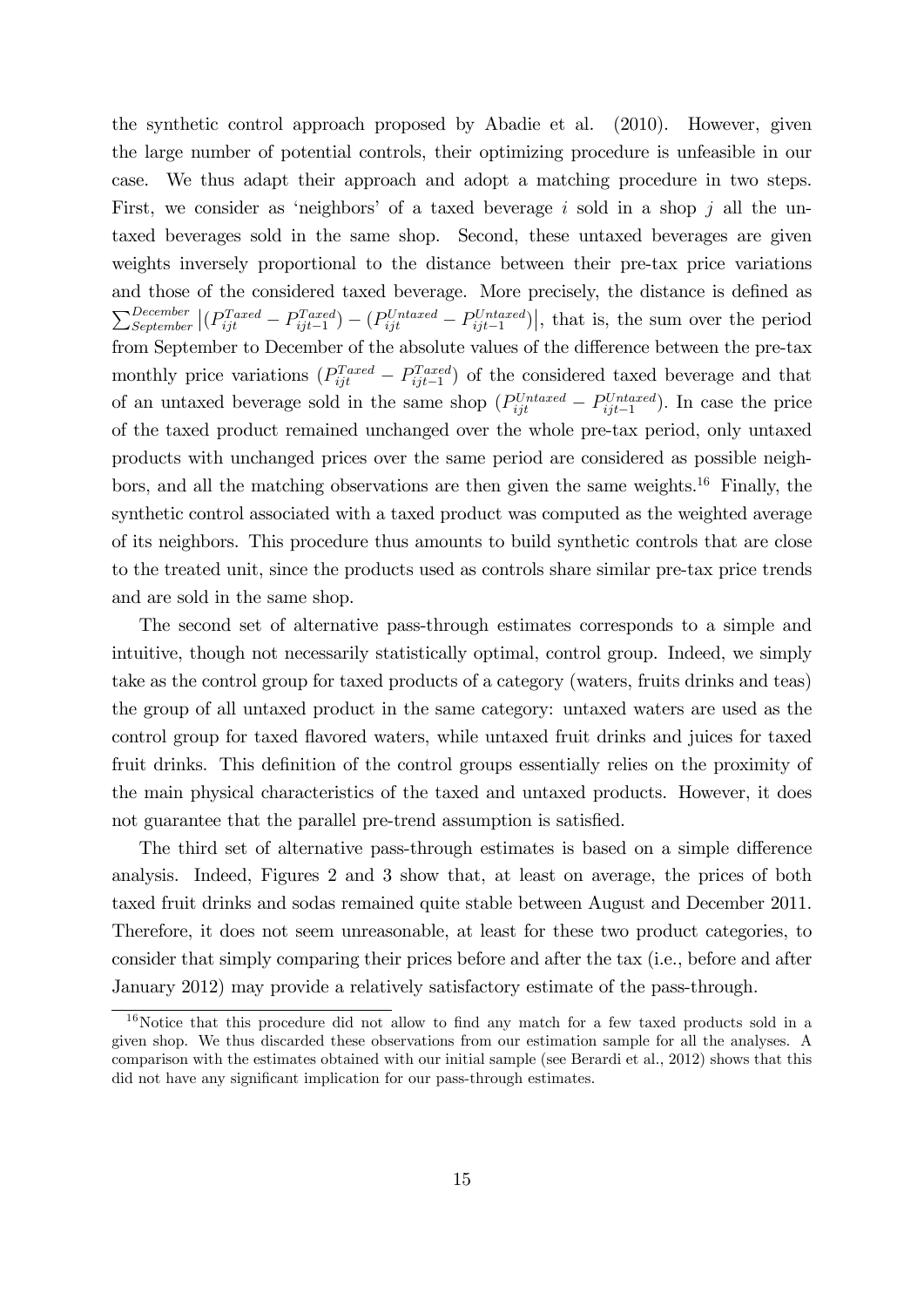# 4 Average magnitude and timing of the pass-through of the soda tax to prices

Have producers and retailers passed the soda tax through to consumer prices? When and to which extent (a full pass-through of the soda tax would amount to 7.55 cents per liter)? This section answers these questions. We first present the difference-in-difference estimated pass-through of the soda tax over time resulting from our preferred control groups. The pass-through estimated with alternative control groups and other robustness checks follow.

#### 4.1 Benchmark results

The left panel of Table 2 reports the estimated average impact of the tax on prices of products that are liable to the tax for each of the three product categories we consider (flavored water, fruit drinks and teas, and sodas).<sup>17</sup> Since there may be lags in the transmission of the tax to prices, we report the estimated pass-though month by month over the first semester of 2012. The right panel shows the results of tests of the extent of the pass-through as of June 2012.

In contrast with the few results available in the literature about the impact of SSB taxes on prices, we do not get any indication of a significant over-shifting of the tax, on average. Indeed, we get only full pass-through of the tax in the case of sodas and an almost full pass-through for fruit drinks. More precisely, the average increase in prices for sodas reached the expected 7.55 euro cents in April 2012 and, even though soda prices still increased a bit after April 2012, in June 2012 the test cannot reject the assumption of a full shifting (while that of a significant over-shifting can be rejected at the usual 5% level). Regarding fruit drinks, the estimated pass-through (7.1 cents) is below the full pass-through threshold, thus leading to a slight under-shifting of the tax (with a pass-through coefficient of  $94\%$ ). However, both the assumption of full shifting and that of under-shifting cannot be rejected (the p-value obtained when testing full shifting is larger than that obtained when testing for under-shifting). Finally, the pass-through of flavored waters is clearly incomplete. In June 2012 it amounted to only about 4.7 cents (62% of the full pass-through).

<sup>&</sup>lt;sup>17</sup>Because the main objects of interest of this paper are the coefficients  $\beta_{\tau}^{c}$ , which estimate the price effect of the tax, the Tables do not report the other parameter estimates. The full estimation results are available on request.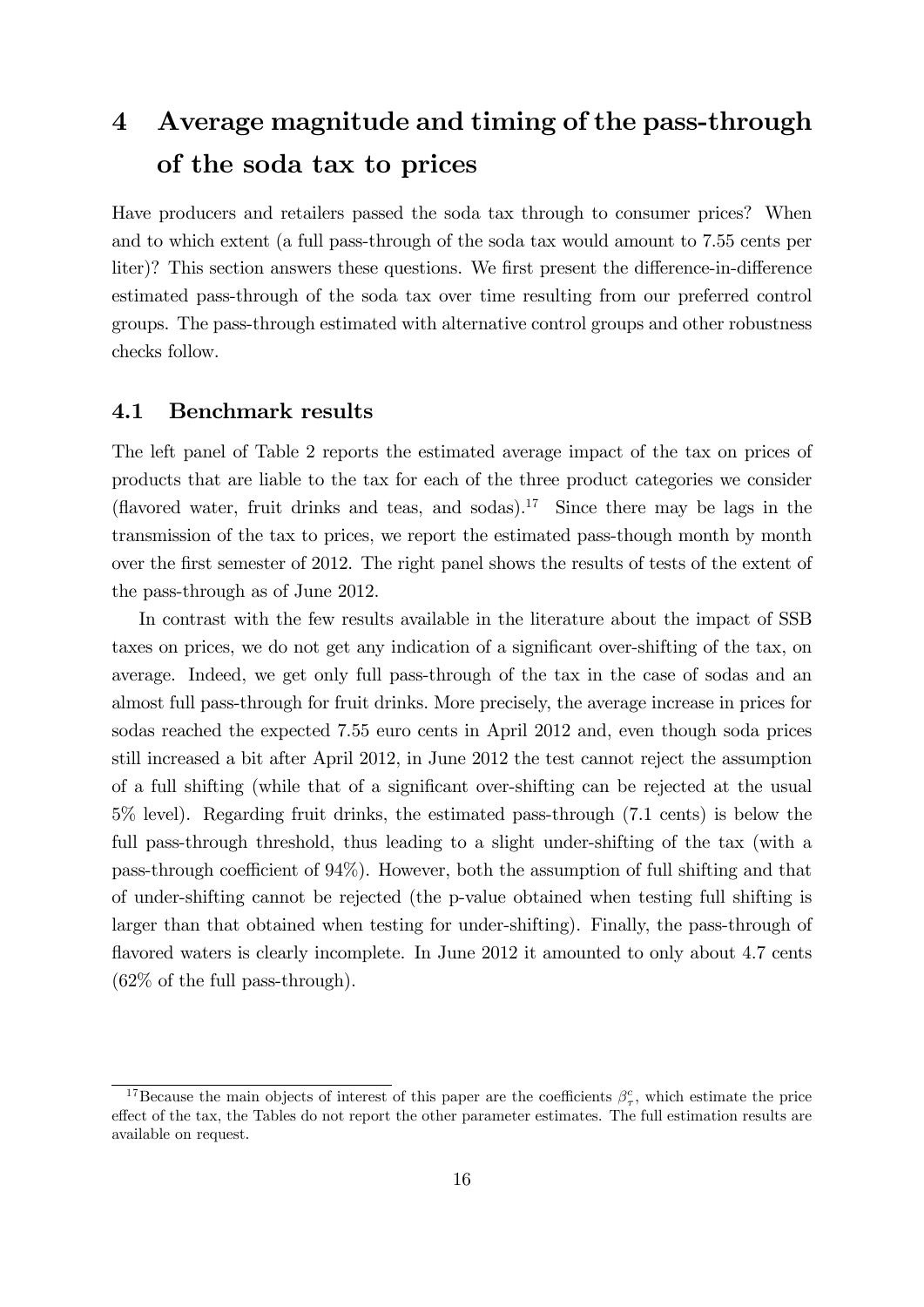| Product     |       | Pass-through estimates (Jan. to Jun.) |       |       |       |       |           | Pass-through degree tests (Jun.) |          |  |
|-------------|-------|---------------------------------------|-------|-------|-------|-------|-----------|----------------------------------|----------|--|
| category:   | Jan.  | Feb.                                  | Mar.  | Apr.  | May   | Jun.  | Under-sh. | Full shift.                      | Over-sh. |  |
| Water       | 3.8   | 4.4                                   | 4.8   | 5.0   | 5.0   | 4.7   | $-7.42$   | 10.12                            | $-12.81$ |  |
|             | (0.2) | (0.3)                                 | (0.3) | (0.3) | (0.3) | (0.3) | (1.00)    | (0.00)                           | (0.00)   |  |
|             |       |                                       |       |       |       |       |           |                                  |          |  |
| Fruit drink | 3.3   | 4.4                                   | 6.4   | 6.7   | 6.7   | 7.1   | 0.41      | 0.67                             | $-1.75$  |  |
|             | (0.6) | (0.6)                                 | (0.4) | (0.7) | (0.7) | (0.7) | (0.34)    | (0.50)                           | (0.04)   |  |
|             |       |                                       |       |       |       |       |           |                                  |          |  |
| Soda        | 3.5   | 5.5                                   | 7.2   | 7.5   | 7.9   | 7.7   | 2.72      | 0.47                             | $-1.78$  |  |
|             | (0.5) | (0.6)                                 | (0.4) | (0.5) | (0.4) | (0.3) | (0.00)    | (0.64)                           | (0.04)   |  |

Table 2 : Average pass-through (in cents per liter) by month (August 2011 - June 2012 sample)

Note: all regressions contain month, shop and product fixed effects.

Left panel: Standard errors, clustered by shop, are given in parentheses.

Right panel: T-stat with p-value in parentheses, where:

under-shifting corresponds to  $H_0$ : pass-through  $\leq 0.9 \times 7.55$  cents per liter;

full shifting corresponds to  $H_0$ : pass-through = 7.55 cents per liter;

over-shifting corresponds to  $H_0$ : pass-through  $\geq 1.1 \times 7.55$  cents per liter.

Our estimates are significantly lower than those obtained by Bergman and Hansen (2013) who get an estimated impact of excise tax changes in Denmark always above 200%. The magnitude of our pass-through estimates is also lower than those recently provided by Bonnet and Réquillart (2013) on French data with a more structural approach. According to their results, an excise tax on sodas would be over-shifted to prices, with pass-through coefficients ranging between  $107\%$  and  $140\%$ , depending on the brand. One explanation of the discrepancy between our results and theirs is that the latter rely on a model assuming that producers have more power than retailers when negotiating producer/wholesale prices and are able to use resale price maintenance. Section 5 illustrates a simple model that allows the opposite possibility (i.e., that retailers can be more powerful than producers) and leads to predictions that are consistent with our estimates. This may be more appropriate in France, as suggested by some evidence. First, the official definition of 'unfair terms' ('déséquilibre significatif' in French) regarding the regulation of negotiations between producers and retailers mainly lists examples of abuses by large retailers (like excessive penalties imposed by retailers on producers, excessive terms regarding price renegotiation for the benefit of the retailer, etc.).<sup>18</sup> Second, if implemented as assumed by Bonnet and RÈquillart (2013), the retailing price maintenance should limit

<sup>&</sup>lt;sup>18</sup> see http://www.economie.gouv.fr/files/directions services/dgccrf/documentation/fiches pratiques /fiches/Desequilibre\_significatif1206.pdf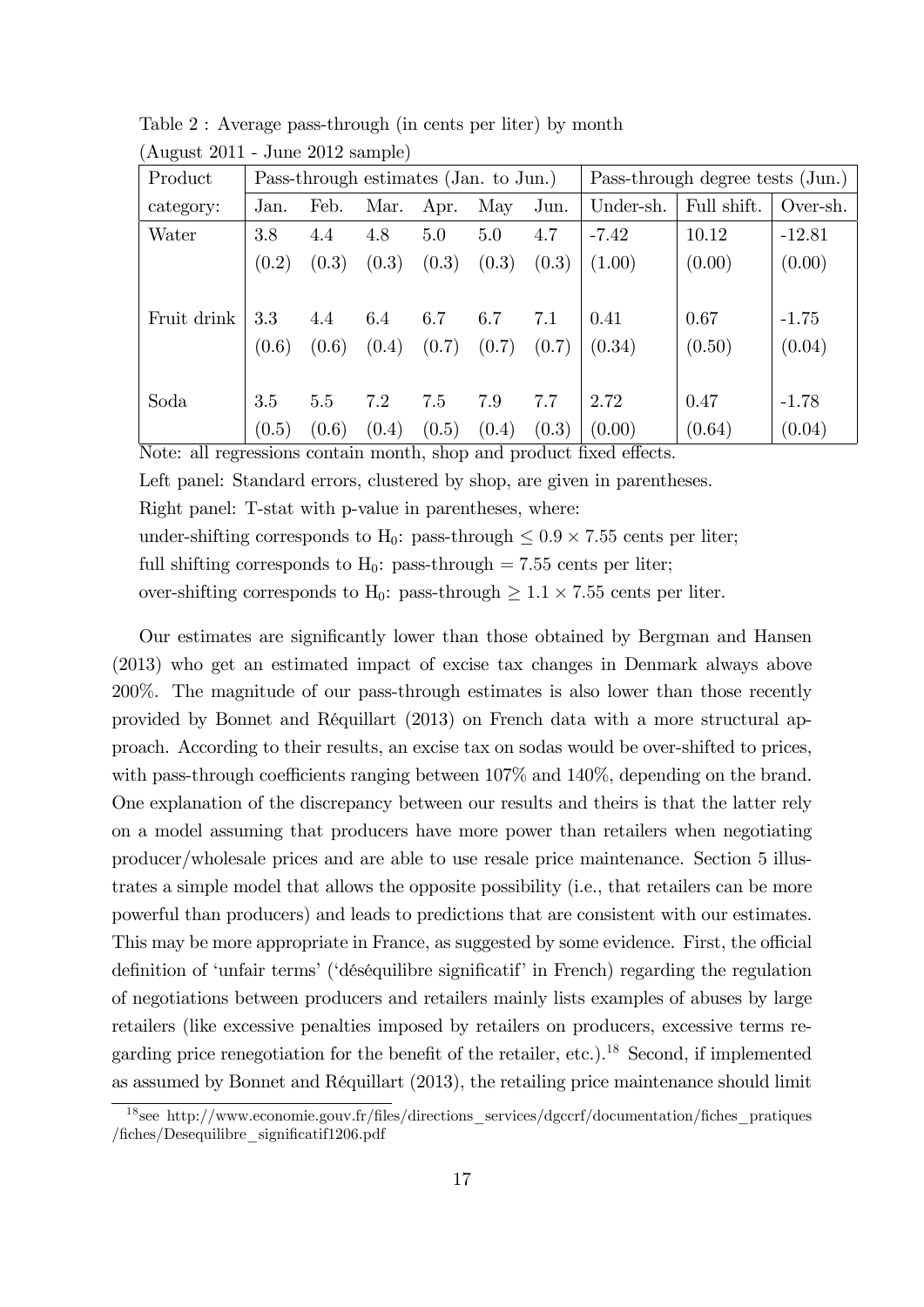the differences in the prices of the concerned products, at least across stores belonging to the same retailing group. However, empirical evidence suggests the opposite, even for large, well-known, dominant producers (Dauvers, 2014). Our data also show price differences that often exceed  $30\%$  for the same product across drives belonging to the same retailing group.

The absence of over-shifting that is pointed out by our results is not surprising, based on the fact that the elasticity of demand for non-alcoholic beverages consumption to prices has been estimated to be significantly larger than 1, in absolute value (e.g., Bonnet and RÈquillart, 2013 and Bonnet and Dubois, 2010 on French data, as well as Pofahl et al., 2005 or Alviola et al., 2010 on US data). Moreover, these studies also show that the price elasticity of demand for water is larger (in absolute value) than that for the two other groups of products (which instead have similar price elasticities). Indeed, Bonnet and RÈquillart (2013) estimate that demand elasticities for sodas and fruit drinks range from -2.13 to -3.95 (depending on the brand), while Bonnet and Dubois (2010), using similar data (the TNS/Kantar Worldpanels for 2005 and 2006 in France) and approach (a random coefficients logit model), estimate that the elasticity of water demand is -5.8. This provides a rationale to the differences in the estimated pass-through between water, on the one hand, and fruit drinks and sodas on the other hand. Moreover, the lower pass-through obtained for water may also stem from the fact that flavored waters are more easily substituted by other products than fruit drinks and sodas. Indeed, normal waters are similar and cheaper than (taxed) flavored waters. This contrasts with the case of fruit drinks: pure fruit juices are significantly more expensive than fruit drinks, thus making the substitution more unlikely. In the case of sodas, finding a close (and untaxed) substitute is even more difficult, as all sodas are liable to the tax and as the degree of product differentiation is quite high across sodas.

Beyond the issue of the magnitude of the pass-through, it is also interesting to notice that the pass-through of the tax to beverage prices was spread over several months. Despite the fact that a significant number of retailers left their prices unchanged in January, i.e., even after the tax became effective (see Berardi et al.,  $2012$ ),<sup>19</sup> between one half (for fruit drinks) and two-thirds (for sodas) of the tax was, on average, already passed-through to the prices in January. This is not imputable to a simple January seasonal effect, since the evolutions of the official price indices for waters on the one hand, and fruit drinks and sodas on the other hand, do not exhibit any seasonal pattern (see Figure C1 in the Appendix). Finally, the stabilization of the pass-through estimates for waters and soda (and to a lower extent for fruit drinks) from May 2012 onward can be

<sup>&</sup>lt;sup>19</sup>This phenomenon was also emphasized by Bergman and Hansen  $(2013)$  regarding the impact of the Danish SSB taxes.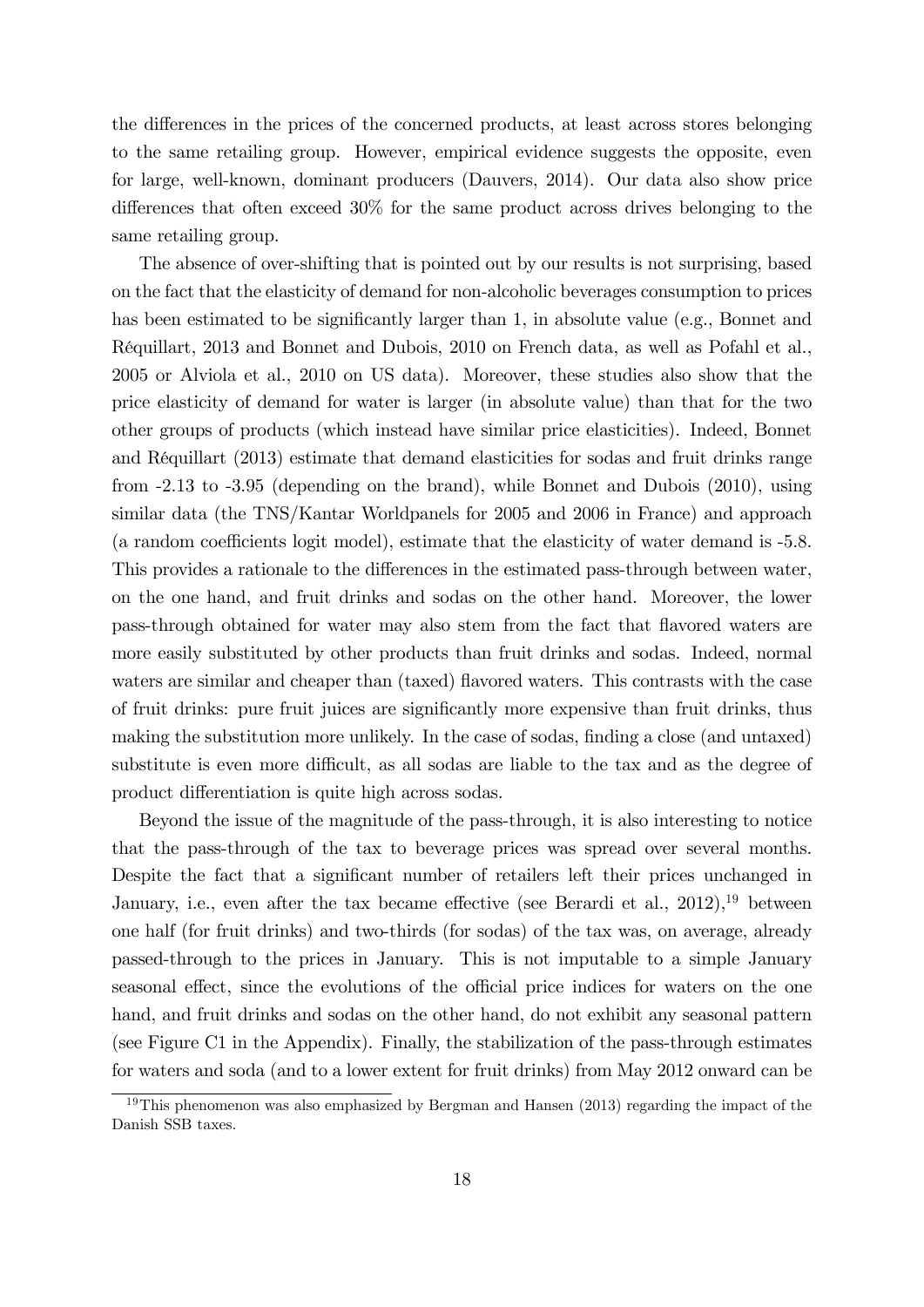considered an indication that all the desired price adjustments associated with the SSB tax were completed by the end of the first semester 2012.

#### 4.2 Alternative control groups and simple differences

In order to assess the robustness of the estimates provided in the previous section, we estimated the tax pass-through using the alternative control groups described in Section 3. The estimated average pass-through coefficients (as of June 2012) resulting from these alternative control groups are reported in Table 3.

First, considering the synthetic control groups obtained by our matching procedure, the comparison between the second and the third columns of Table 3 indicates that this computationally very intensive procedure leads to estimated pass-through that are extremely similar to our benchmark.

The fourth column of Table 3 shows the estimated pass-through when considering the second set of alternative control groups, i.e., untaxed waters and untaxed fruit juices as alternative control groups for áavored waters and fruit drinks respectively. Although these results still point to an under-shifting of the tax for flavored waters and fruit drinks, from a quantitative point of view the pass-through appears larger for flavored waters and smaller for fruit drinks with respect to our benchmark estimation. This is due to the fact that, even though the treated and control groups share a similar nature, the latter do not comply with the common trend assumption. On the one hand, the larger pass-through for flavored waters comes from the stability of normal water prices before January 2012, which doesn't perfectly match the slightly increasing prices of the former. On the other hand, the lower pass-through for fruit juices results from the fact the average price of pure fruit juices exhibit an increasing pre-tax trend.<sup>20</sup>

Finally, the last column of Table 3 shows the estimated pass-through coefficients relying on simple differences, i.e., the impact of the pass-through is estimated only based on the differences in the prices of the products that are liable to the tax before and after the tax was implemented. The results again point to an under-shifting of the tax and to the same ranking of the pass-through across product categories as our benchmark results: the pass-through was larger for sodas than for fruit drinks, while in turn fruit drinks exhibited a larger pass-through than flavored waters.

 $^{20}$ Moreover, although pure fruit juices seem at first an intuitive control group for fruit drinks in terms of the product nature, they have a composition  $(100\%$  fruit juice) that strongly differs from that of fruit drinks and ready-to-drink teas (for which the main ingredient is water).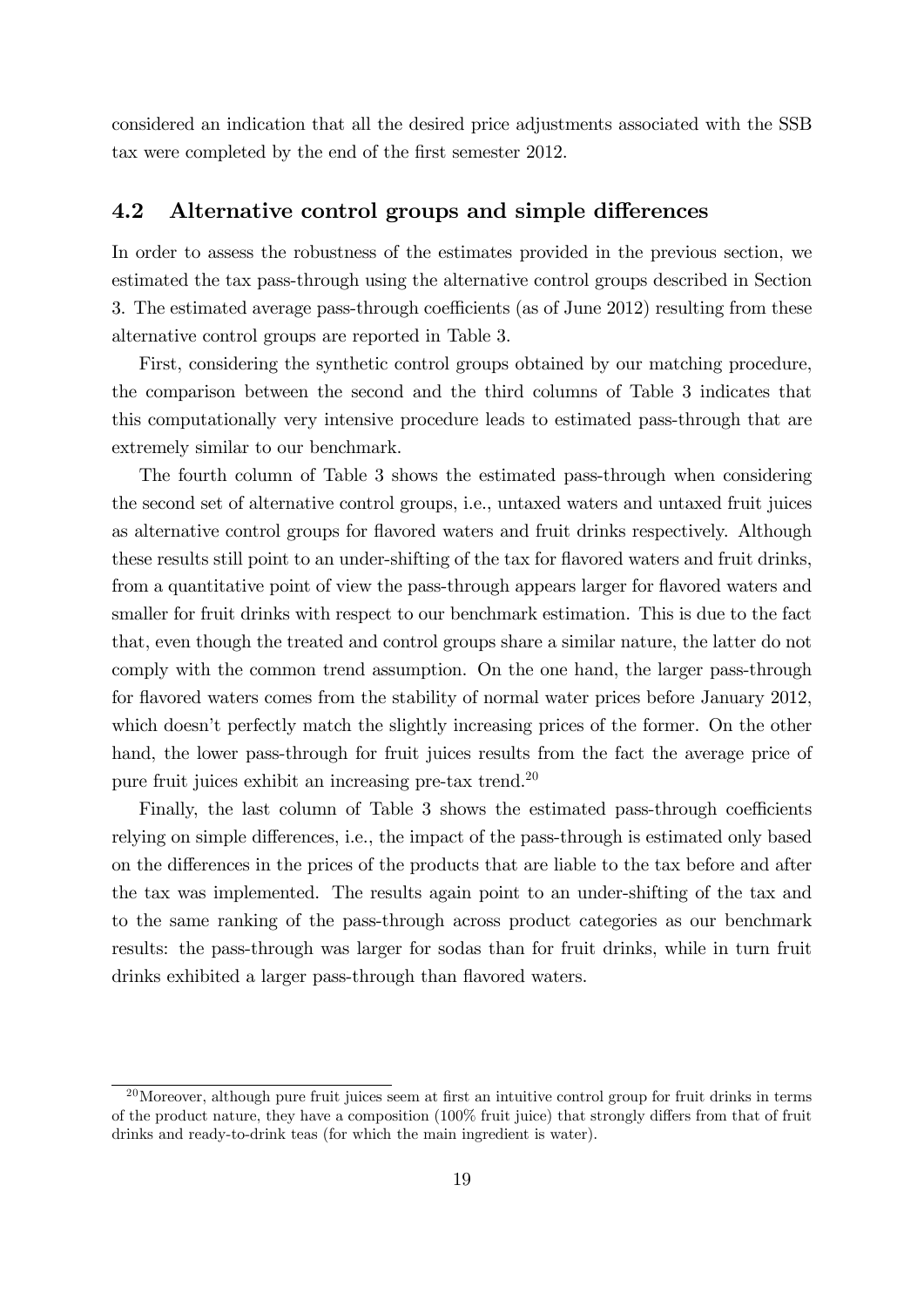| Treated group | Preferred   | Alternative | Alternative        | First diff. |
|---------------|-------------|-------------|--------------------|-------------|
| Product       | control gr. | (Matching)  | (Untaxed prod. of  |             |
| category:     |             |             | same prod. categ.) |             |
| Water         | 4.7         | 4.7         | 5.9                | 4.9         |
|               | (0.3)       | (0.2)       | (0.5)              | (0.2)       |
|               |             |             |                    |             |
| Fruit drink   | 7.1         | 6.8         | 3.9                | 6.3         |
|               | (0.7)       | (0.4)       | (0.4)              | (0.3)       |
|               |             |             |                    |             |
| Soda          | 7.7         | 7.5         |                    | 7.0         |
|               | (0.3)       | (0.4)       |                    | (0.2)       |

Table 3 : Average pass-through (in cents per liter) in June 2012 for alternative control groups and first difference (August 2011 - June 2012 sample)

Note: all regressions contain month, shop and product fixed effects.

Standard errors, clustered by shop, are given in parentheses.

#### 4.3 Further robustness checks

Beyond defining control groups in alternative ways, we also tested for the reliability of the benchmark estimates running two other types of robustness checks. First, we estimated an alternative model allowing the price of products liable to the tax to increase from October 2011, i.e., when the excise was discussed in the Parliament.<sup>21</sup> Indeed, it is possible that producers and/or retailers anticipated their reaction to the excise and started raising their prices before January 2012. In order to check whether this might have been the case, we estimated a model allowing retailers to have increased prices of the products containing sugar or a sweetener starting from October 2011 (i.e., even before these products were actually taxed). The results are reported in Table 4 and point to the absence of an anticipation behavior.

Second, we further checked the robustness of our results by estimating our benchmark model on a different sample, which starts in November 2011 rather than in August 2011. The rationale for this choice is that the evolution of prices between August and December 2011 was rather flat. Therefore, using as pre-tax prices even only a couple of months before the tax (November and December 2011) should not make a big difference with respect to using pre-tax prices observed over the five months between August and December 2011. However, the great advantage of starting our sample in November 2011 is a huge increase in the product coverage. Indeed, the number of products continuously

 $^{21}$ It was definitively voted in December 2011, just a few days before its implementation.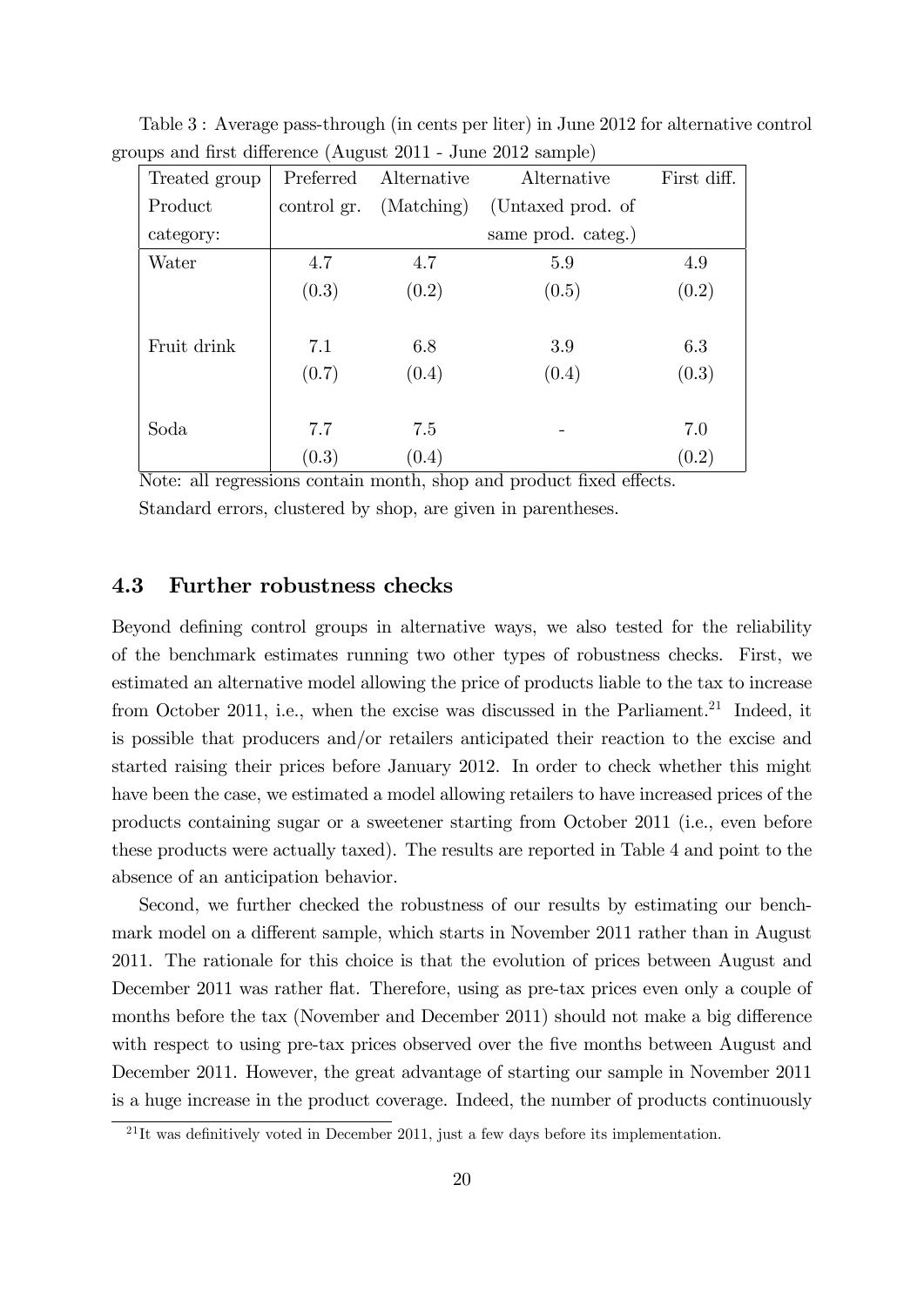observed between November 2011 and June 2012 is much larger than that of products observed between August 2011 and June 2012. This alternative 'November to June' sample contains prices of 1,019 products sold in 958 shops, amounting in total to 1,056,416 observations (versus 845 products sold in 760 shops, amounting to 567,842 observations in our 'August to June' sample). As the estimates in Table 5 show, the pass-through coefficients obtained with this larger sample are qualitatively similar to those obtained with the sample covering the longer period. The main difference is that the conclusion that the French soda tax was not fully passed-through to prices extends here to sodas.

| ice increases (August 2011 - June 2012 sample) |         |         |     |     |                           |                                                                 |     |     |       |
|------------------------------------------------|---------|---------|-----|-----|---------------------------|-----------------------------------------------------------------|-----|-----|-------|
| Product category: Oct. Nov. Dec. Jan.          |         |         |     |     |                           | Feb. Mar. Apr. May                                              |     |     | Jun.  |
| Water                                          | 0.1     | $0.0\,$ | 0.1 | 3.9 | 4.4                       | 4.9                                                             | 5.0 | 5.1 | 4.8   |
|                                                |         |         |     |     |                           | $(0.1)$ $(0.1)$ $(0.2)$ $(0.2)$ $(0.3)$ $(0.3)$ $(0.3)$ $(0.3)$ |     |     | (0.3) |
| Fruit drink                                    | $0.2\,$ | $0.1\,$ | 0.3 |     | $3.4 \quad 4.5 \quad 6.5$ |                                                                 | 6.8 | 6.8 | 7.2   |
|                                                |         |         |     |     |                           | $(0.2)$ $(0.2)$ $(0.2)$ $(0.5)$ $(0.6)$ $(0.5)$ $(0.8)$ $(0.8)$ |     |     | (0.8) |
| Soda                                           | 0.1     | 0.1     | 0.1 | 3.6 | 5.5                       | 7.2                                                             | 7.6 | 7.9 | 7.8   |
|                                                | (0.1)   | (0.1)   |     |     |                           | $(0.1)$ $(0.5)$ $(0.6)$ $(0.4)$ $(0.5)$ $(0.5)$                 |     |     | (0.4) |

Table 4 : Average pass-through (in cents per liter) by month, allowing for anticipated price increases (August 2011 - June 2012 sample)

Note: all regressions contain month, shop and product fixed effects.

Standard errors, clustered by shop, are given in parentheses.

Table 5 : Average pass-through (in cents per liter) by month, based on a larger sample referring to a shorter period

| Product category: | January | February | March | April | May   | June  |
|-------------------|---------|----------|-------|-------|-------|-------|
| Water             | 3.0     | 4.4      | 4.8   | 5.3   | 5.2   | 5.1   |
|                   | (0.2)   | (0.2)    | (0.2) | (0.1) | (0.1) | (0.1) |
|                   |         |          |       |       |       |       |
| Fruit drink       | 3.2     | 4.9      | 5.9   | 6.4   | 6.6   | 6.8   |
|                   | (0.2)   | (0.2)    | (0.2) | (0.1) | (0.1) | (0.1) |
|                   |         |          |       |       |       |       |
| Soda              | 2.9     | 4.9      | 6.2   | 6.7   | 7.0   | 6.9   |
| --<br>$-1$        | (0.2)   | (0.3)    | (0.2) | (0.1) | (0.1) | (0.1) |

Note: all regressions contain month, shop and product fixed effects. Standard errors, clustered by shop, are given in parentheses.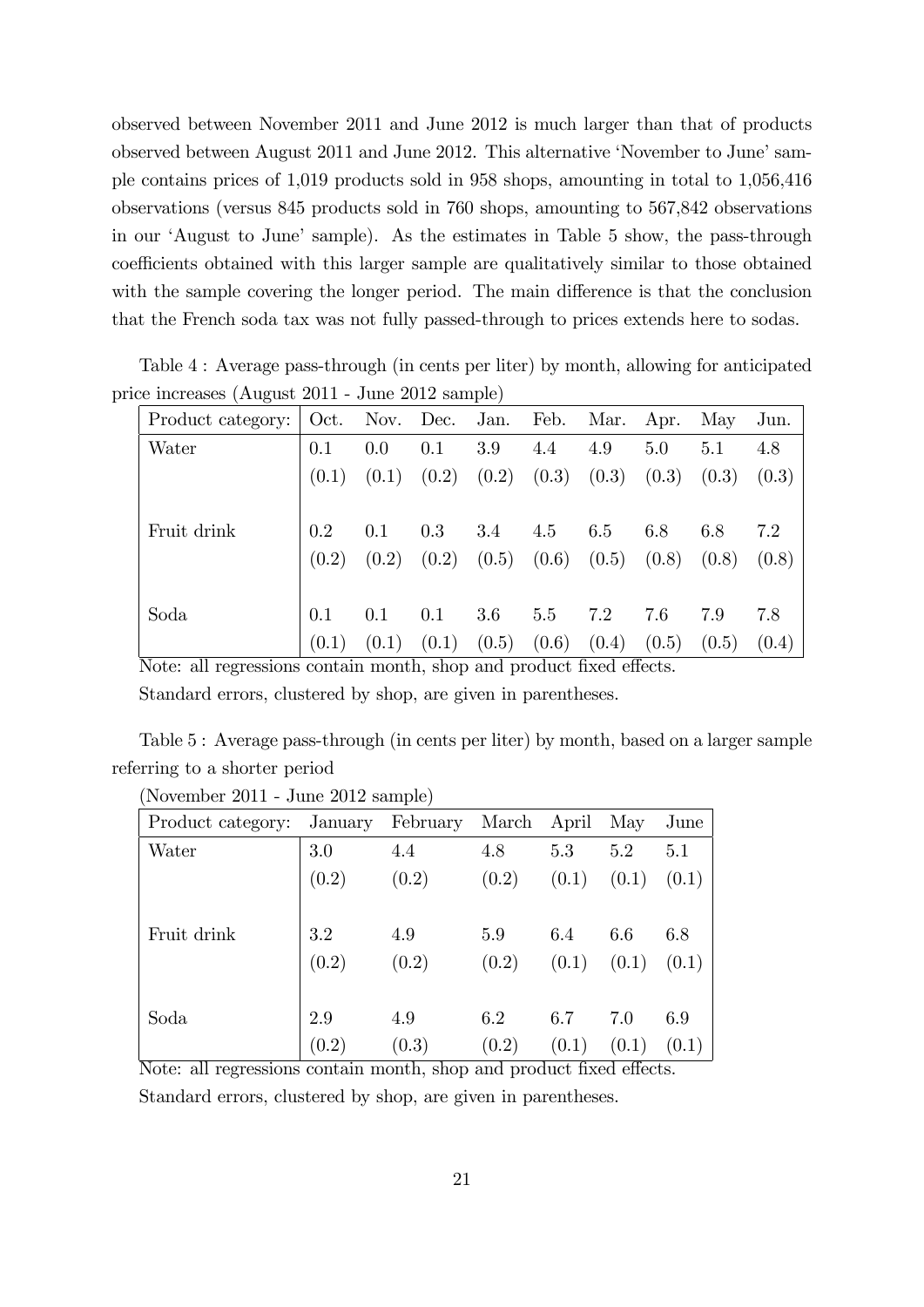# 5 Heterogeneity in the pass-through of the soda tax to prices

There are many reasons that may cause a heterogeneous pass-through of a tax, for instance across geographical areas or other dimensions, as emphasized in Harding et al. (2012). As far as SSB taxes are concerned, competitive relationships among producers on the one hand, among retailers on the other hand, as well as between producers and retailers crucially affect the tax pass-through in non-alcoholic beverage markets (Bonnet and RÈquillart, 2011, 2013). Two features of the retail trade sector and of the beverage production sector seem to benefit from a large consensus. First, these markets are not perfectly competitive. Second, they provide more or less strongly differentiated goods (Gasmi et al., 1992; Cotterill et al., 1996; Dube, 2005). Unfortunately, characterizing more precisely the nature of competition that prevails on these two markets is less obvious. Competition between retailers has several dimensions: a local one, associated with the competition prevailing between outlets and their local competitors; but also a global one, stemming from the overall size of their group and their capacity to negotiate with producers through their buying groups (Bonnet and Réquillart, 2013; Bonnet and Dubois, 2010). The nature of these vertical relationships also clearly depends on the relative size of the retailer and the producer. The heterogeneity of competitive situations is then likely to induce the same diversity regarding the way retailers and producers of beverages shifted the SSB tax to their prices. We have then estimated a model where the pass-through is allowed to vary simultaneously across brands and retailing groups:

$$
P_{ijt} = \sum_{\tau} \sum_{\mathbf{b} \times \mathbf{g}} \beta_{\tau, \mathbf{b} \times \mathbf{g}}^c \times D_{ijt\tau} \times D_{ijt\tau}^b \times D_{ijt\tau}^g + \lambda_t^c + \alpha_i^c + \delta_j^c + \varepsilon_{ijt}
$$

where  $D_{ijt\tau}$ ,  $\lambda_t^c$ ,  $\alpha_i^c$ , and  $\delta_j^c$  are defined as above with  $\tau \in \{Jan., Feb., Mar., Apr., May, Jun.\}$ and  $c \in \{w, f, s\}$ ;  $D_{ijt\tau}^b = 1$  if product i is produced and sold under brand b,  $D_{ijt\tau}^b = 0$ otherwise;  $D_{ijt\tau}^g = 1$  if shop j belongs to retailing group g,  $D_{ijt\tau}^g = 0$  otherwise. The passthrough parameters  $\beta_{\tau}^{c}$  $\epsilon_{\tau,b \times g}$  are then specific to each combination of brand and retailing group. We considered the 6 retailing groups present in our data set (see Table A1 in the Appendix) and all product brands for which we know the market share (see Tables A2 to A4 in the Appendix). $22$ 

<sup>&</sup>lt;sup>22</sup>The products corresponding to the remaining brands were grouped together within an 'Others' brand/category sharing the same pass-through.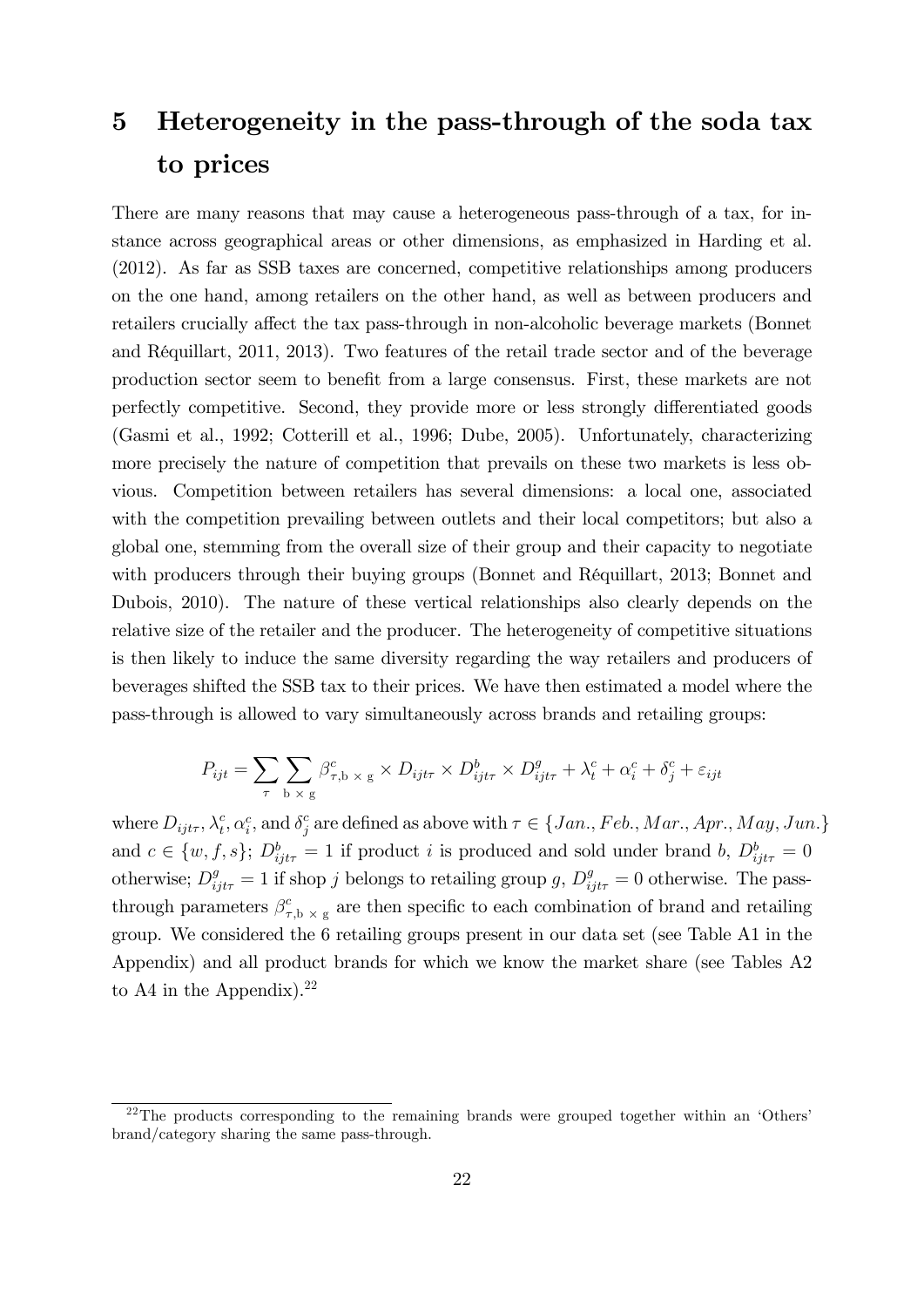Figure 4: Distributions of brand and retailing group specific pass-through estimates. by product category.



Figure 4 provides the distribution of the 111 available estimates  $\hat{\beta}_7^c$  $\int_{\tau,\mathbf{b}}^{\infty} \times \mathbf{g}$ , (16 for flavored waters, 32 for fruit drinks and 63 for sodas) and points to a quite strong heterogeneity across the pass-through estimated coefficients. Both low pass-through (i.e., below  $0.7$ ) and high pass-through (i.e., above 1.3) are very common and these differences are statistically significant. The assumptions of a common pass-through either across brands or across retailing groups are both strongly rejected by a formal F-test. We also ran tests of a significant under-shifting and of a significant over-shifting of the tax for each of the 111 combinations of product brands and retailing groups. In 43 cases (out of 111), the assumption of under-shifting (i.e., a pass-through below 0.9) is accepted, while the alternative assumptions of a full shifting (i.e., pass-through=1) and that of over-shifting (i.e., pass-through above 1.1) are both rejected (at the  $5\%$  significance level). Similarly, in 39 cases out of 111, the assumption of over-shifting is accepted, while the two others hypotheses (full shifting and under-shifting) are both rejected. Only in a few cases, we could accept the assumption of full shifting alone. In the remaining cases at least two of the assumptions could not be rejected.

It seems reasonable that the extent of the pass-through is not specific to the retailing group or to the brand, but rather to their interaction.<sup>23</sup> In order to check for this intu-

 $^{23}$ We tried to link the heterogeneity in different ways with the market shares of the brands and retailers,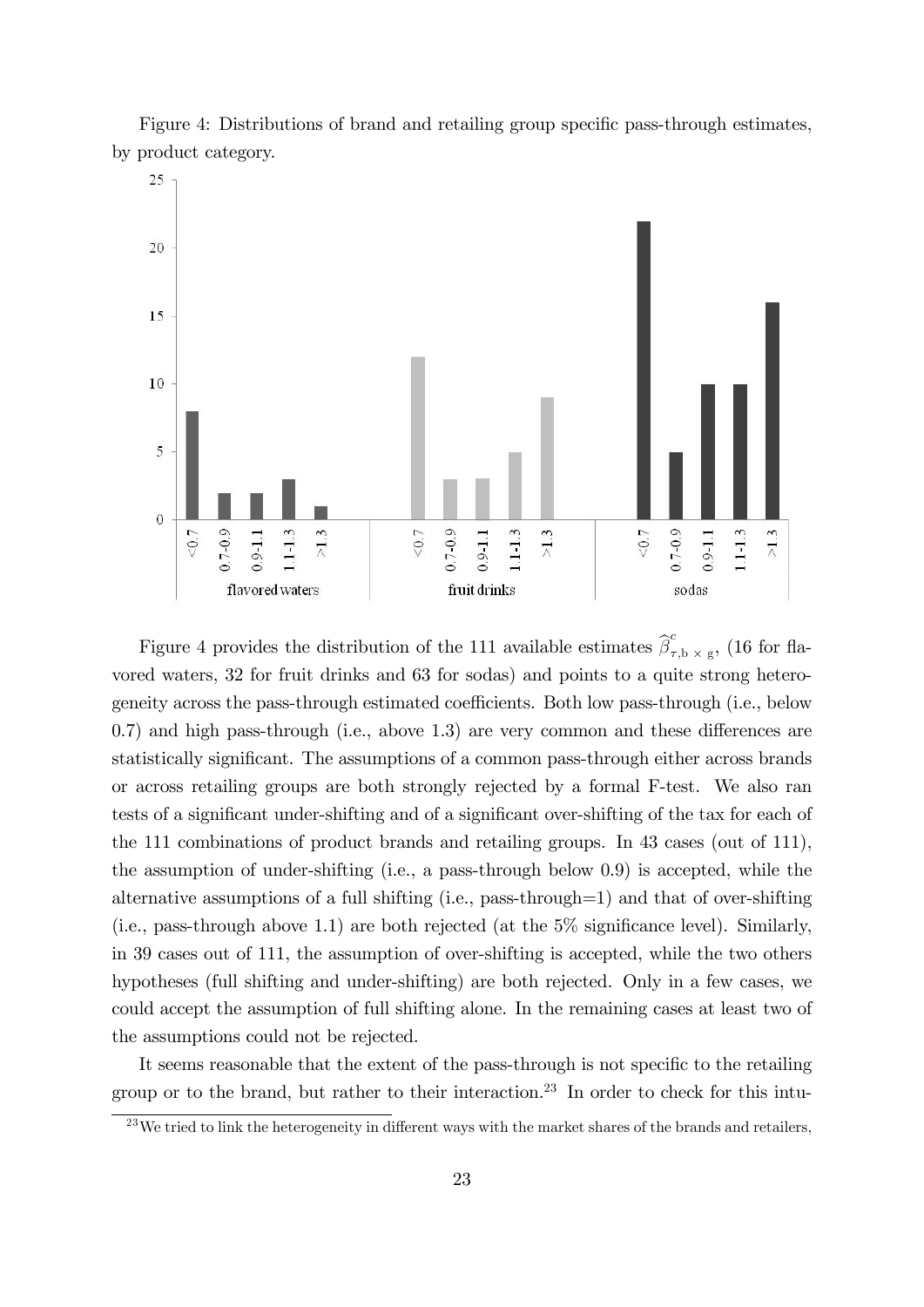ition, we estimated a somewhat simpler model where we consider two types of retailers (the 'Leaders' and the 'Other retailers') as well as three kinds of brands/producers ('Private labels', 'Large producer brands' and 'Small producer brands'). Concerning retailers, we put together the two main groups of the retailing industry in France (Carrefour and Leclerc) in 'Retailing leaders' and the another groups in 'Other retailers'. Regarding brands, the classification of brands other than private labels into 'Large producer brands' or 'Small producer brands' is done in the following way. For the three categories of products (waters, fruit drinks, sodas), we first identify the producer $(s)$  of the two brands with the largest market shares and then consider all brands produced by these manufacturers as 'Large producer brands'. Remaining brands are classified as 'Small producer brands'. The 'Large producer brands' are brands belonging to Danone and Nestlé Waters for waters, to Pepsico-Unilever and Orangina-Schweppes for fruit drinks, and to Coca-Cola and Orangina-Schweppes for sodas. The aim is twofold: first, brands of the same manufacturing group are considered together to allow for the possibility that these manufacturing groups do not price their brands independently, but rather have a global pricing policy; second, the distinction between 'Retailing leaders' and 'Others retailers' accounts for their respective bargaining power regarding prices at which producers deliver their products to retailers. The estimation results are provided in Table 6.

|             |                   | Brands:            |                   |                |
|-------------|-------------------|--------------------|-------------------|----------------|
|             |                   | Private label      | Large producer    | Small producer |
| Product     |                   | <b>brands</b>      | brands            | brands         |
| category:   | Retailers:        |                    |                   |                |
| Water       | Retailing leaders | 8.4(1.7)           | $1.2 \quad (0.4)$ |                |
|             | Other retailers   | $5.9 \quad (0.3)$  | $5.1 \quad (0.4)$ |                |
|             |                   |                    |                   |                |
| Fruit drink | Retailing leaders | $10.1 \quad (0.7)$ | 4.2 $(1.3)$       | 7.2 $(1.1)$    |
|             | Other retailers   | 9.1(0.5)           | 6.0 (0.3)         | 9.0 (0.6)      |
|             |                   |                    |                   |                |
| Soda        | Retailing leaders | 7.1 $(0.8)$        | 6.1 $(0.6)$       | $-1.9(1.9)$    |
|             | Other retailers   | $10.3 \quad (0.5)$ | 9.4(0.4)          | 6.1 $(0.7)$    |

Table 6 : Average pass-through in cents per liter in June 2012 by type of brand and retailer size (August 2011 - June 2012 sample)

Note: all regressions contain month, shop and product fixed effects. Standard errors, clustered by shop, are given in parentheses.

How can we rationalize these results given what we know about the beverage marbut could not find any significant relationship.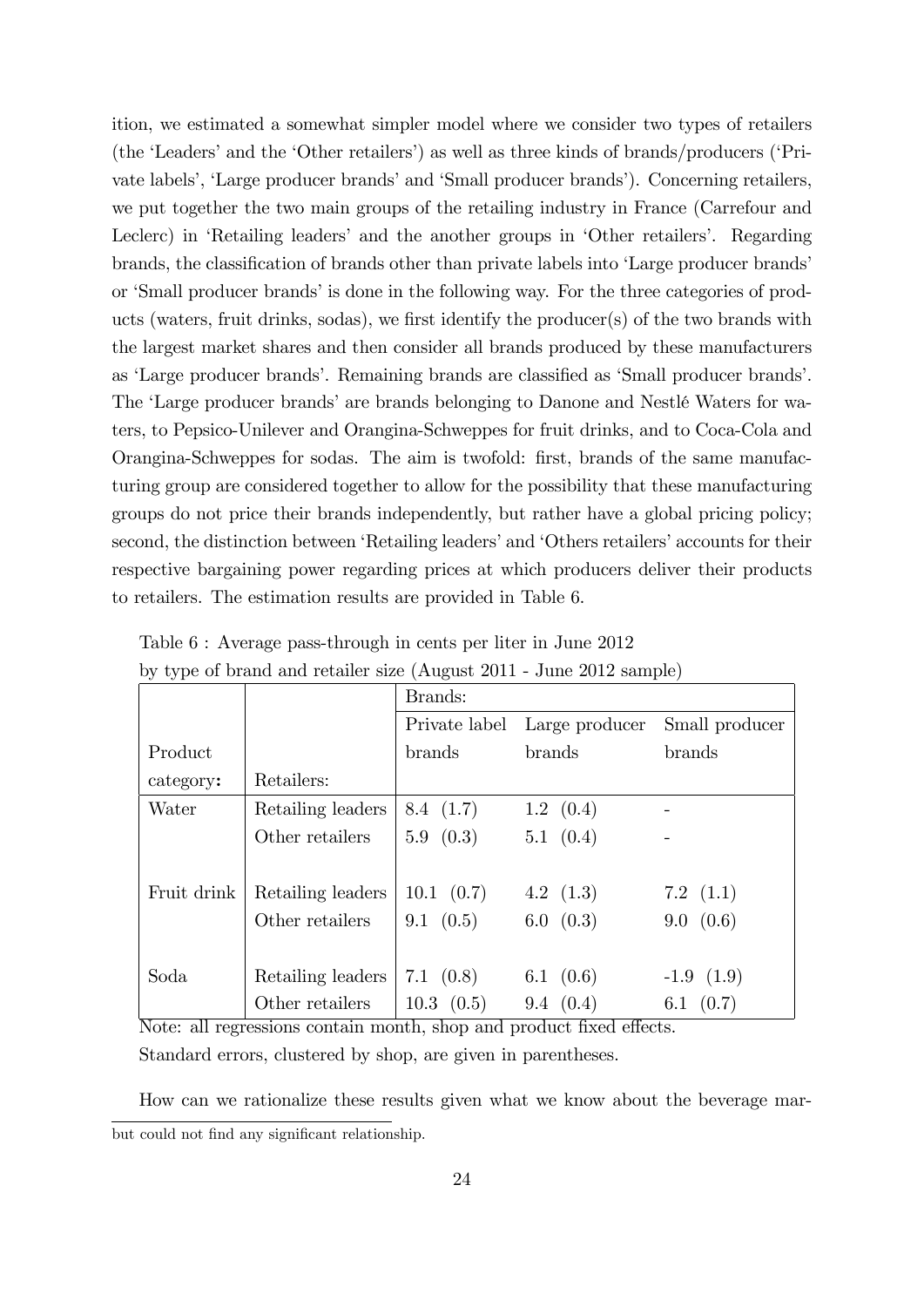ket and the producers-retailers relationships in France? First, French retailers strongly compete in price. Second, by law in France, processed food producers and retailers must negotiate once a year on sales conditions.<sup>24</sup> The negotiation basically sets a price list for different levels of quantities sold by the producer to the retailer, as well as possible rebates and discounts. The price agreement can be renegotiated in case a major and unforeseen event affects producers' production costs (including changes in taxes, such as a SSB tax).

Given the strong competition prevailing between retailers, one may consider that, when bargaining with producers, retailers already have a quite precise expectation,  $E(P_c)$ . about the price at which they expect to sell the product, given what they know about their competitors' prices as well as about the elasticity of consumers' demand. In the case of a product for which there is no stricto sensu direct competition with other retailers (e.g., for private label products), one may consider that the expected price is essentially determined by what retailers know about the elasticity of demand.

Let us assume that the bargaining between producers and retailers can be modelled as a Nash-bargaining game:

$$
\frac{Max}{P_p} [(P_p - Cm_p)' \varphi(X) - \pi_p^{0}]^{\theta} [(E(P_c) - P_p)' \varphi(X) - \pi_c^{0}]^{1-\theta}
$$

where:

 $-P_p$  is the vector of the producer price list, i.e., the list of prices associated with the different possible levels of quantities purchased by the retailer;  $25$ 

 $-Cm_p$  is the vector of the producer marginal cost, which may vary depending on the level of quantity possibly purchased by the retailer, X, determining that of the production level;

 $\varphi(X)$  is the vector of the different levels of quantities possibly purchased by the retailer, X, weighted by their probability of realization, assumed to be common knowledge for both the producer and the retailer. When the negotiation takes place, these quantities are just hypothetical purchased quantities. Indeed, the result of the negotiation is only an agreement about a price list. Retailers have no obligation regarding the volume they buy from the producer and they can decide to stop selling a product whenever they wish

<sup>&</sup>lt;sup>24</sup>The negotiation about sales conditions in year t usually start at the end of year  $t-1$ , but have to be completed by the beginning of March of year t. New conditions cannot apply retrospectively to the period before the agreement has been reached.

 $^{25}$  For the sake of simplicity, we assume that the producer price makes most of the retailers' marginal cost. Including another component in the retailers' marginal cost would not change the main messages of the model, nor the interpretation of our results.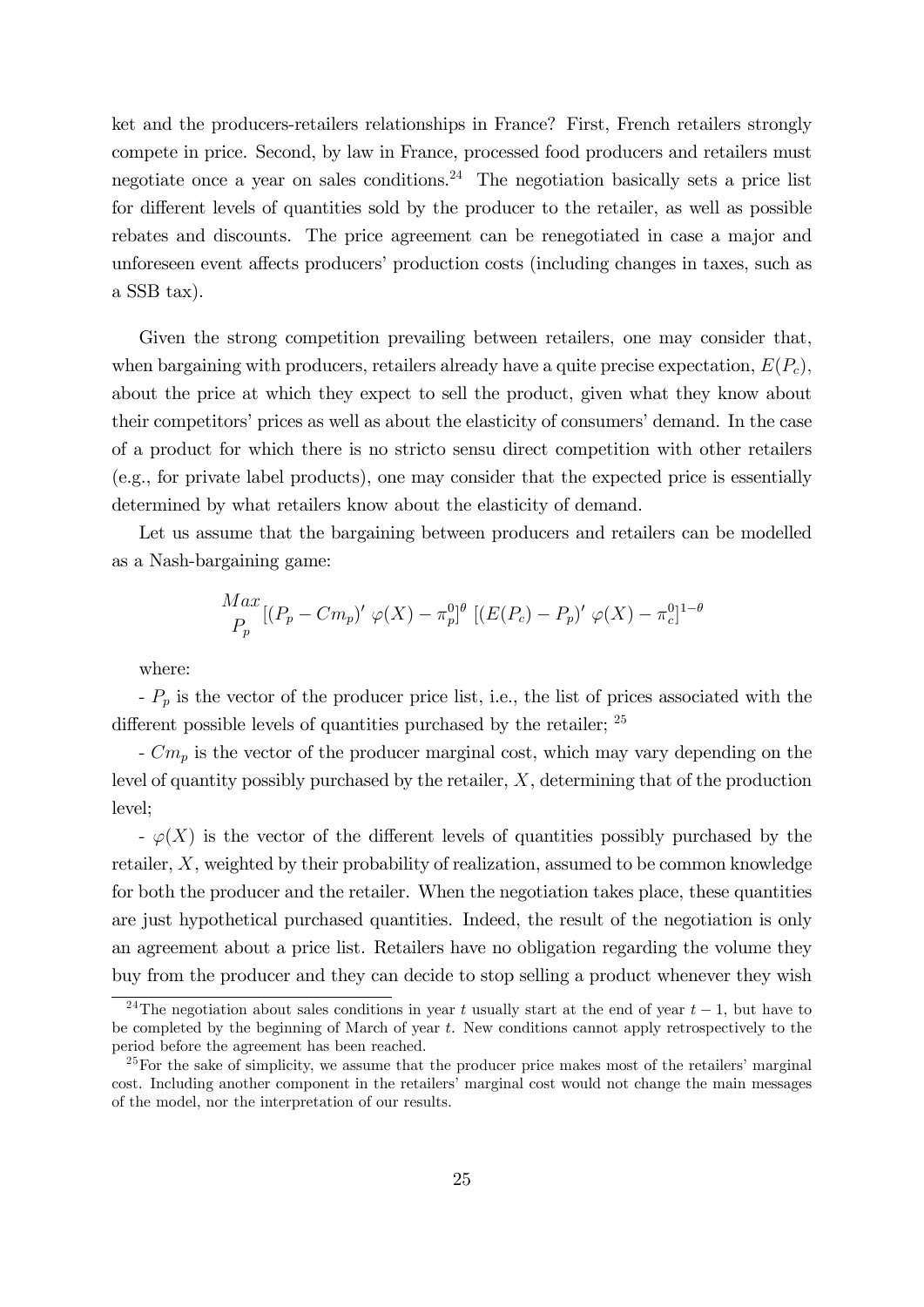so;<sup>26</sup>

 $-\pi_p^0$  is the producer profit in case there is no agreement (we shall assume that in this case the product is not sold by the retailer, so that  $\pi_p^0 = 0$ ;

 $-E(P_c)$  is the expected retail price, anticipated by the retailer based on its knowledge of consumers' demand characteristics and competition;

 $-\pi_c^0$  is the retailer profit in case there is no agreement (we shall assume that in this case the product is not sold, so that  $\pi_c^0 = 0$ );

-  $\theta$  is the bargaining power of the producer and  $(1 - \theta)$  that of the retailer. The bargaining power depends on the relative weight of the producer and the retailer on the market as well as on the elasticity of substitution between the product under negotiation and its substitutes (if any).

Participation constraints simply write as:  $P_p \geq C m_p$  for the producer and  $P_p \leq P_c$ for the retailer. It is easy to show that, given these two participation constraints, the solution of this simple bargaining game is  $P_p = E(P_c)^{\theta} \times Cm_p^{(1-\theta)}$  or in logarithms:

$$
\ln(P_p) = \theta \ln(E(P_c)) + (1 - \theta) \ln(Cm_p).
$$

If  $\theta = 1$ , the producer has the whole bargaining power and  $P_p = P_c$ . In other words, the margin goes entirely to the producer, while the retailer's margin is zero. If on the contrary  $\theta = 0$ , then  $P_p = Cm_p$ , so that the the producer makes no margin. In a second step, the retailer sets the consumer price of the product by (possibly) adding a margin to the producer price :

$$
\ln(P_c) = \ln(P_P) + (1 - \theta)\ln(M).
$$

This model then simply states that  $ln(P_c) = ln(Cm_p) + ln(M)$  and that the total margin  $M$  is shared between producers and retailers according to their bargaining power. The total margin depends on the market conditions both at the retail level (elasticity of consumersí demand, competition with other retailers, etc.) and at the production level (production costs, market power of the producer, etc.). In particular, the larger the elasticity of demand and the stronger the competition, the lower the margin.

In this framework, assuming a constant production marginal cost, the French excise tax corresponds to a 7.55 euro cents increase in the producers marginal cost. Producers with no bargaining power  $(\theta = 0)$  have a zero margin. Their participation constraint thus implies that they must fully shift the tax to the production price. Then, retailers may, depending on the market conditions at the retailing level, either fully shift the tax or absorb part of it in their margin. Depending on the market conditions, the tax may

 $^{26}E.g.$  see http://www.lsa-conso.fr/les-produits-danone-sont-de-retour-chez-leclerc,128432 and http://www.lsa-conso.fr/des-produits-laitiers-nestle-lactalis-absents-des-rayons-d-auchan,128583.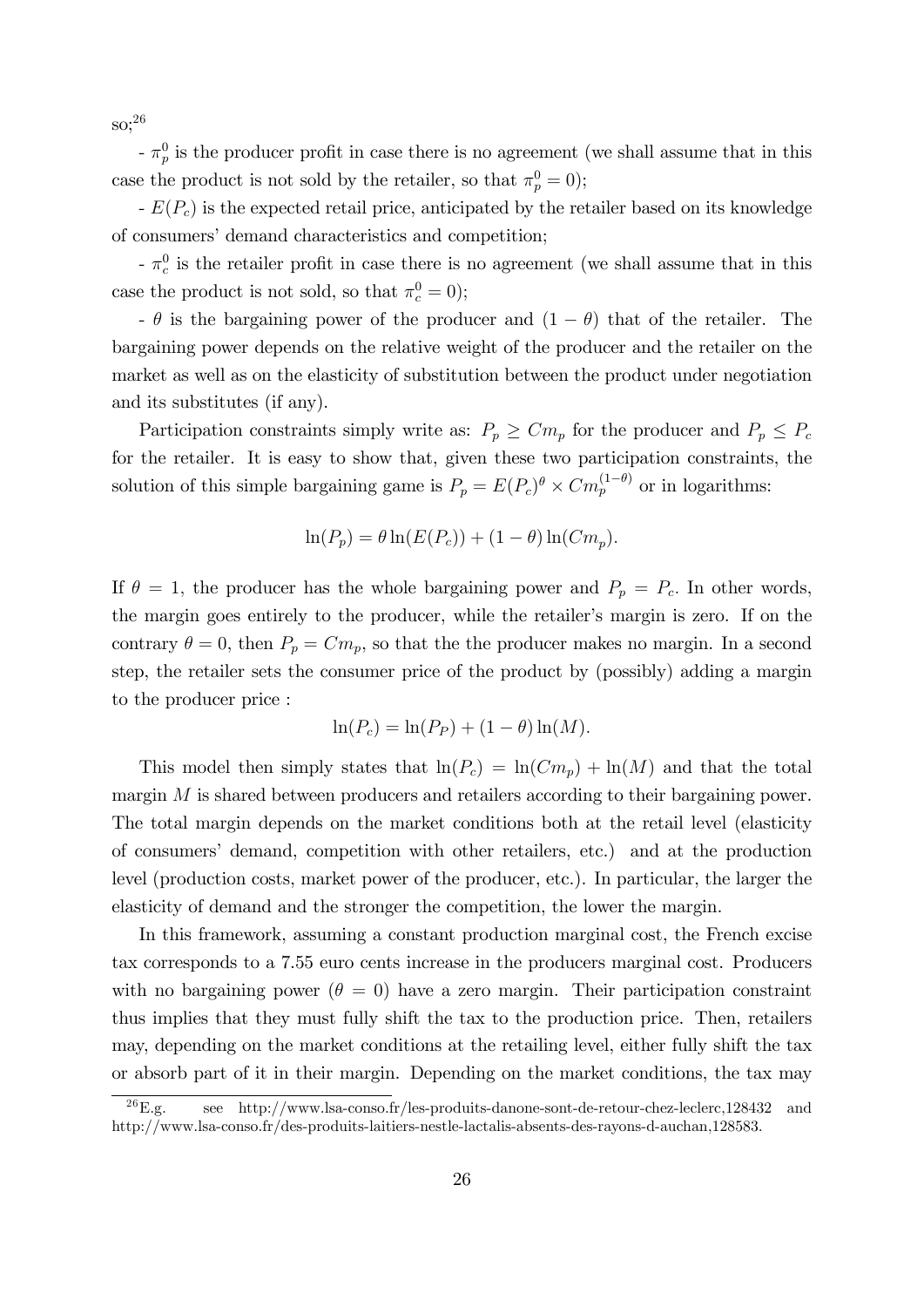thus be over-shifted (low elasticity of demand, low competition), or under-shifted (high elasticity of demand, strong competition). When producers have a strong bargaining power ( $\theta = 1$ ), the extent to which they can pass the tax through to prices indirectly depends on the market conditions for their product at the retailing level. The tougher the competition, the lower the margin and, consequently, the extent of the pass-through of the tax to prices.

Are predictions drawn from this simple model consistent with our empirical findings? Concerning the heterogeneity of pass-through across brands, we find that, whatever the product category (waters, fruit drinks, sodas) and whatever the size of the retailing group, the pass-through of the tax was higher for private labels than for other brand products (see Table 6). This finding is consistent with our theoretical framework, since private labels are characterized by weaker bargaining power of producers<sup>27</sup> and smaller demand elasticity than other products<sup>28</sup>. Moreover, as mentioned in Section 5.1, differences in the pass-through across product categories are consistent with the fact that the magnitude of the demand elasticity is lower for water than for the other two product categories. Contrary to the case of private labels, the pass-through coefficients estimated for 'Large producer brands' reveal an under-shifting of the tax to prices in almost all cases. This is consistent with the theoretical predictions of our model when large producers enjoy some bargaining power in the negotiations with retailers. Indeed, if producers benefit from price-cost margins, they have the possibility of not fully shifting the tax to their prices.<sup>29</sup> Moreover, if retailers harshly compete in price and the demand is rather elastic to the price, the tax is under-shifted to consumer prices, too. Concerning ëSmall producer brands', we find that the estimated pass-through coefficients are larger than those of Large producer brands' in the case of fruit drinks. This is consistent with our simple bargaining framework, since it seems reasonable that the former have lower margins and can thus hardly afford not to shift the tax to their price. In the case of sodas the passthrough is not larger for small than for large producers, probably due to the characteristics of energy drinks.<sup>30</sup>

<sup>&</sup>lt;sup>27</sup> Indeed, Bonnet and Réquillart (2011) and Bonnet and Dubois (2010) have shown that, for soft drinks and waters in France, the price-cost margin is lower for private labels than for other brands, which suggests low bargaining power of the producers of private label products. Bonnet and Réquillart (2013) and BergËs-Sennou et al. (2004) argue that the producers of private label products sell at production marginal cost.

<sup>&</sup>lt;sup>28</sup>Bonnet and Réquillart (2013) show that the demand elasticity for private label beverages, though significant, is smaller than that for other brands (between -2.13 and -3.65 for private labels, compared to -3.25 to -3.95 for other brands). The lower elasticity of the demand for private label products may also explain why we find that retailers over-shifted the tax to the prices of these products in most cases.

 $29$ The beverage sector in France indeed enjoys large markups with respect to the food industry (see https://www.banque-france.fr/economie-et-statistiques/entreprises/structure-et-performancesdes-entreprises/fascicules-dindicateurs-sectoriels.html).

 $30\,\text{As}$  far as sodas of small producers are concerned, the estimates are strongly affected by the specific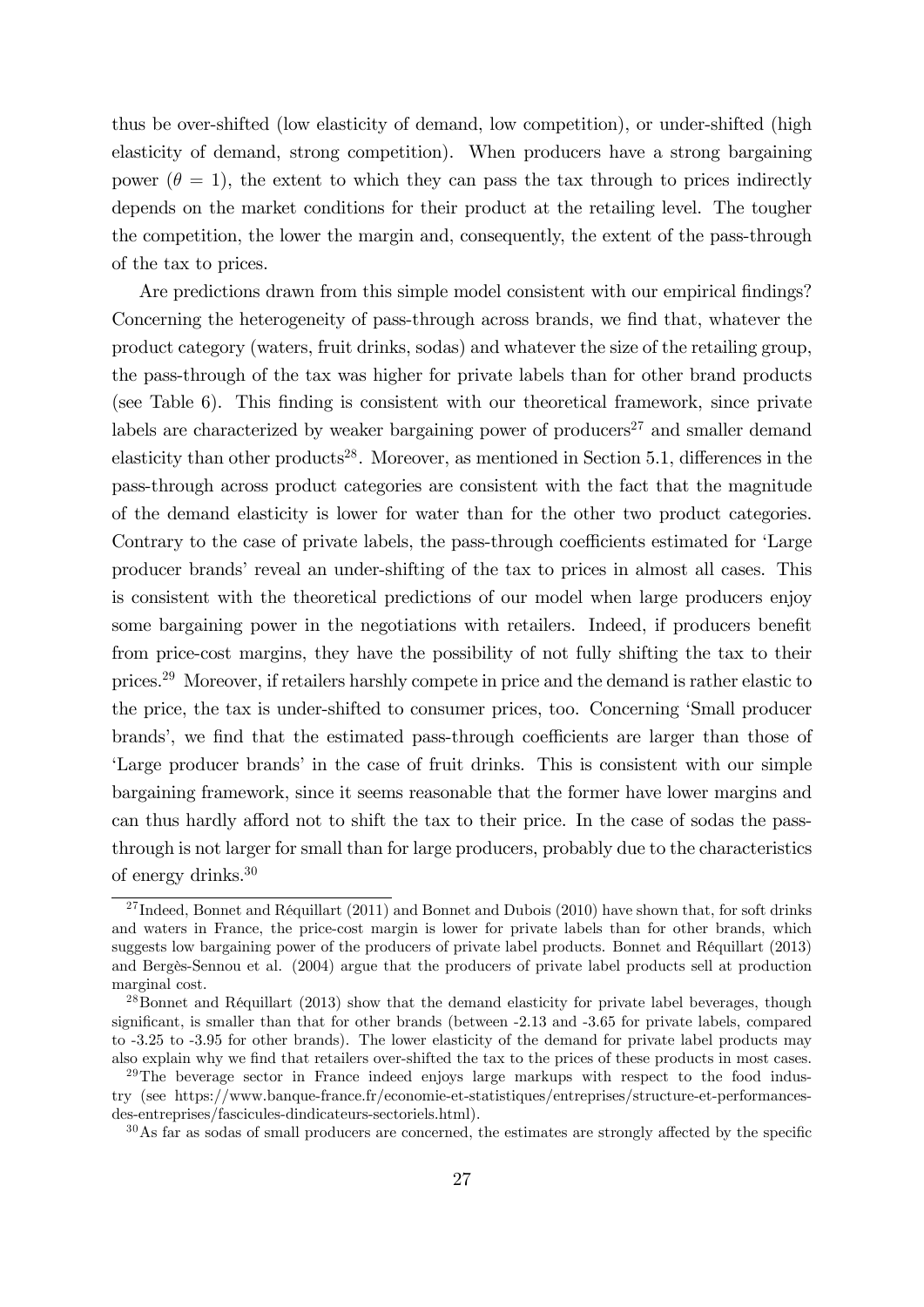Concerning the heterogeneity of pass-through across retailing groups, in most cases the tax pass-through is lower for the two largest retailing groups (the 'Retailing leaders') than for the other retailing groups. This is probably explained by the fierce price competition between these two large retailing groups, each of which regularly claim to be the cheapest one.<sup>31</sup> Another complementary explanation, consistent with our model, is that the largest retailers were able to impose an under-shifting of the tax on producer prices, while smaller retailers were not in such a favorable bargaining position. Finally, notice once again that across product categories the pass-through of the tax was lower for waters, consistently with the higher price elasticity of demand for this beverage.

Overall, our estimation results are consistent with the prediction of a quite simple model in which the consumer price depends on the production costs as well as on the characteristics of demand (elasticity) and on those of the market (competition). The margin, defined as the difference between the retail price and the production cost, is then shared between producers and retailers on the basis of their respective bargaining power.

### 6 Conclusion

Our results show a significant under-shifting of the tax to prices of flavored waters, as well as a slight one to prices of fruit drinks. However, the full pass-through obtained for sodas together with the large share of these products (75%) in the total supermarket sales of non-alcoholic beverages liable to the tax (about 2.5 billion euros in 2011) suggests a quasi-full shifting of the excise to beverage prices at the macroeconomic level. Therefore, in contrast with the few available results on the effect of SBB taxes on prices (Bonnet and Réquillart, 2013 and Bergman and Hansen, 2013), our empirical analyses overall provide support for the full shifting assumption that is often made in studies about the impact of SSB taxes on the consumption of soft drinks, either explicitly (Dharmasena and Capps, 2012 and Brownell et al., 2009), or more or less implicitly by assuming a price increase stemming from an unspecified magnitude tax change (Smith et al., 2010; Finkelstein et

evolution of prices of a well-known brand of energy drinks exhibiting large price decreases in 2012. When this particular brand is excluded from the sample, the 'Small producer brands' pass-through raises from -1.9 to 5.0 for 'Leading retailers' and from 6.1 to 6.8 for 'Other retailers'. Moreover, the average price of sodas of 'Small producer brands' is quite significantly higher than that of private labels and other brands. In particular, these products include most of the energizing drinks in our sample, which seem to enjoy high price-cost margins. This is likely to be due to the strong product differentiation existing in this segment of the beverage market. Indeed, not only the average prices of these particular soft-drinks are much higher than that of other beverages, but their standard deviation is too, suggesting the existence of a number of small monopolies. These elements may have allowed those producers to under-shift the tax to prices.

 ${}^{31}E.g.$  http://www.quiestlemoinscher.com/, a price comparator run by Leclerc, and http://www.garantieprixleplusbas.carrefour.fr/, the equivalent for Carrefour.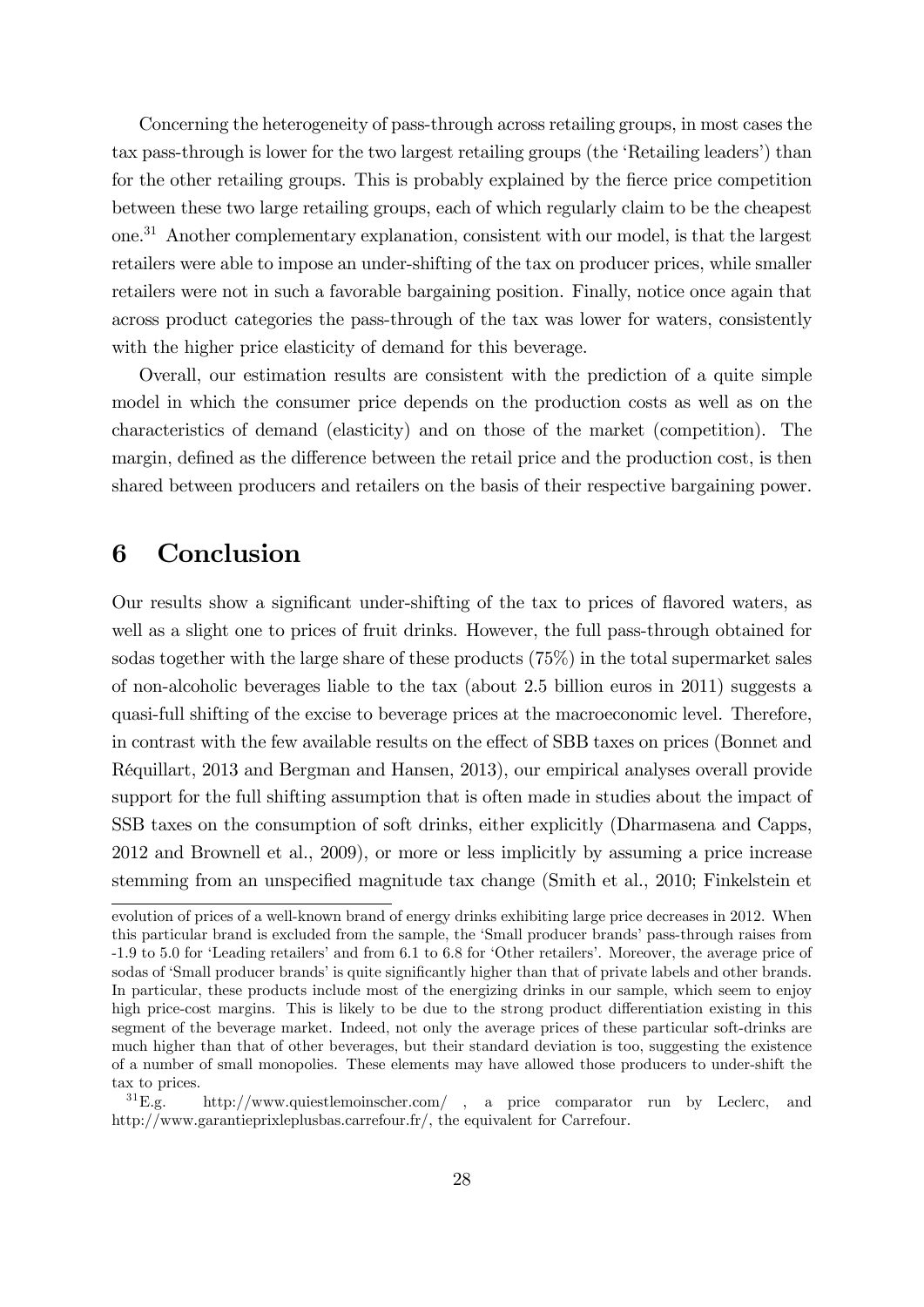al., 2013; Block et al., 2010; Lin et al., 2010).

Another important finding is the pervasive heterogeneity of the pass-through, not only across product categories, but also across beverage brands and across retailers. In particular, the pass-through for private label products is significantly larger than that observed for other brands. Since private label products are characterized by both lower average prices and higher pass-through, a larger impact of the soda tax on low income households seems likely. The full shifting of the tax observed on average thus results from the combination of an over-shifting for private labels and small producers' brands (at least for fruit drinks) and of an under-shifting of the tax in the case of large producersí brands. At the same time, we find that the two main retailing groups in France often passed through the soda tax less than the other ones. These results are shown to be consistent with a simple producer-retailer bargaining framework.

Overall, the absence of over-shifting of the excise, together with its limited magnitude (7.55 euro cents, corresponding to a price increase of 7% on average), allow to agree with Boizot-Szantal and Etilé (2012) and Bonnet and Réquillart (2013) regarding the expected low impact the soda tax in terms of sugar consumption and of its consequences on health.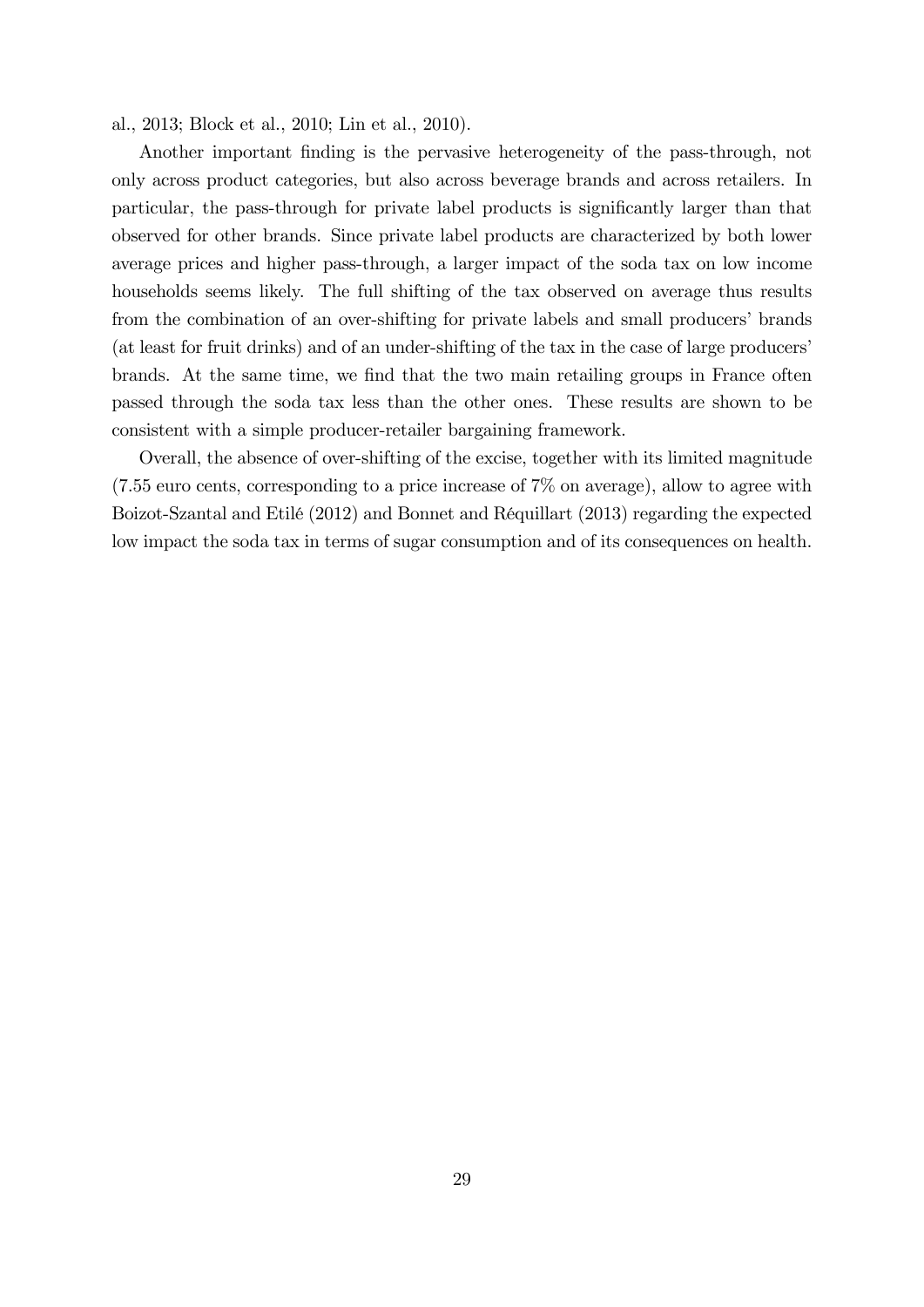### Appendix A: More about the data base

| Retail chain     | N. of shops    | retailing group   | Group        |
|------------------|----------------|-------------------|--------------|
|                  |                |                   | market share |
| auchan           | 41             | <b>AUCHAN</b>     | $10.9\%$     |
| simply market    | 38             | <b>AUCHAN</b>     | $10.9\%$     |
| carrefour        | $\overline{2}$ | <b>CARREFOUR</b>  | 18.7 %       |
| carrefour market | 1              | <b>CARREFOUR</b>  | 18.7 %       |
| casino           | 20             | <b>CASINO</b>     | $5.0\%$      |
| geant casino     | 57             | CASINO            | $5.0\%$      |
| leclerc          | 107            | <b>LECLERC</b>    | 18.6 $%$     |
| intermarche      | 179            | LES MOUSQUETAIRES | $12.6\%$     |
| ecomarche        | 3              | LES MOUSQUETAIRES | $12.6\%$     |
| hyper u          | 40             | <b>SYSTEME U</b>  | $9.2\%$      |
| marche u         | 4              | <b>SYSTEME U</b>  | $9.2\%$      |
| super u          | 263            | <b>SYSTEME U</b>  | $9.2\%$      |
| u express        | 5              | SYSTEME U         | $9.2\%$      |
| Total            | 760            |                   | 75.0%        |

Table A1: Composition of the sample by retail chain and group.

Sources: Prixing and, for retailing groups market shares, Kantar Worldpanel cited by Agromedia (2012) .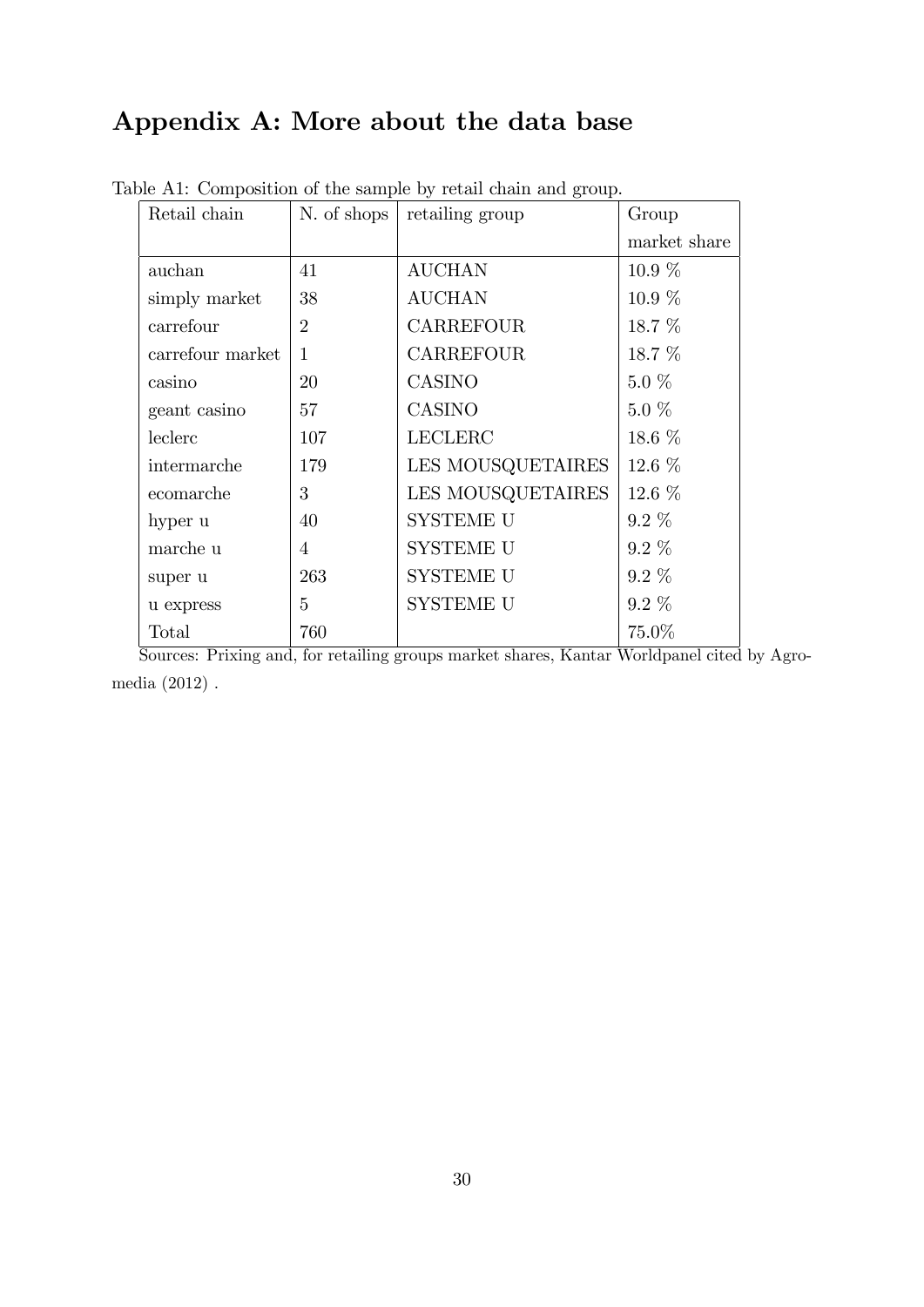| <b>Brand</b>       | Market share | N. of shops | Products with  | Products with  |
|--------------------|--------------|-------------|----------------|----------------|
|                    |              |             | added sugar    | no added sugar |
|                    |              |             | or sweetener   | nor sweetener  |
| all private labels | 20.1 %       | 508         | $\mathbf x$    | $\mathbf X$    |
| cristaline         | 17.3 %       | 72          | $\overline{0}$ | $\mathbf X$    |
| evian              | $6.3\%$      | 581         | $\overline{0}$ | $\mathbf x$    |
| volvic             | $5.9\%$      | 583         | $\mathbf x$    | $\mathbf X$    |
| contrex            | $5.0\%$      | 485         | $\mathbf X$    | $\mathbf X$    |
| salvetat           | $5.0~\%$     | 447         | $\theta$       | $\mathbf x$    |
| vittel             | 4.1 %        | 382         | $\overline{0}$ | $\mathbf X$    |
| badoit             | $3.9~\%$     | 399         | $\overline{0}$ | $\mathbf x$    |
| hepar              | $2.7\%$      | 122         | $\theta$       | $\mathbf X$    |
| san pellegrino     | $2.5\%$      | 264         | $\mathbf x$    | $\mathbf X$    |
| quezac             | $2.1~\%$     | 207         | $\overline{0}$ | $\mathbf x$    |
| st-yorre           | $1.9\%$      | 181         | $\theta$       | $\mathbf X$    |
| st amand           | $1.8~\%$     | 94          | $\overline{0}$ | $\mathbf X$    |
| courmayeur         | $1.2\%$      | 152         | $\theta$       | $\mathbf X$    |
| vichy celestins    | $1.0\%$      | 100         | $\overline{0}$ | $\mathbf x$    |
| rozana             | $0.8\%$      | 128         | $\theta$       | $\mathbf X$    |
| taillefine         | $0.4\%$      | 61          | $\mathbf x$    | $\theta$       |
| perrier            | $0.1~\%$     | 364         | $\theta$       | $\mathbf X$    |
| other brands       | 17.9 %       | 417         | $\theta$       | $\mathbf X$    |

Table A2 : Composition of the sample by brand for waters

Sources: Prixing and, for brand market shares, Rayon-boissons.com (http://www.rayonboissons.com/), a professional website focusing on beverages.

Market share figures provided in the table combine market shares provided by Rayonboissons.com for plain waters, sparkling waters and flavored waters separately.

Private labels include: auchan, carrefour, casino, leclerc, intermarche and produit u.

Other brands include: abatilles, aix les bains, arcens, carola, lisbeth, mont dore, mont roucous, mont d'arrée, nestle, ogeu, pierval, plancoet, st antonin, spa, st alban, telle quelle, thonon, vals, vernière and wattwiller.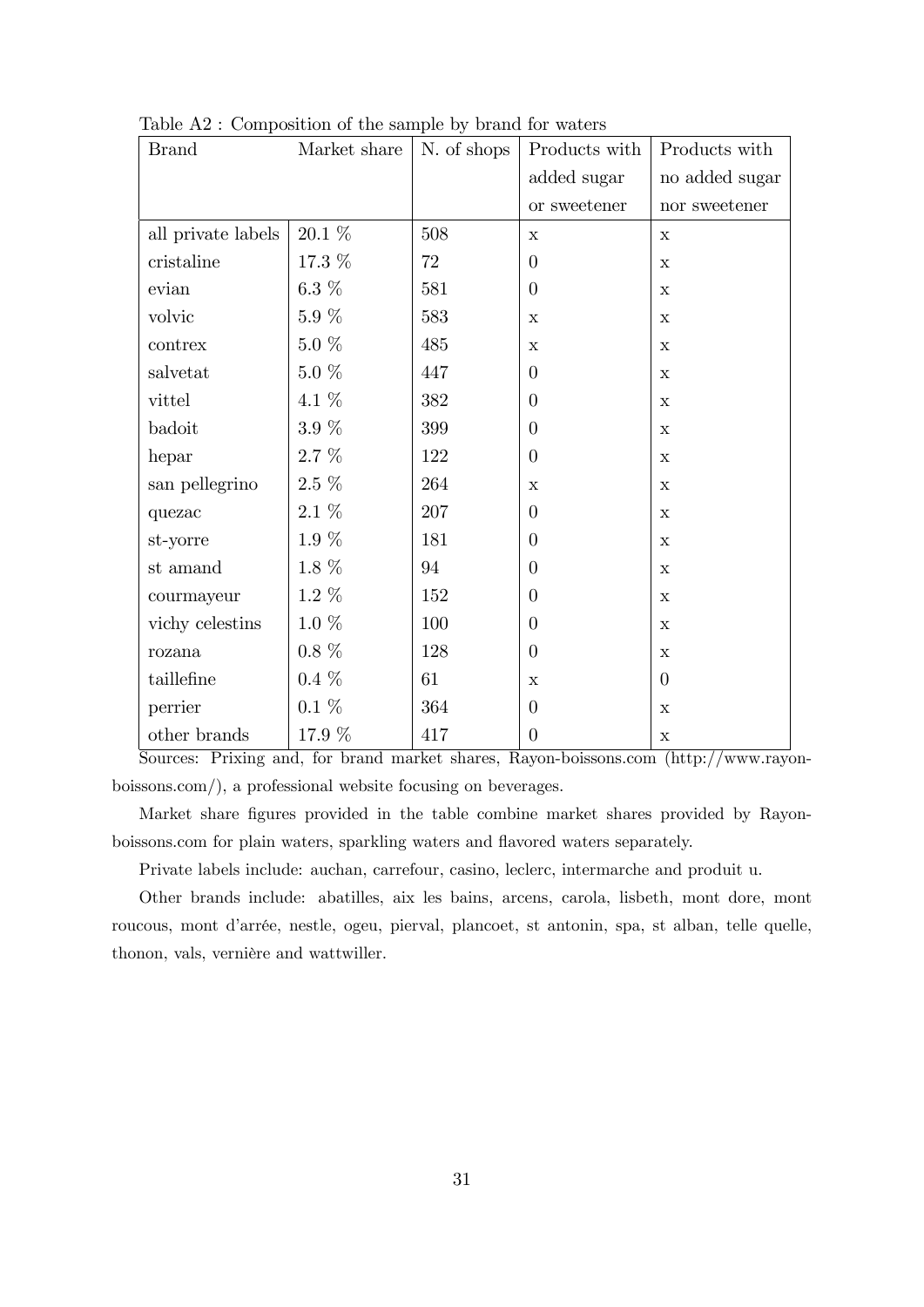| <b>Brand</b>       | Market share | Market share | Products with<br>N. of shops |              | Products with                  |
|--------------------|--------------|--------------|------------------------------|--------------|--------------------------------|
|                    | in 2011      | used in      |                              | added sugar  | no added sugar                 |
|                    |              | the analysis |                              | or sweetener | $\operatorname{nor}$ sweetener |
| all private labels | 56.5 %       | 48.0 %       | 562                          | $\mathbf x$  | $\mathbf x$                    |
| oasis              |              | 11.0 $%$     | 565                          | $\mathbf X$  | $\theta$                       |
| tropicana          | 11.5 $%$     | $9.8\%$      | 644                          | $\theta$     | $\mathbf x$                    |
| joker              | 11.2 %       | $9.5\%$      | 408                          | $\mathbf x$  | $\mathbf x$                    |
| lipton             |              | 4.0 $%$      | 365                          | $\mathbf X$  | $\theta$                       |
| pampryl            | $3.4~\%$     | $2.9\%$      | 100                          | $\mathbf X$  | $\mathbf x$                    |
| fruite             | $2.3\%$      | $2.0\%$      | 76                           | $\theta$     | $\mathbf x$                    |
| ocean spray        | $2.3~\%$     | $2.0\%$      | 358                          | $\mathbf x$  | $\theta$                       |
| pressade           | $2.3\%$      | $2.0\%$      | 112                          | $\mathbf x$  | $\mathbf x$                    |
| pago               | $1.1\%$      | $1.0\%$      | 89                           | $\mathbf X$  | $\mathbf x$                    |
| rea                | $0.9~\%$     | $0.8\%$      | 92                           | $\mathbf X$  | $\theta$                       |
| granini            | $0.4\%$      | $0.3\%$      | 38                           | $\mathbf x$  | $\theta$                       |
| other brands       | 7.3 %        | $6.7~\%$     | 600                          | $\mathbf X$  | $\mathbf X$                    |

Table A3 : Composition of the sample by brand for fruit drinks

Sources: Prixing and, for brand market shares, Rayon-boissons.com.

Market share figures published by Rayon-boissons.com slightly differ from those used in our analysis because, given their characteristics, two brands (Oasis and Lipton) were moved from the category 'soda' to the category 'fruit drinks and ready to drink tea'.

Private labels include: auchan, carrefour, casino, leclerc, intermarche and produit u.

Other brands include: alter éco, andros, bjorg, brut de pomme, éthiquable, fanta, gayelord hauser, innocent, la ferme fruitière, minute maid, nestea, pulco, sunny delight, teisseire, tropico.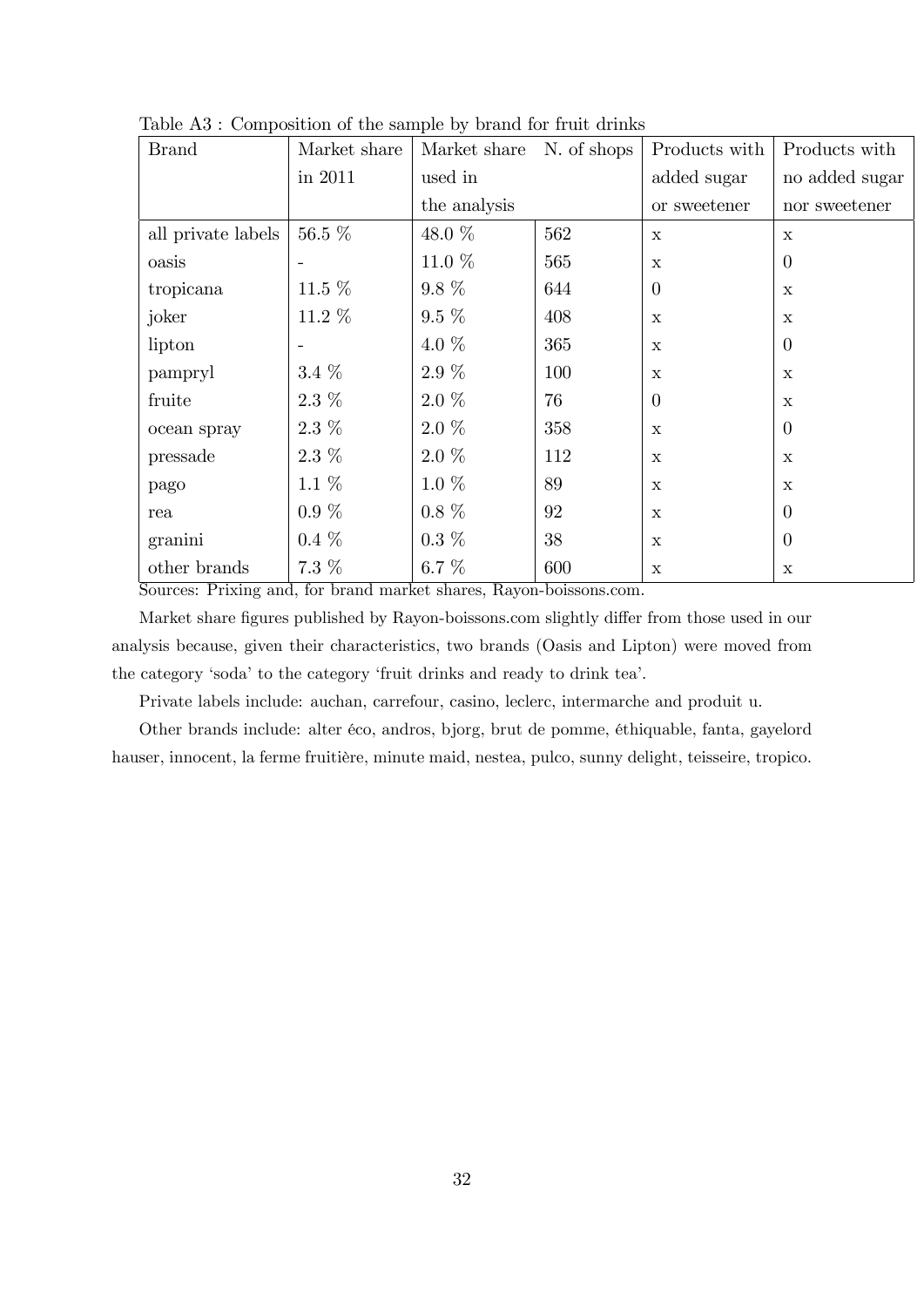| <b>Brand</b>       | Market share | Market share | N. of shops     | Products with            | Products with  |
|--------------------|--------------|--------------|-----------------|--------------------------|----------------|
|                    | in 2011      | used in      |                 | added sugar              | no added sugar |
|                    |              | the analysis |                 | or sweetener             | nor sweetener  |
| all private labels | 18.7 %       | 20.8 %       | 454             | $\mathbf x$              | $\theta$       |
| coca-cola          | 49.4 $%$     | 54.9 %       | 653             | $\mathbf x$              | $\theta$       |
| oasis              | 8.1 %        |              |                 |                          |                |
| schweppes          | 4.4 \%       | 4.9 %        | 596             | $\mathbf x$              | $\mathbf{0}$   |
| orangina           | 4.0 $%$      | 4.4 %        | 525             | $\mathbf X$              | $\theta$       |
| lipton             | 2.8 %        |              | $\qquad \qquad$ | $\overline{\phantom{a}}$ |                |
| fanta              | $2.7\%$      | $3.0\%$      | 443             | $\mathbf x$              | $\Omega$       |
| pepsi              | $1.3\%$      | 1.4 $%$      | 217             | $\mathbf X$              | $\mathbf{0}$   |
| taillefine         | $1.0\%$      | $1.1\ \%$    | 249             | $\mathbf x$              | 0              |
| seven up           | $0.9\%$      | 10%          | 189             | $\mathbf x$              | $\mathbf{0}$   |
| sprite             | $0.9\%$      | $1.0\%$      | 320             | $\mathbf X$              | $\mathbf{0}$   |
| red bull           | $0.6\%$      | $0.7~\%$     | 298             | $\mathbf x$              | $\mathbf{0}$   |
| other brands       | 6.1 $%$      | 6.8 $%$      | 490             | $\mathbf X$              | $\theta$       |

Table A4 : Composition of the sample by brand for sodas

Sources: Prixing and, for brand market shares, Rayon-boissons.com.

Market share figures published by Rayon-boissons.com slightly differ from those used in our analysis because, given their characteristics, two brands (Oasis and Lipton) were moved from the category 'soda' to the category 'fruit drinks and ready to drink tea'.

Private labels include : auchan, carrefour, casino, leclerc, intermarche and produit u.

Other brands include : breizh cola, burn, canada dry, dark dog, dr pepper, elsass cola, gini, kas, lorina, mirinda, monster, powerade, ricqlès, rivella, selecto, sumol, sun.

For the econometric analysis, Lipton was introduced into the category "Fruit drinks and ready-to-drink teas".

Web addresses of the sources:

1) total sales by product category:

http://www.rayon-boissons.com/Chiffres-du-marche/Ventes-annuelles-de-boissons-sans-alcoolen-GMS-16474

http://www.rayon-boissons.com/Chiffres-du-marche/Ventes-d-eaux-embouteillees-en-GMS-20836

2) market shares by product category:

http://www.rayon-boissons.com/Chiffres-du-marche/Parts-de-marche-des-marques-d-eaux-platesnature-en-GMS-20595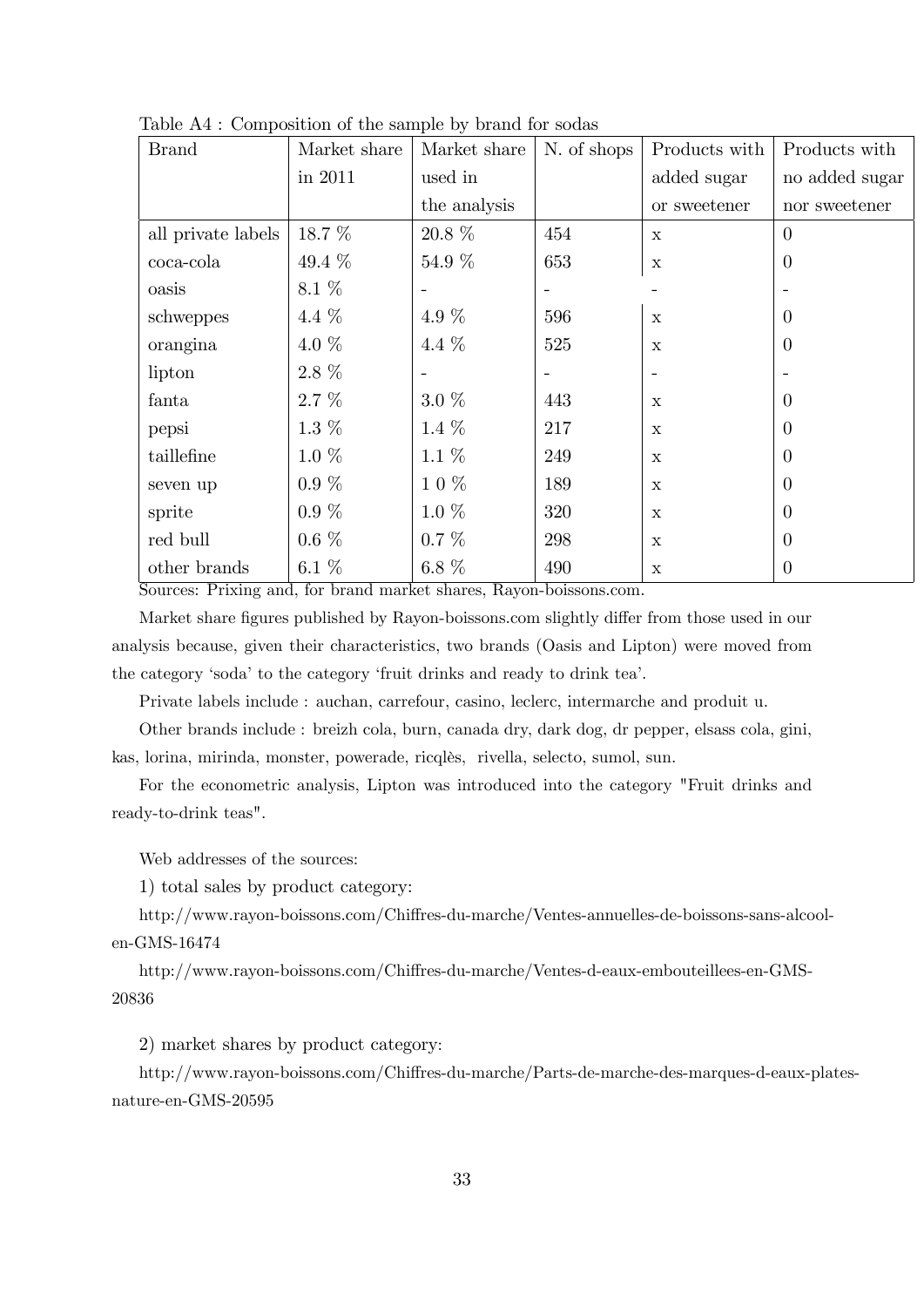http://www.rayon-boissons.com/Chiffres-du-marche/Parts-de-marche-en-GMS-des-marquesd-eau-gazeuse-20969

http://www.rayon-boissons.com/Chiffres-du-marche/Parts-de-marche-des-marques-d-eaux-aromatiseesen-GMS-10521

http://www.rayon-boissons.com/Chiffres-du-marche/Parts-de-marche-annuelles-des-marquesde-jus-de-fruits-en-GMS-20023

http://www.rayon-boissons.com/Chiffres-du-marche/Parts-de-marche-des-principales-marquesde-sodas-20162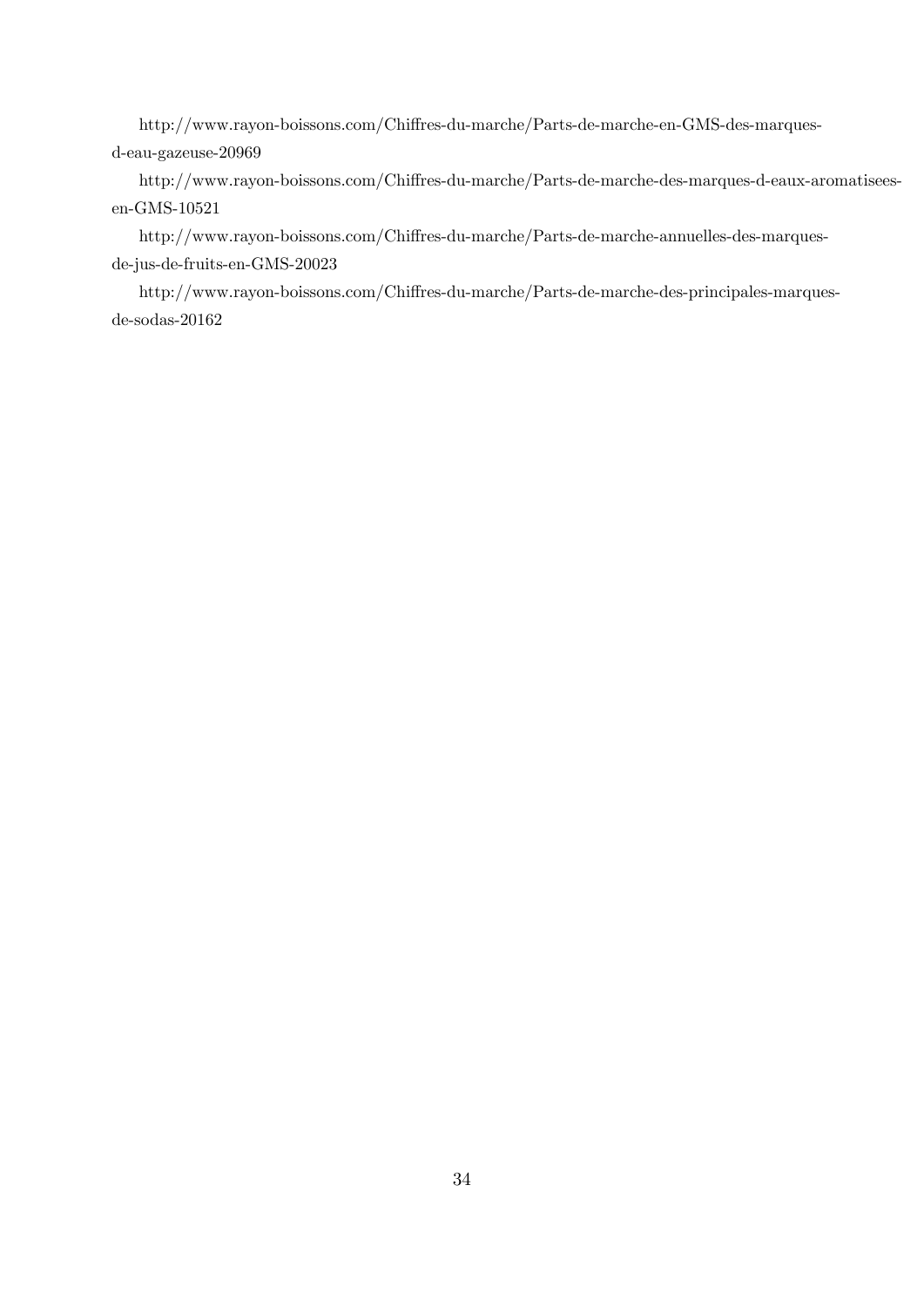# Appendix B: Main characteristics of the alternative econometric sample

|             | Table B1: Descriptive statistics (November 2011 - June 2012 sample) |           |          |       |                         |                   |           |  |  |  |
|-------------|---------------------------------------------------------------------|-----------|----------|-------|-------------------------|-------------------|-----------|--|--|--|
| Product     | Tax                                                                 | N. obs.   | N. of    | N. of | Mean price (euro/liter) |                   |           |  |  |  |
| category:   |                                                                     | per month | products | shops |                         | Nov.2011 Dec.2011 | Jun. 2012 |  |  |  |
|             |                                                                     |           |          |       |                         |                   |           |  |  |  |
| Water       | $\rm No$                                                            | 26244     | 195      | 955   | 0.50                    | 0.50              | 0.50      |  |  |  |
|             | Yes                                                                 | 4152      | 32       | 865   | 0.78                    | 0.78              | 0.83      |  |  |  |
|             |                                                                     |           |          |       |                         |                   |           |  |  |  |
| Fruit drink | No                                                                  | 34675     | 330      | 951   | 1.74                    | 1.74              | 1.76      |  |  |  |
|             | Yes                                                                 | 23224     | 198      | 946   | 1.20                    | 1.20              | 1.27      |  |  |  |
|             |                                                                     |           |          |       |                         |                   |           |  |  |  |
| Soda        | Yes                                                                 | 43747     | 264      | 949   | 1.17                    | 1.16              | 1.23      |  |  |  |

 $T<sub>11</sub>$ : D<sub>1</sub>: Descriptive statistics (N<sub>ovember</sub> 2011 - June 2010 sample)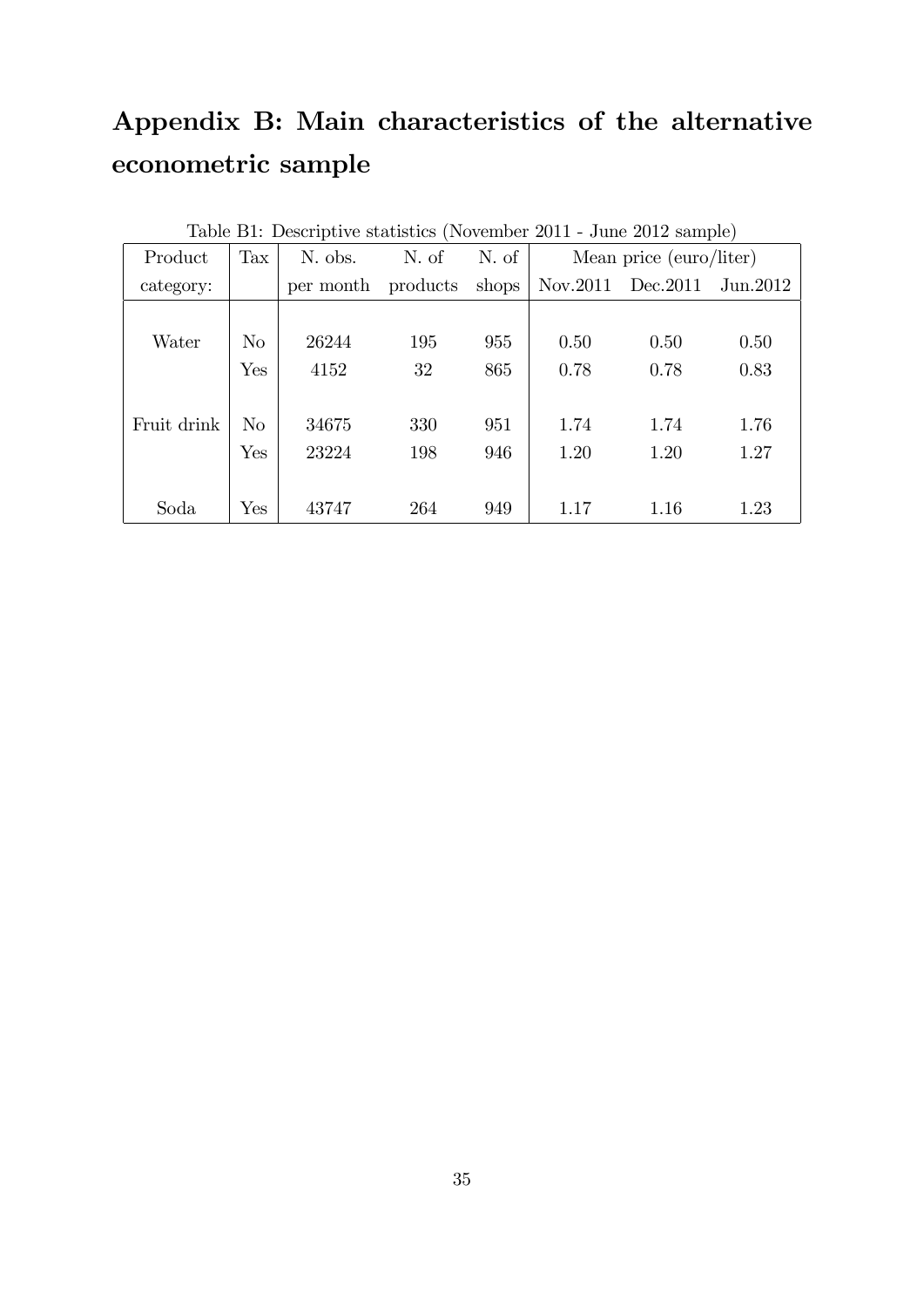### Appendix C: Seasonality



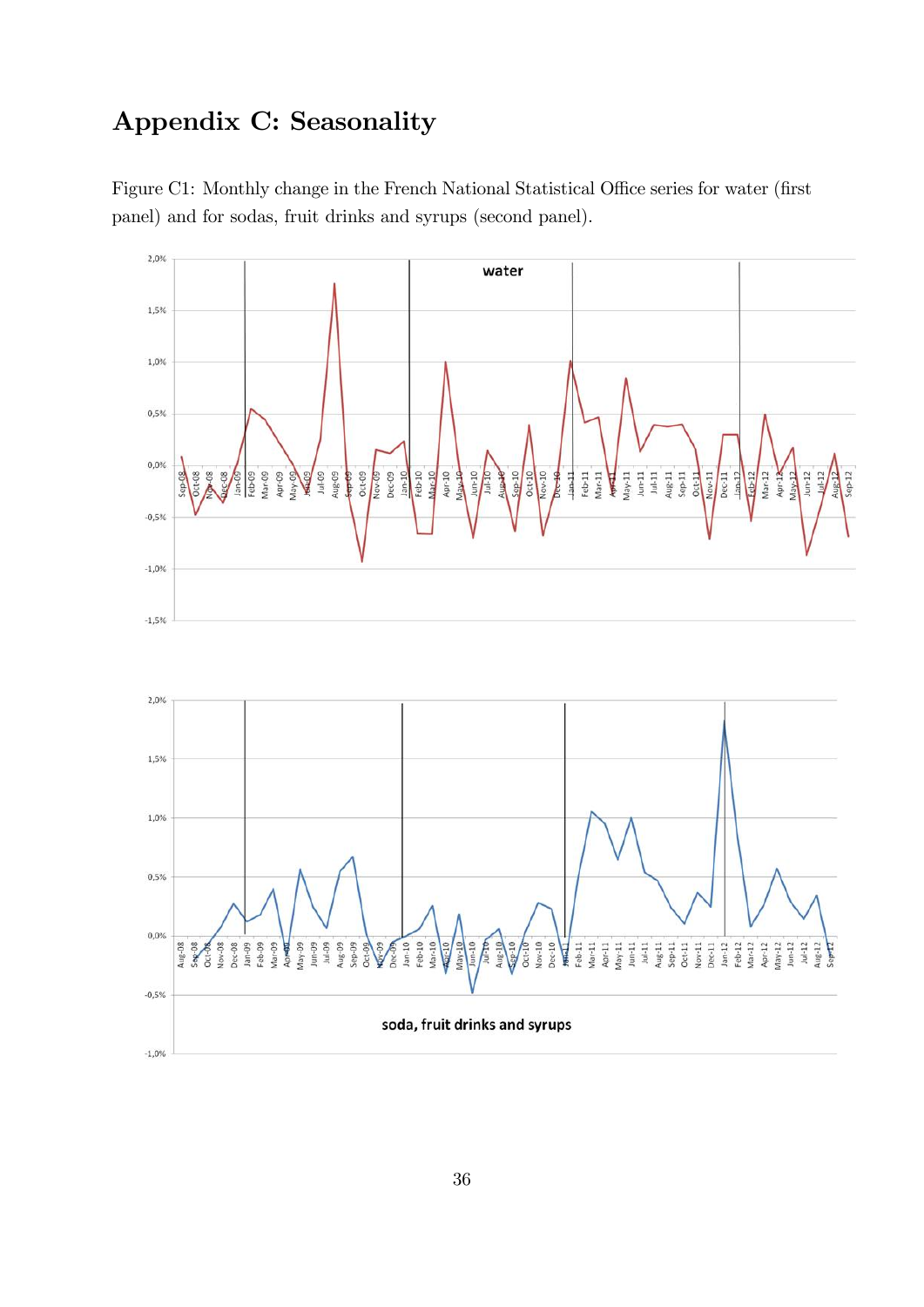### References

Agro-Media, 2012. Part de marché, Leclerc leader des enseignes de grande distribution. Available at http://www.agro-media.fr/actualit%C3%A9/consommation/part-de-march

%C3%A9-leclerc-leader-des-enseignes-de-grande-distribution, last accessed September 14, 2012.

Alviola, P.A., Capps, O., Wu, X., 2010. Micro-Demand Systems Analysis of Non-Alcoholic Beverages in the United States: An Application of Econometric Techniques Dealing With Censoring. 2010 Annual Meeting, Agricultural and Applied Economics Association.

Anderson, S., De Palma, A., Kreider, B., 2001. Tax incidence in differentiated product oligopoly. Journal of Public Economics 81, (2), 173-192.

Anderton, R., Meyler, A., Gattini, L., Izquierdo, M., Jarvis, V., Kaarup, R., Komzakova, M., Landau, B., Mohr, M., Page, A., Sondermann, D., Vermeulen, P., Cornille, D., Tsalinski, T., Vladova, Z., Hartmann, C., Stahl, H., Linehan, S., Balfoussia, C., Panagiotou, S., de los Llanos Matea, M., Alvarez, L.J., Bardet-Fremann, P., Berardi, N., Sevestre, P., Ciapanna, E., Rondinelli, C., Kapatais, D., Walch, E., Lunnemann, P., Zerafa, S., Pace, C.S., Kieft, J., Fritzer, F., Cardoso, F., Gabrijelcic, M., Karma, B., Kivisto, J., 2011. Structural features of distributive trades and their impact on prices in the euro area. European Central Bank Occasional Paper Series 128.

Baudry, L., Le Bihan, H., Sevestre, P., Tarrieu, S., 2007. What do thirteen million price records have to say about consumer price rigidity?. Oxford Bulletin of Economics and Statistics 69 (2), 139-183.

Berardi, N., Gautier, E., Le Bihan, H., 2013. More facts about prices: France before and during the great recession. Banque de France Working Paper 425.

Berardi, N., Sevestre, P., Tépaut, M., Vigneron, A., 2012. The impact of a 'soda tax' on prices. Evidence from French micro data. Banque de France Working Paper 415.

Bergman, U.M., Hansen, N.L., 2013. Are excise taxes on beverages fully passed through to prices? The Danish evidence. Mimeo.

Available at http://www.econ.ku.dk/okombe/MBNLH.pdf, last accessed April 17, 2014

Bergès-Sennou, F., Bontems, P., Réquillart, V., 2004. Economics of private labels: a survey of literature. Journal of Agricultural and Food Industrial Organization 2 (3), 1-25.

Besley, T., Rosen, H., 1999. Sales taxes and prices: an empirical analysis. National Tax Journal 52 (2), 157-178.

Block, J.P., Chandra, A., Manues, K.D., Willett, W.C., 2010. Point-of-purchase price and education intervention to reduce consumption of sugary drinks. American Journal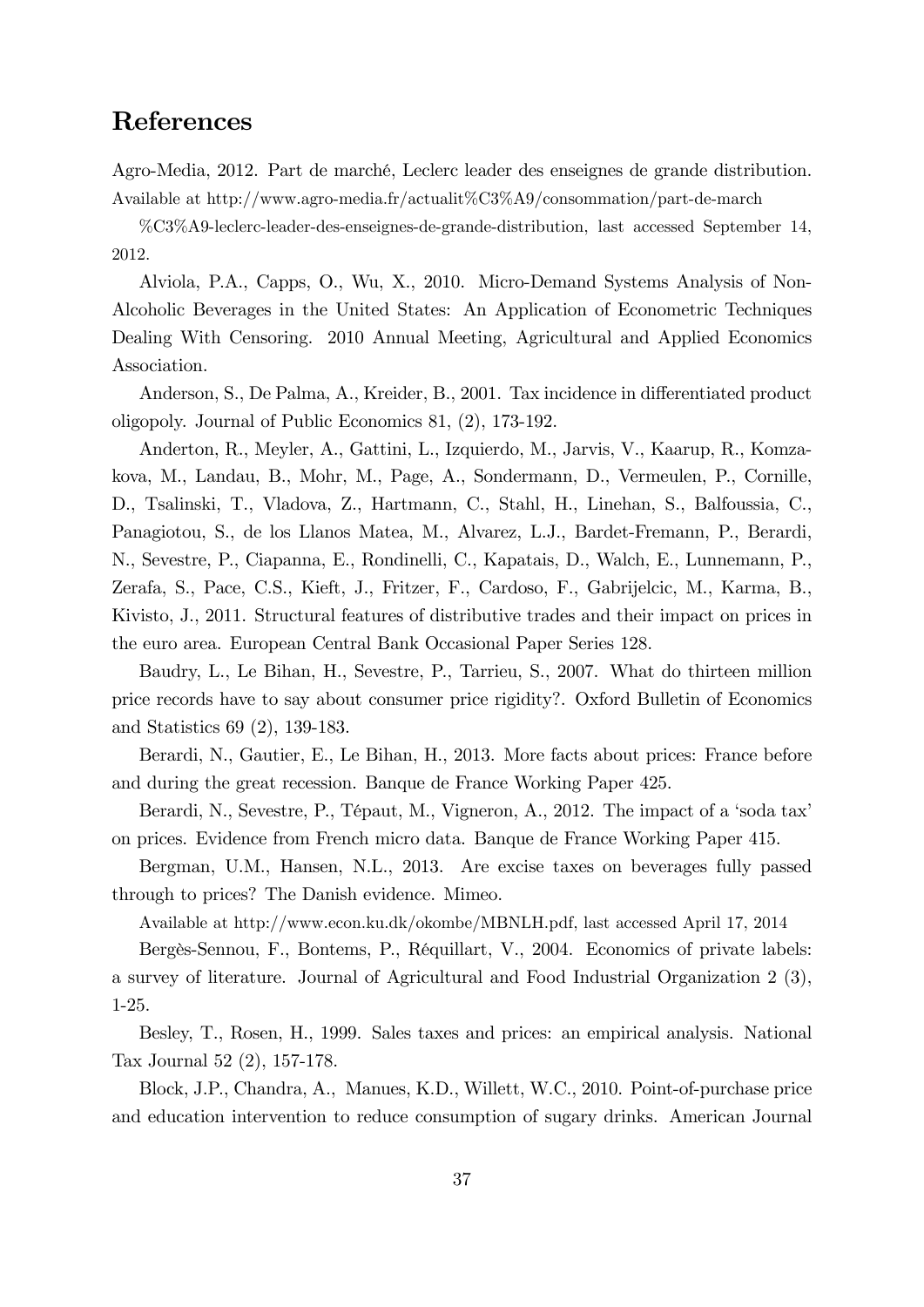of Public Health 100 (8), 1427-1433.

Boizot-Szantai, C., Etilé, F., 2011. Taxer les boissons sucrées pour lutter contre l'obesité? Le point de vue de l'Economie. Obésité 6 (4), 218-225.

Bonnet, C., Dubois, P., 2010. Non-linear contracting and endogenous buyer power between manufacturers and retailers: empirical evidence on food retailing in France. TSE working Paper 10-189.

Bonnet, C., RÈquillart, V., 2011. Strategic pricing and health price policies. TSE working Paper 11-233.

Bonnet, C., Réquillart, V., 2013. Tax incidence with strategic firms in the soft drink market. Journal of Public Economics 106, 77-88:

Bridging the Gap Program, 2011. State sales tax on regular, sugar-sweetened soda (as of July 1, 2011). Robert Wood Johnson Foundation.

Available at http://www.bridgingthegapresearch.org/\_asset/zvh93o/

BTG\_State\_Soda\_Sales\_Tax\_Jul012011\_publuse\_29Nov11.pdf. last accessed February 11, 2013

Brownell, K.D., Farley, T., Willett, W.C., Popkin, B.M., Chaloupka, F.J., Thompson, J.W., Ludwig, D.S., 2009. The public health and economic benefits of taxing sugarsweetened beverages. New England Journal of Medecine 361, 1599-1605.

Carbonnier, C., 2007. Who pays sales taxes? Evidence from French VAT reforms, 1987-1999. Journal of Public Economics 91, 1219-1229.

Chiou, L., Muehlegger, E., 2010. Consumer response to cigarette excise tax changes. Harvard Kennedy School Research Working Paper June 2010.

Cotterill, R.W., Franklin, A.W., Ma, L.Y., 1996. Measuring market power effects in differentiated product industries: an application to the soft drink industry. Food Marketing Policy Center research report 32, University of Connecticut.

Dauvers, O., 2012. Drive'Insights Septembre 2012. Editions A3ditrib/Editions Dauvers.

Dauvers, O., 2013a. Drive'Insights Janvier 2013. Editions A3ditrib/Editions Dauvers.

Dauvers, O., 2013b. Drive'Insights Décembre 2013. Editions A3ditrib/Editions Dauvers.

Dauvers, O., 2014. Transparence des prix. Available at http://www.olivierdauvers.fr/wpcontent/uploads/2014/03/PrixCoca1.jpg

De Cicca, P., Kenkel, D., Liu, F., 2013. Who Pays Cigarette Taxes? The Impact of Consumer Price Search. The Review of Economics and Statistics 95 (2), 516-529.

Delipalla, S., Keen, M., 1992. The comparison between ad valorem and specific taxation under imperfect competition. Journal of Public Economics 49 (3), 351-367.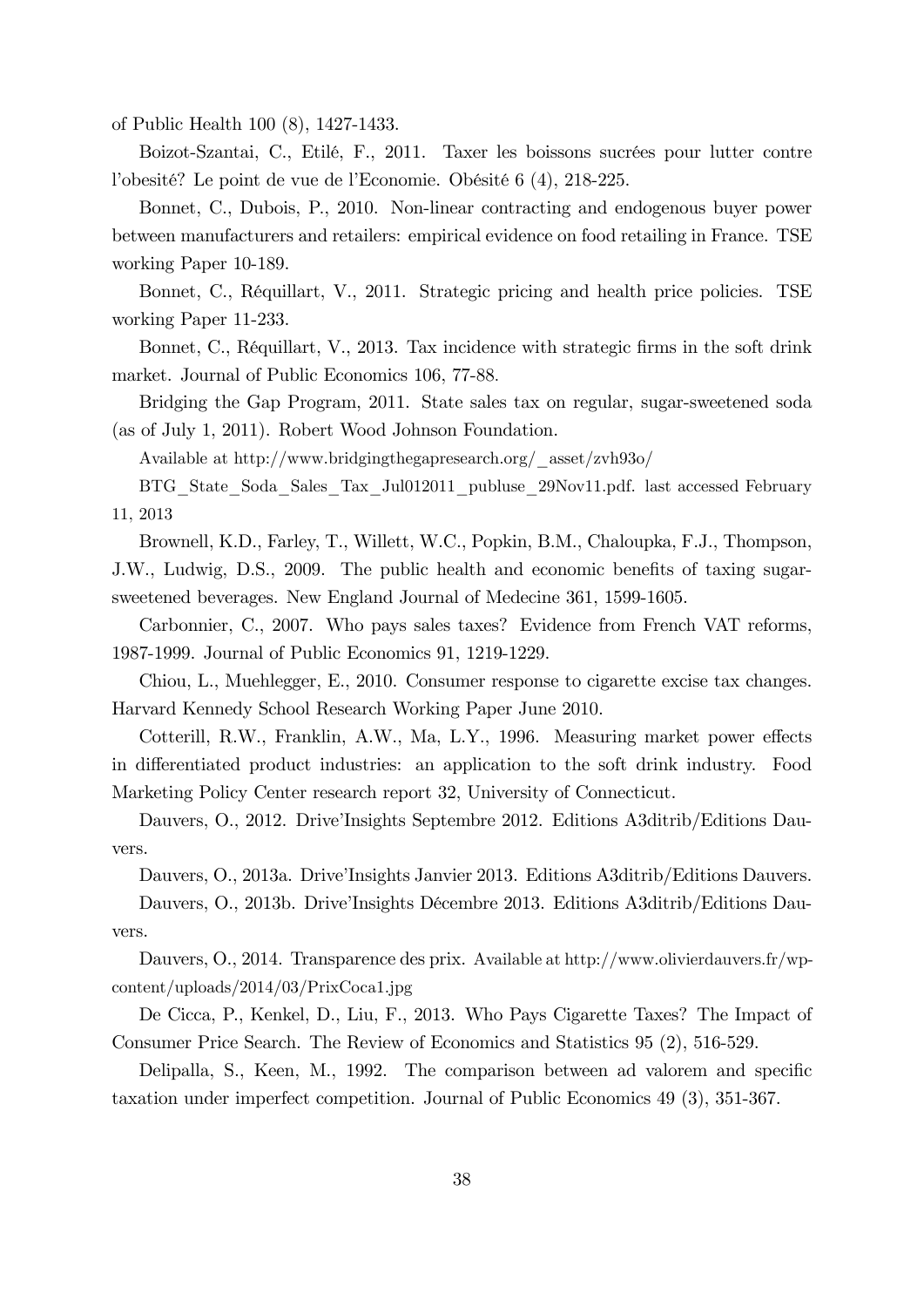Dharmasena, S., Capps, O., 2012. Intended and unintended consequences of a proposed national tax on sugar-sweetened beverages to combat the US obesity problem. Health Economics 21, 669-694.

Doyle, J.J., Samphantharak, K., 2008.  $$2.00$  Gas! Studying the effects of a gas tax moratorium. Journal of Public Economics 92, 869-884.

Dube, J.P., 2005. Product differentiation and mergers in the carbonated soft drink industry. Journal of Economics and Management Industry 14 (14), 879-904.

Eichenbaum, M., Jaimovich. N., Rebelo, S., 2011. Reference prices, costs and nominal rigidities. American Economic Review 101, 234-262.

Finkelstein, E.A., Zhen, C., Bilger, M., Nonnemaker, J., Farooqui, A.M., Todd, J., 2013. Implications of a sugar-sweetened beverage (SSB) tax when substitutions to nonbeverage items are considered. Journal of Health Economics 32, 219-239.

Fletcher, J.M., Frisvolt, D.E., Tedfft, N., 2010. The effects of soft drink taxes on child and adolescent consumption and weight outcomes. Journal of Public Economics 94, 967-974.

Fullerton, D., Metcalf, G., 2002. Tax incidence. Handbook of Public Economics 4, 1787-1872.

Gasmi, F., Laffont, J.J., Vuong, Q., 1992. Econometric analysis of collusive behavior in a soft drink market. Journal of Economics and Management Industry 12 (1), 277-311

Hanson, A., Sullivan, R., 2009. The incidence of tobacco taxation: Evidence from geographic micro-level data. National Tax Journal 62 (4), 677-698.

Harding, M., Leibtag, E., Lovenheim, M.F., 2012. The heterogeneous geographic and socio-economic incidence of cigarette taxes: Evidence from Nielsen Homescan data. American Economic Journal, Economic Policy 4 (4), 169-198.

Jacobson, M.F., Brownell, K.D., 2000. Small taxes on soft drinks and snack food to promote health. American Journal of Public Health 90 (6), 854-857.

Kenkel, D.S., 2005. Are alcohol tax hikes fully passed through to prices? Evidence from Alaska. American Economic Review 95 (2), 273-277.

Lin, B.H., Smith, T.A., Lee, J.Y., 2010. Effects of taxing sugar-sweetened beverage and subsidizing milk: beverage consumption, nutrition, and obesity among US children. 115th Joint EAAE/AAEA Seminar, European Association of Agricultural Economists.

Marion, J., Muehlegger, E., 2011. Fuel tax incidence and supply conditions. Journal of Public Economics 95, 1202-1212.

Neuville, M., 2009. Les caractéristiques des formules de distribution alimentaire. Available at http://www.distripedie.com/distripedie/spip.php?article978

OECD, 2012. Obesity update 2012.

Available at http://www.oecd.org/health/healthpoliciesanddata/49716427.pdf, last accessed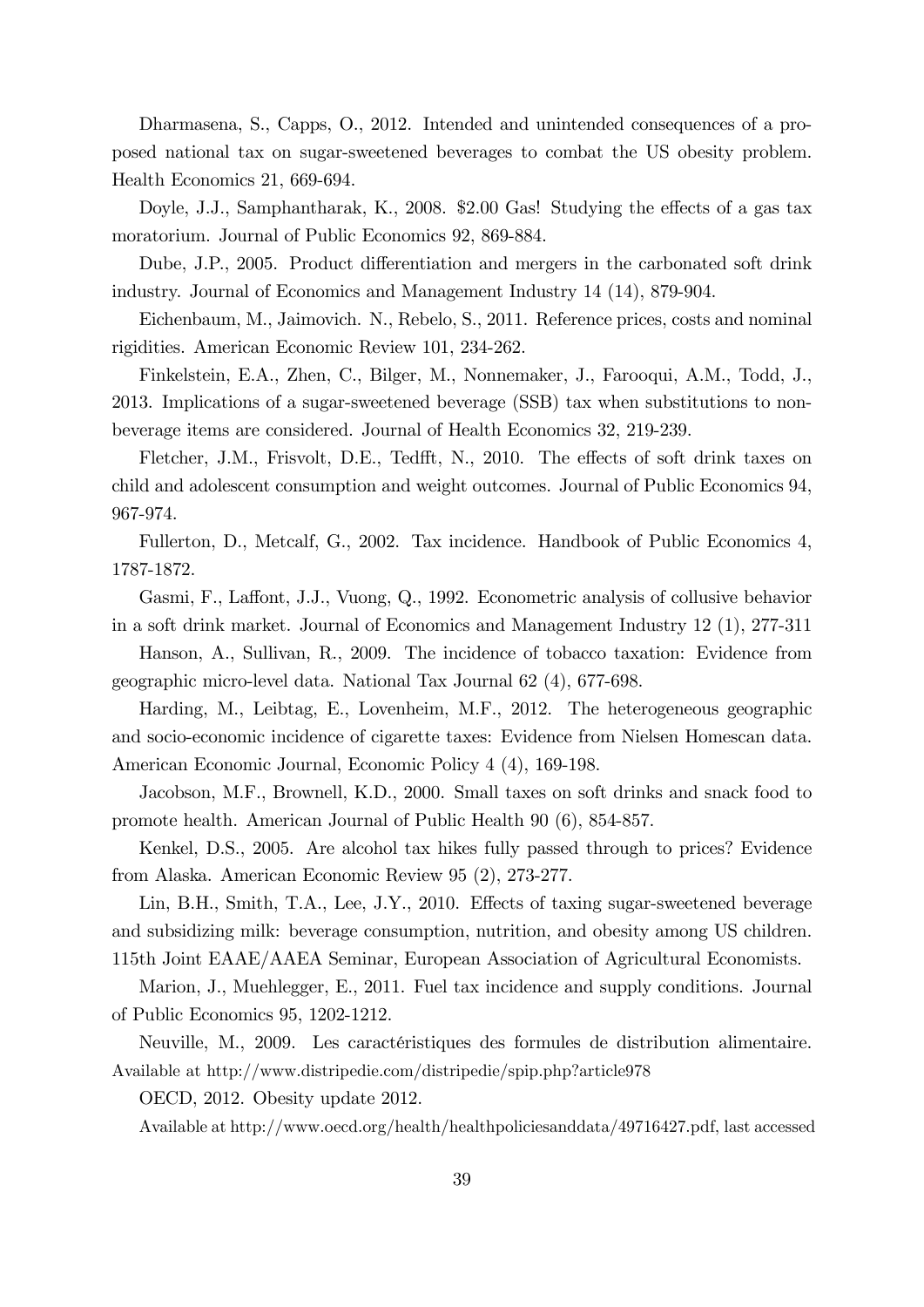February 11, 2013.

Pofahl, G. M., Capps, O., Clauson, A., 2005. Demand for Non-Alcooholic Beverages: Evidence from the ACNielsen Home Scan Panel. 2005 Annual Meeting, Agricultural and Applied Economics Association.

Smith, T.A., Lin, B.H., Lee, J.Y., 2010. Taxing caloric sweetened beverages. Potential effects on beverage consumption, calorie intake, and obesity. USDA Economic Research Report 100.

Stern, N., 1987. The effects of taxation, price control and government contracts in oligopoly and monopolistic competition. Journal of Public Economics 32 (2), 133-158.

Young, D., Bieliska-Kwapisz, A., 2002. Alcohol taxes and beverage prices. National Tax Journal 55 (1), 57-73.